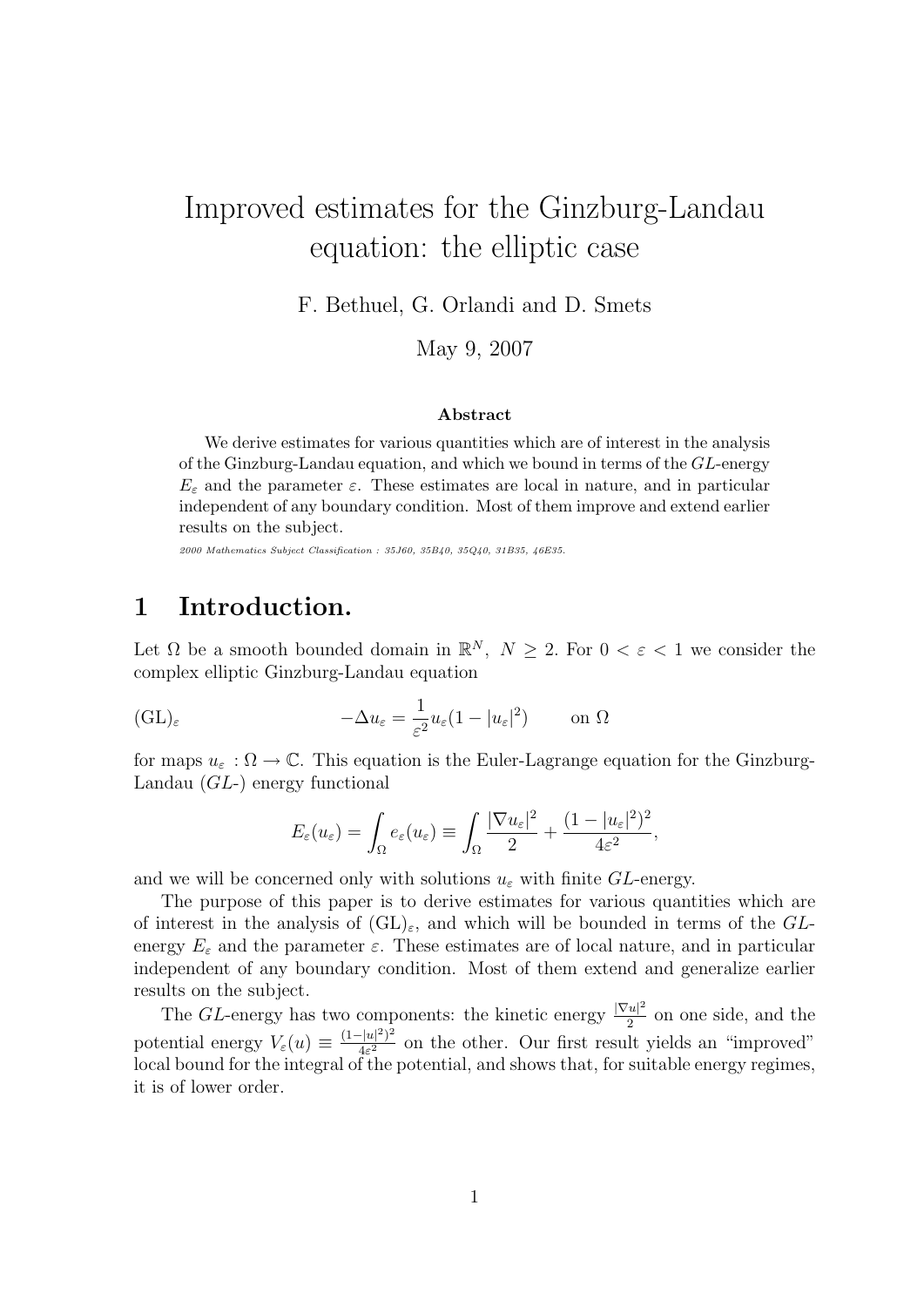**Theorem 1.** Let  $\Omega = B_1$  and  $u_{\varepsilon}$  be a solution to  $(GL)_{\varepsilon}$ . We have

$$
\int_{B_{\frac{1}{2}}} V_{\varepsilon}(u_{\varepsilon}) \leq C_0 \frac{E_{\varepsilon}(u_{\varepsilon})}{|\log \varepsilon|} \log \left( 2 + \frac{E_{\varepsilon}(u_{\varepsilon})}{|\log \varepsilon|} \right),\tag{1}
$$

where  $C_0$  is some constant depending on N.

Estimate (1) provides some non trivial information only if the energy is not too large, more precisely only if

$$
E_{\varepsilon}(u_{\varepsilon}) \leq \varepsilon^{-1/C_0} |\log \varepsilon|.
$$

On the other hand, it is well-known<sup>1</sup> that there exists real-valued solutions to  $(GL)_{\varepsilon}$ such that the "energy balance"

$$
\frac{|\nabla u|^2}{2} = \frac{(1 - |u|^2)^2}{4\varepsilon^2}
$$

holds pointwise, and such that  $E_{\varepsilon}(u_{\varepsilon})$  is of order  $\varepsilon^{-1}$ . In this case,  $\log(2 + \frac{E_{\varepsilon}(u_{\varepsilon})}{|\log \varepsilon|}) \sim$  $|\log \varepsilon|$ , and therefore estimate (1) is optimal in this respect.<sup>2</sup>

In another direction, the factor  $\log \varepsilon$  appearing on the r.h.s. of inequality (1) is the typical energy of a vortex solution<sup>3</sup> in dimension 2. It is known<sup>4</sup> that for these solutions the integral of the potential remains bounded independently of the parameter  $\varepsilon$ : Theorem 1 gives therefore a generalization of this fact for local integrals of the potential in arbitrary dimension, without imposing any boundary datum. More precisely, if for some constant  $M_0 > 0$ ,  $E_\varepsilon(u_\varepsilon) \leq M_0 |\log \varepsilon|$ , then (1) yields the bound

$$
\int_{B_{1/2}} V_{\varepsilon}(u_{\varepsilon}) \leq C_0 M_0 \log(2 + M_0),
$$

which is uniform in  $\varepsilon$ . We would like also to emphasize that Theorem 1 is an improvement of earlier results given in  $[15, 36, 33, 29, 8]$ <sup>5</sup>

<sup>2</sup>However, the optimal value of the constant  $C_0$  is not known.

5 in particular, in [8] it was proved

$$
\int_{B_{\frac{1}{2}} \cap \{|u_{\varepsilon}| \le 1/2\}} V_{\varepsilon}(u_{\varepsilon}) \le C \left( \frac{E_{\varepsilon}(u_{\varepsilon})}{|\log \varepsilon|} \right)^2.
$$

<sup>&</sup>lt;sup>1</sup>take for instance  $u_{\varepsilon}(x_1, ..., x_N) = \tanh(\frac{x_1}{\sqrt{2}\varepsilon})$ 

<sup>&</sup>lt;sup>3</sup>A typical example is provided by a solution of the form  $u_{\varepsilon}(x) = f(|x|) \exp(i\theta)$  on  $B_1 \subset \mathbb{C}$ , with  $f(0) = 0, f(1) = 1$  and f verifying the ordinary differential equation  $-f'' + \frac{f'}{r} = \frac{1}{\varepsilon^2} f(1 - f^2)$  (see e.g. [25]).

 $4$ This is a consequence of Pohozaev identity (see e.g. [7]).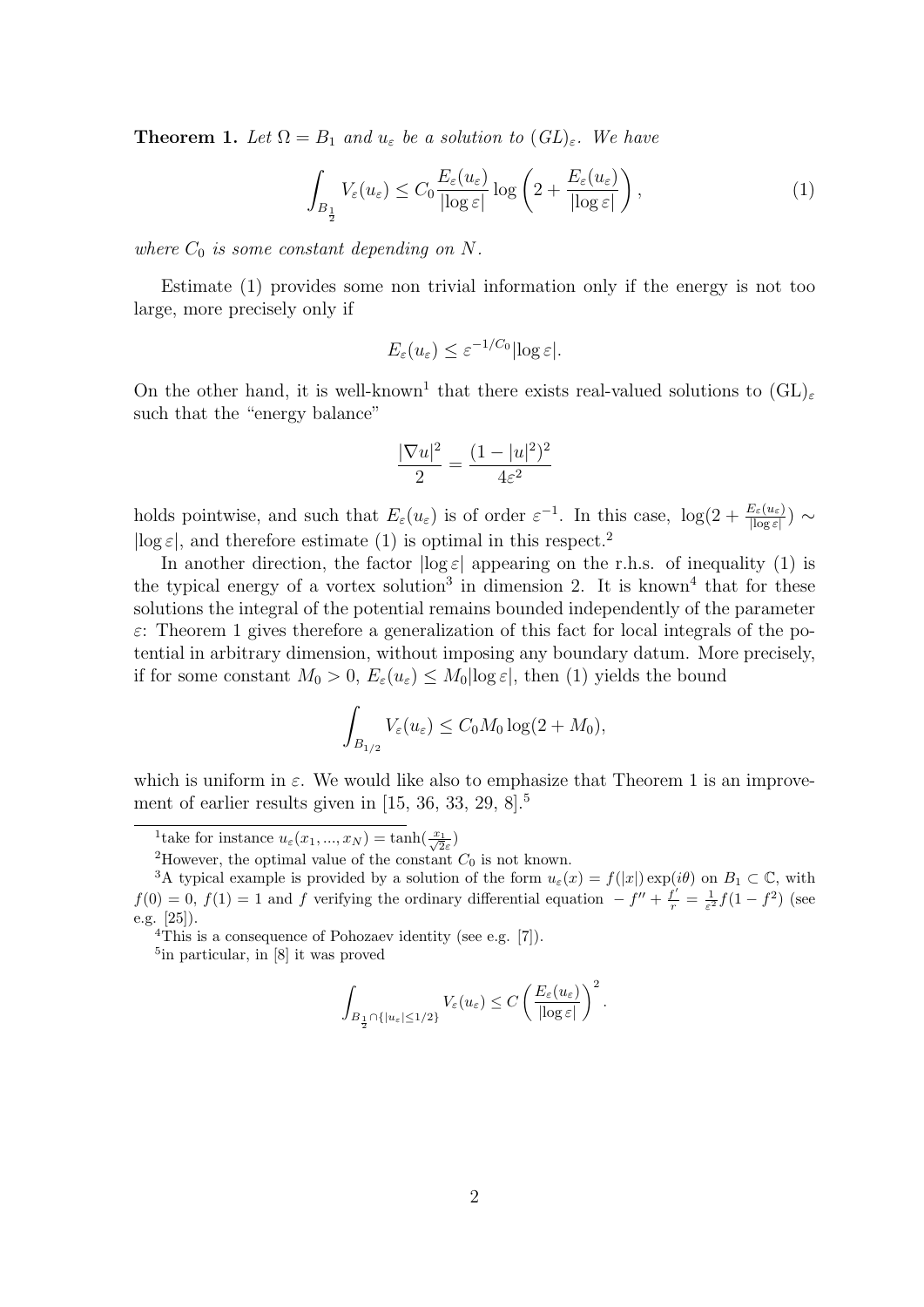Remark 1. Using the various tools presented in this paper, one may actually derive a better estimate for the potential when the energy is small. More precisely, there exist positive constants  $\eta_1$ ,  $\beta$  and C such that, if

$$
\int_{B_1} e_{\varepsilon}(u_{\varepsilon}) \le \eta_1 |\log \varepsilon|,
$$
\n(2)

then

$$
\int_{B_{1/2}} V_{\varepsilon}(u_{\varepsilon}) \le C \varepsilon^{\beta} E_{\varepsilon}(u_{\varepsilon}), \tag{3}
$$

so that estimate (1) is far from being optimal for low energy regimes. The proof of (3) can be obtained combining the clearing-out property (see Theorem 2.2 in Section 2) with Proposition A.2 of the Appendix. We leave it to the reader.

Using various elliptic estimates, we are able to relate, in the same spirit, local estimates for the gradient of the modulus to the potential as follows.

**Proposition 1.** Let  $u_{\varepsilon}$  be a solution of  $(GL)_{\varepsilon}$  on  $B_1$ . We have

$$
\int_{B_{\frac{1}{2}}} |\nabla |u_{\varepsilon}||^2 \le C_1 \left( \int_{B_1} V_{\varepsilon}(u_{\varepsilon}) + \varepsilon (\int_{B_1} V_{\varepsilon}(u_{\varepsilon}))^{1/2} \right) \tag{4}
$$

where  $C_1$  is some constant depending only on N.

In contrast with Theorem 1, the result in Proposition 1 remains valid for vectorvalued solutions  $u_{\varepsilon}: B_1 \to \mathbb{R}^d$ , for arbitrary integer d ( the proof carries over word for word). In the course of the proof, we invoke a bound on the  $L^4$ -norm of  $\nabla u_{\varepsilon}$  (stated in Lemma 3.1), which we hope is of independent interest.

Combining Theorem 1 and Proposition 1 with covering and scaling arguments, we deduce the global bound

**Corollary 1.** Let  $\Omega$  be a smooth bounded domain in  $\mathbb{R}^N$ ,  $N \geq 2$ , and  $u_{\varepsilon}$  be a solution of  $(GL)_{\varepsilon}$ . We have, for a constant C depending on  $\Omega$ ,

$$
\int_{\Omega} \left( |\nabla |u_{\varepsilon}| \, |^{2} + V_{\varepsilon}(u_{\varepsilon}) \right) |1 + \log(\operatorname{dist}(x, \partial \Omega))|^{-1} dx \le C\Lambda \left( \frac{E_{\varepsilon}(u_{\varepsilon})}{|\log \varepsilon|} \right),\tag{5}
$$

where, for  $t \geq 0$ , we have set  $\Lambda(t) = t \log(2 + t)$ .

As a consequence of the above analysis, we see that in some sense the main contribution to the GL-energy stems from the gradient of the phase, at least in the appropriate energy regime.

In a slightly different direction, a highly involved result of Bourgain, Brezis and Mironescu yields improved interior integral estimates for  $|\nabla u_{\varepsilon}|^p$ , with  $p < 2$  (i.e. p subcritical), in dimension three and for the energy regime  $E_{\varepsilon}(u_{\varepsilon}) \leq M_0 |\log \varepsilon|$  (see [18], Theorem 8). Our purpose is to obtain a similar result in arbitrary dimension and for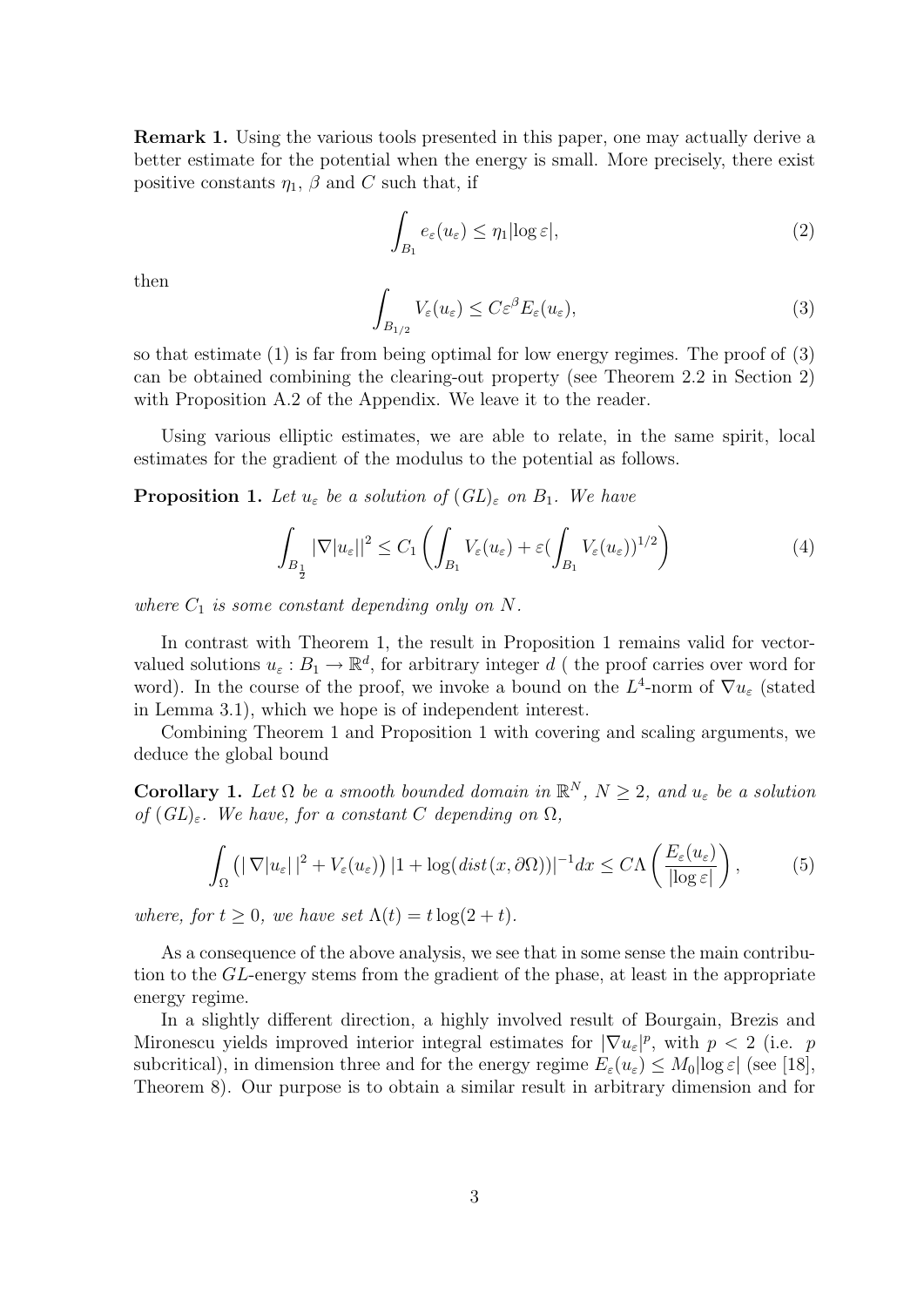possibly larger energy regimes. Our approach is of somewhat different nature and relies heavily on results in harmonic analysis which state that measures with suitable growth over all balls are elements of the dual of  $W^{1,p}$  (see [38] and references therein).

In view of possible oscillations in the phase, which essentially propagate in the domain through an elliptic equation, it is not possible to expect a general improved estimate involving only the energy (see e.g. [20, 12]). However, these oscillations can be controlled by a weaker norm, say for instance the  $L^1$ -norm of the gradient. More precisely, we will show, as a consequence of Theorem 1 and [1, 2, 38], that for every  $1 \leq p < 2$ , the following estimate holds <sup>6</sup> (here  $\Omega = B_1$ )

$$
\left(\int_{B_{1/2}} |\nabla u_{\varepsilon}|^p \right)^{1/p} \le C_p \left( \Lambda(\frac{E_{\varepsilon}(u_{\varepsilon})}{|\log \varepsilon|}) + \int_{B_1} |\nabla u_{\varepsilon}| \right). \tag{6}
$$

Estimate (6) can ever be slightly improved if instead of Theorem 1 we invoke Jacobian estimates introduced by Jerrard and Soner [28] and Alberti, Baldo and Orlandi [3]. Relying on our result in [13], and the aforementioned results in [38], we obtain

**Theorem 2.** Let  $1 < p < 2$ . There exist  $C_p > 0$  such that if  $u_{\varepsilon}$  is a solution to  $(GL)_{\varepsilon}$ , then

$$
\left(\int_{B_{1/2}} |\nabla u_{\varepsilon}|^p \right)^{1/p} \le C_p \left( \frac{E_{\varepsilon}(u_{\varepsilon})}{|\log \varepsilon|} + \int_{B_1} |\nabla u_{\varepsilon}| \right). \tag{7}
$$

**Remark 2.** For boundary value problems, the term  $||\nabla u_{\varepsilon}||_{L^1}$  can be controlled by the trace on  $\partial\Omega$ . More precisely, it has been shown in [7, 29, 8, 18, 5, 9, 3] that global bounds for  $||\nabla u_{\varepsilon}||_{L^p(\Omega)}$  with  $p < \frac{N}{N-1}$  could be obtained under various restrictive assumptions on  $g_{\varepsilon} = u_{\varepsilon|\partial\Omega}$  and  $u_{\varepsilon}$ . The case  $g_{\varepsilon}$  belonging to  $H^{1/2}$  with the additional assumption<sup>7</sup>  $|g_{\varepsilon}| = 1$  was considered in [17] and then in [5, 9]. The case  $p = \frac{N}{N-1}$  was settled in [18] assuming a conjecture which we proved in  $[13]^{8}$ .

More precisely, the results in [3, 18, 13] yield, for  $|g_{\varepsilon}| = 1$  and  $\Omega$  smooth bounded and simply connected, <sup>9</sup>

$$
\left(\int_{\Omega} |\nabla u_{\varepsilon}|^{\frac{N}{N-1}} \right)^{\frac{N-1}{N}} \leq C \left(\frac{E_{\varepsilon}(u_{\varepsilon})}{|\log \varepsilon|} + ||g_{\varepsilon}||_{H^{1/2}}^2\right).
$$
\n(8)

Notice however that in the global estimate (8) and the case  $g_{\varepsilon} \in H^{1/2}$  the exponent N  $\frac{N}{N-1}$  is the best possible (see [18]), in contrast with the result of Theorem 2.

Combining (8) and Theorem 2 one obtains the announced generalization of [18], Theorem 8.

<sup>&</sup>lt;sup>6</sup>Inequality (6) yields only a nontrivial result if  $E_{\varepsilon}(u_{\varepsilon}) \ll \frac{|\log \varepsilon|^2}{|\log |\log \varepsilon||^2}$ .

<sup>&</sup>lt;sup>7</sup>The proof in [5] actually carries over to the case  $|g_{\varepsilon}|$  is bounded away from zero, i.e.  $\beta > |g_{\varepsilon}| >$  $\alpha > 0$ .

<sup>8</sup>Using a new linear estimate given in [18], Proposition 4, see also [37, 16].

<sup>&</sup>lt;sup>9</sup>In [9], the assumption  $|g_{\varepsilon}| = 1$  is replaced by an assumption on the *GL*-energy on the boundary.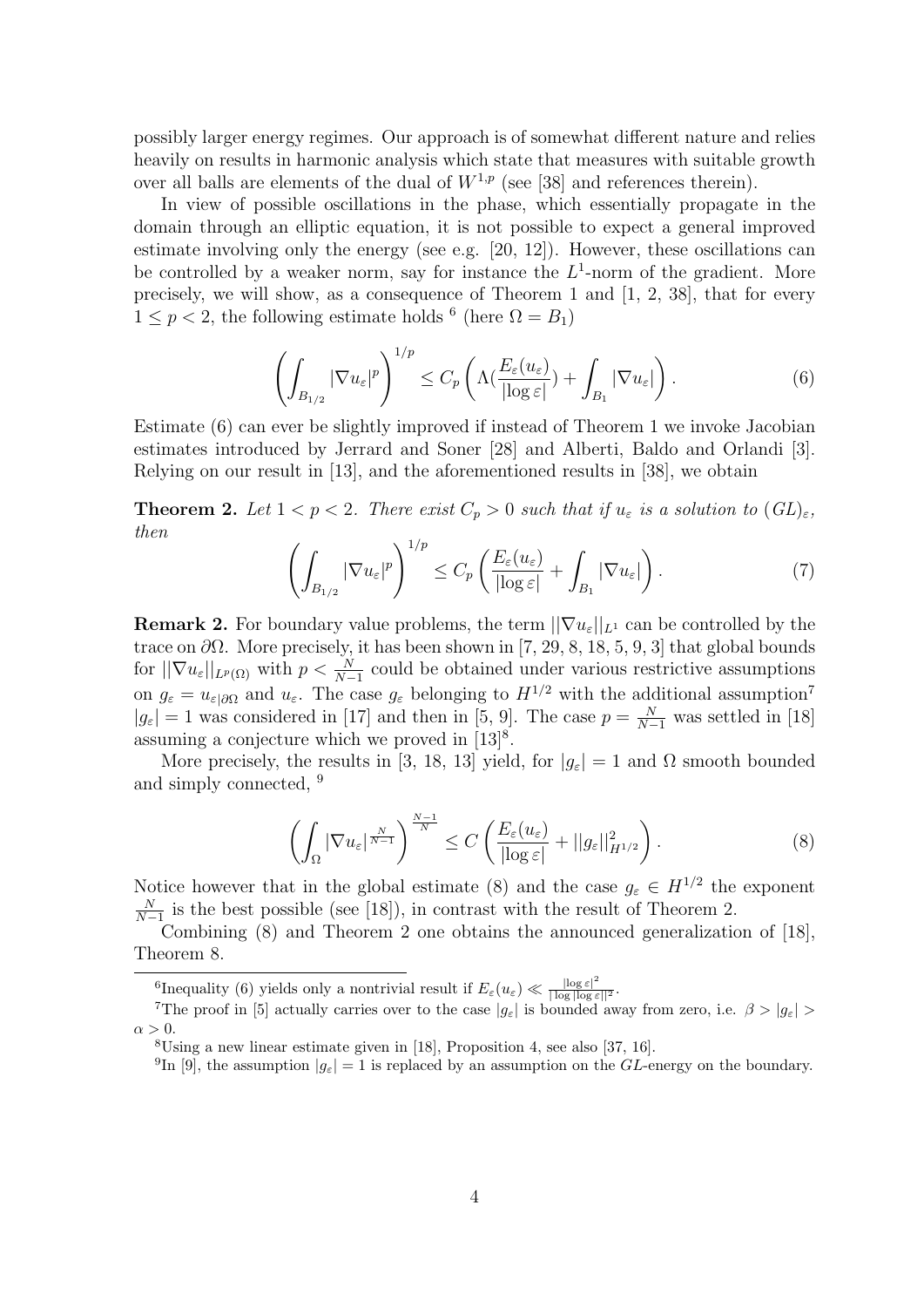Going back to Theorem 2, notice that estimate (7) is immediate if  $E_{\varepsilon}(u_{\varepsilon}) \geq |\log \varepsilon|^2$ , since by Hölder's inequality,

$$
\left(\int_{\Omega}|\nabla u_{\varepsilon}|^{p}\right)^{1/p}\leq C\left(\int_{\Omega}|\nabla u_{\varepsilon}|^{2}\right)^{1/2}\leq CE_{\varepsilon}(u_{\varepsilon})^{1/2}.
$$

In view of Theorem 2 as well as the mentioned Jacobian estimates, it is tempting to believe that estimate (1) can also be improved replacing possibly  $\Lambda(\frac{E_{\varepsilon}(u_{\varepsilon})}{|\log \varepsilon|})$  by  $\frac{E_{\varepsilon}(u_{\varepsilon})}{|\log \varepsilon|}$ for suitable energy ranges.<sup>10</sup> In another direction, it would be interesting to extend our estimates to boundary value problems (see e.g. [22]) and to the corresponding parabolic equation.

# 2 Estimates for the potential  $V_{\varepsilon}(u_{\varepsilon})$

The purpose of this section is to provide the proof of Theorem 1. The vorticity set

$$
\mathcal{V}_{\varepsilon} = \{ x \in \Omega, \ |u_{\varepsilon}| \le 1 - \sigma_0 \},
$$

enters in an essential way in our discussion. The constant  $0 < \sigma_0 \leq 1/2$  appearing in the definition of  $\mathcal{V}_{\varepsilon}$  depends only on the dimension N, and will be defined at a later stage of our analysis (see Appendix).

The main point in the proof is to provide integral estimates of the potential  $V_{\varepsilon}(u_{\varepsilon})$ on small balls  $B(x, r)$ , distinguishing carefully the case where the balls are included in  $\Omega \setminus \mathcal{V}_{\varepsilon}$  from the case where they intersect the vorticity set  $\mathcal{V}_{\varepsilon}$ .

### 2.1 Potential estimates off the vorticity set

We first have

**Theorem 2.1.** Let  $x \in \Omega$  and  $r > 0$  such that  $B(x,r) \subset \Omega \setminus \mathcal{V}_{\varepsilon}$ . There are some constants  $0 < \alpha_0 < 1$  and  $0 \le \sigma_0 \le 1/2$  such that if  $r \ge \varepsilon$ ,

$$
\tilde{E}_{\varepsilon}(u_{\varepsilon}, x, r) \equiv \frac{1}{r^{N-2}} \int_{B(x, r)} e_{\varepsilon}(u_{\varepsilon}) \leq \left(\frac{\varepsilon}{r}\right)^{-\alpha_0}, \tag{2.1}
$$

and  $|u_{\varepsilon}| \geq 1 - \sigma_0$  on  $B_1$ , then

$$
|u_{\varepsilon}| \ge 1 - \frac{C\varepsilon^2}{r^2} (1 + \tilde{E}_{\varepsilon}(u_{\varepsilon}, x, r)) \qquad on \ B(x, r/2). \tag{2.2}
$$

The proof of Theorem 2.1 follows some arguments in [11, 14]. The necessary adaptation will be exposed in a separate Appendix. Theorem 2.1 provides a lower bound for  $|u_{\varepsilon}|$  off the vorticity set. On the other hand, we recall some important well-known global upper bounds.

<sup>&</sup>lt;sup>10</sup>For instance, for  $E_{\varepsilon}(u_{\varepsilon}) \leq \varepsilon^{-\gamma}$ , for a given  $0 < \gamma < 1$ .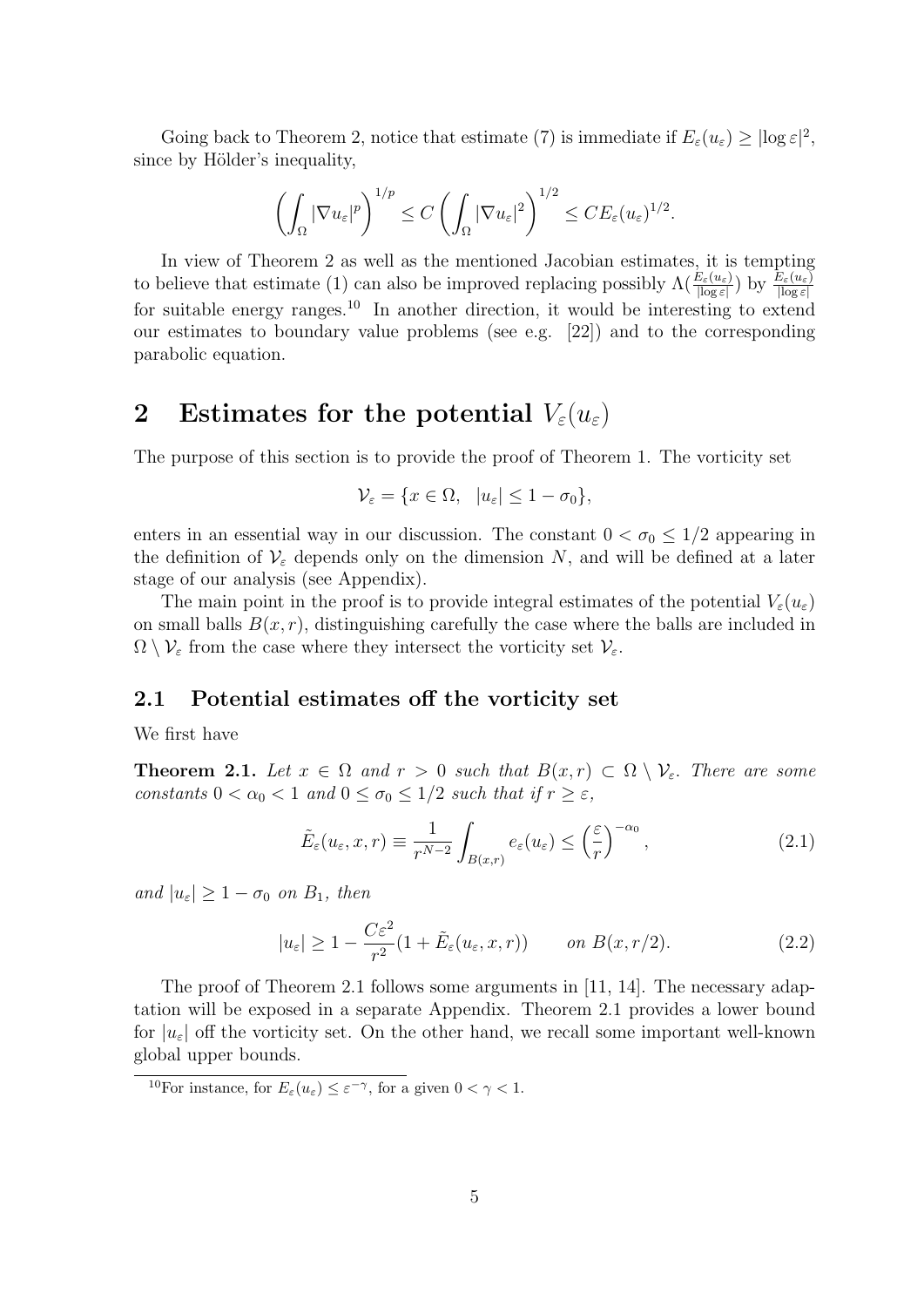**Proposition 2.1.** Let  $\Omega$  be a smooth domain in  $\mathbb{R}^N$  and  $u_{\varepsilon}$  be a solution of  $(GL)_{\varepsilon}$  on  $\Omega$ . There exists a constant  $C > 0$  depending only on N such that, if  $dist(x, \partial \Omega) > \sqrt{\varepsilon}$ , then

$$
|u_{\varepsilon}(x)| \le 1 + \frac{C\varepsilon^2}{\operatorname{dist}(x, \partial \Omega)},
$$
\n(2.3)

$$
|\nabla u_{\varepsilon}(x)| \leq \frac{C}{\varepsilon}.\tag{2.4}
$$

Combining Proposition 2.1 and Theorem 2.1, we deduce immediately the following uniform estimate for the potential on balls included in  $\Omega \setminus \mathcal{V}_{\varepsilon}$ .

**Proposition 2.2.** Let x, r and  $u_{\varepsilon}$  be as in Theorem 2.1 and assume  $r \geq \varepsilon$ . Then

$$
\sup_{B(x,r/2)} V_{\varepsilon}(u_{\varepsilon}) \le C \frac{\varepsilon^2}{r^4} (1 + \tilde{E}_{\varepsilon}(u_{\varepsilon}, x, r))^2.
$$
\n(2.5)

In the proof of Theorem 1 we will invoke Corollary 2.2 for balls of fixed radius  $r = r_0$ , specifying throughout the choice of  $r_0$  in a somewhat arbitrary way as

$$
r_0 = \frac{\varepsilon^{1/4}}{2}.
$$

For this choice of  $r_0$ , the factor  $\frac{\varepsilon^2}{r_0^4}$  $\frac{\varepsilon^2}{r_0^4}$  is equal to  $8\varepsilon$ , and hence small.

### 2.2 Potential estimates on the vorticity set

In this section, we consider the case where  $B(x, r_0)$  intersects the vorticity set  $\mathcal{V}_{\varepsilon}$ , that is

$$
\text{dist}\left(x,\mathcal{V}_{\varepsilon}\right) \le \frac{\varepsilon^{1/4}}{2}.\tag{2.6}
$$

In this situation, we show

**Proposition 2.3.** Assume that dist  $(x, \partial\Omega) \geq \varepsilon^{1/8}$  and that (2.6) holds. Then there exists some radius  $\varepsilon^{1/4} \le r(x) \le \varepsilon^{1/8}$  depending only on  $u_{\varepsilon}$  and x such that

$$
\int_{B(x,r(x))} V_{\varepsilon}(u_{\varepsilon}) \leq \frac{C}{|\log \varepsilon|} \log \left( 2 + \frac{\tilde{E}_{\varepsilon}(x, u_{\varepsilon}, \varepsilon^{1/8})}{|\log \varepsilon|} \right) \int_{B(x,r(x))} e_{\varepsilon}(u_{\varepsilon}), \tag{2.7}
$$

where  $C > 0$  is some constant depending only on N.

Comment. 1) We would like to draw the attention of the reader to the fact that the l.h.s. of (2.7) is the potential integrated on the **same** domain  $B(x, r(x))$  as the energy  $e_{\varepsilon}(u_{\varepsilon})$  on the r.h.s. of the inequality. However the scaled energy  $\tilde{E}_{\varepsilon}(x, u_{\varepsilon}, \varepsilon^{1/8})$ is considered on the larger domain  $B(x, \varepsilon^{1/8})$ .

2) In contrast with Proposition 2.2, the radius  $r(x)$  for which this inequality holds is **not** fixed a priori, but depends on  $x$ .

The main tools in the proof are the monotonicity formula and the clearing-out theorem which we recall first.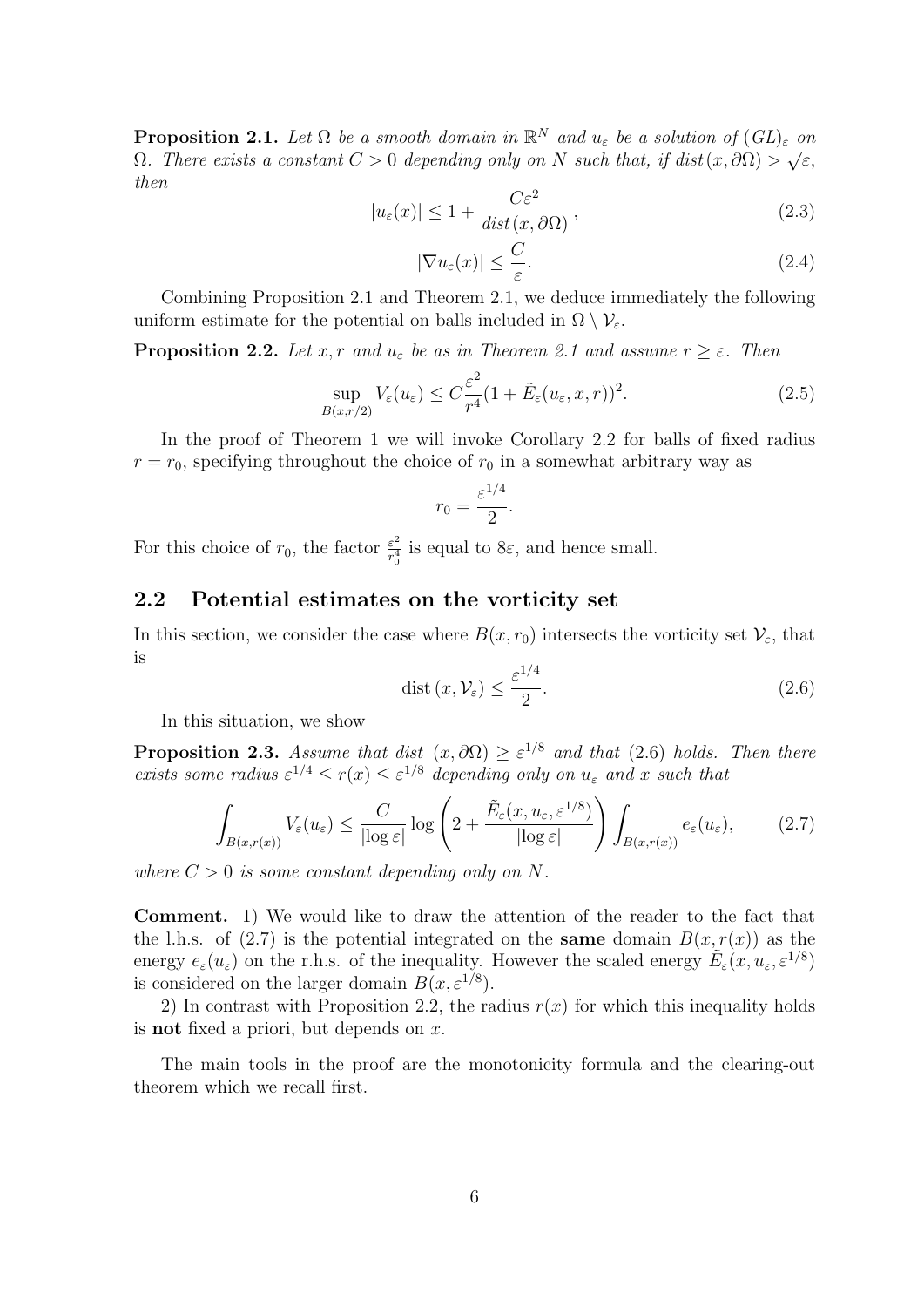**Proposition 2.4 (Monotonicity formula**<sup>11</sup>). Assume  $u_{\varepsilon}$  is a solution of  $(GL)_{\varepsilon}$  in  $B(x, R)$ . Then we have

$$
\frac{d}{dr}(\tilde{E}_{\varepsilon}(u_{\varepsilon},x,r))=\frac{1}{r^{N-2}}\int_{\partial B(x,r)}\left|\frac{\partial u_{\varepsilon}}{\partial n}\right|^2+\frac{1}{r^{N-1}}\int_{B(x,r)}\frac{(1-|u_{\varepsilon}|^2)^2}{2\varepsilon^2},\quad\text{for }0
$$

Remark 2.1. Note in particular that

$$
\frac{d}{dr}(\tilde{E}_{\varepsilon}(u_{\varepsilon},x,r)) \ge \frac{1}{r^{N-1}} \int_{B(x,r)} \frac{(1-|u_{\varepsilon}|^2)^2}{2\varepsilon^2} \ge 0,
$$
\n(2.8)

so that for fixed x, the function  $F(r) \equiv \tilde{E}_{\varepsilon}(u_{\varepsilon}, x, r)$  is a nondecreasing function of the radius r. Moreover, setting

$$
G(r) = r^{2-N} \int_{B(x,r)} \frac{(1 - |u_{\varepsilon}|^2)^2}{2\varepsilon^2},
$$

(2.8) yields the differential inequality

$$
rF' \ge G\,,\tag{2.9}
$$

which relates in a simple way the energy integral and the potential integral on  $B(x, r)$ . This relation will be exploited in the proof of Proposition 2.3.

**Theorem 2.2 (Clearing-out**<sup>12</sup> for vorticity). Let  $u_{\varepsilon}$  be a solution to  $(GL)_{\varepsilon}$ ,  $x \in \Omega$ ,  $r \geq \varepsilon$  such that  $B(x,r) \subset \Omega$ . If

$$
\mathcal{V}_{\varepsilon} \cap B(x, \tfrac{r}{2}) \neq \emptyset,
$$

then

$$
\tilde{E}_{\varepsilon}(u_{\varepsilon}, x, r) \ge \eta_0 |\log(\frac{\varepsilon}{r})|,
$$

where  $\eta_0 > 0$  is some constant depending only on N.

**Proof of Proposition 2.3.** For  $s \in I_{\varepsilon} \equiv \left[\frac{1}{4}\right]$  $\frac{1}{4} \log \varepsilon, \frac{1}{8} \log \varepsilon$ , set  $f(s) = F(\exp s)$ ,  $q(s) = G(\exp s)$ , so that relation (2.9) writes, for f and q,

$$
f'(s) \ge g(s) \qquad \forall \, s \in I_{\varepsilon}.\tag{2.10}
$$

For this ODE we invoke the next elementary lemma.

<sup>&</sup>lt;sup>11</sup>Here we consider the version given in [8]. Earlier versions were given in [36, 33, 29].

 $12$ This kind of result was proved under various assumptions in [15, 36, 33, 29, 30, 8, 10] and termed  $\eta$ -compactness in [33, 29, 30],  $\eta$ -ellipticity in [8, 10]. Here we follow the terminology in [27, 11], which was introduced by Brakke [19].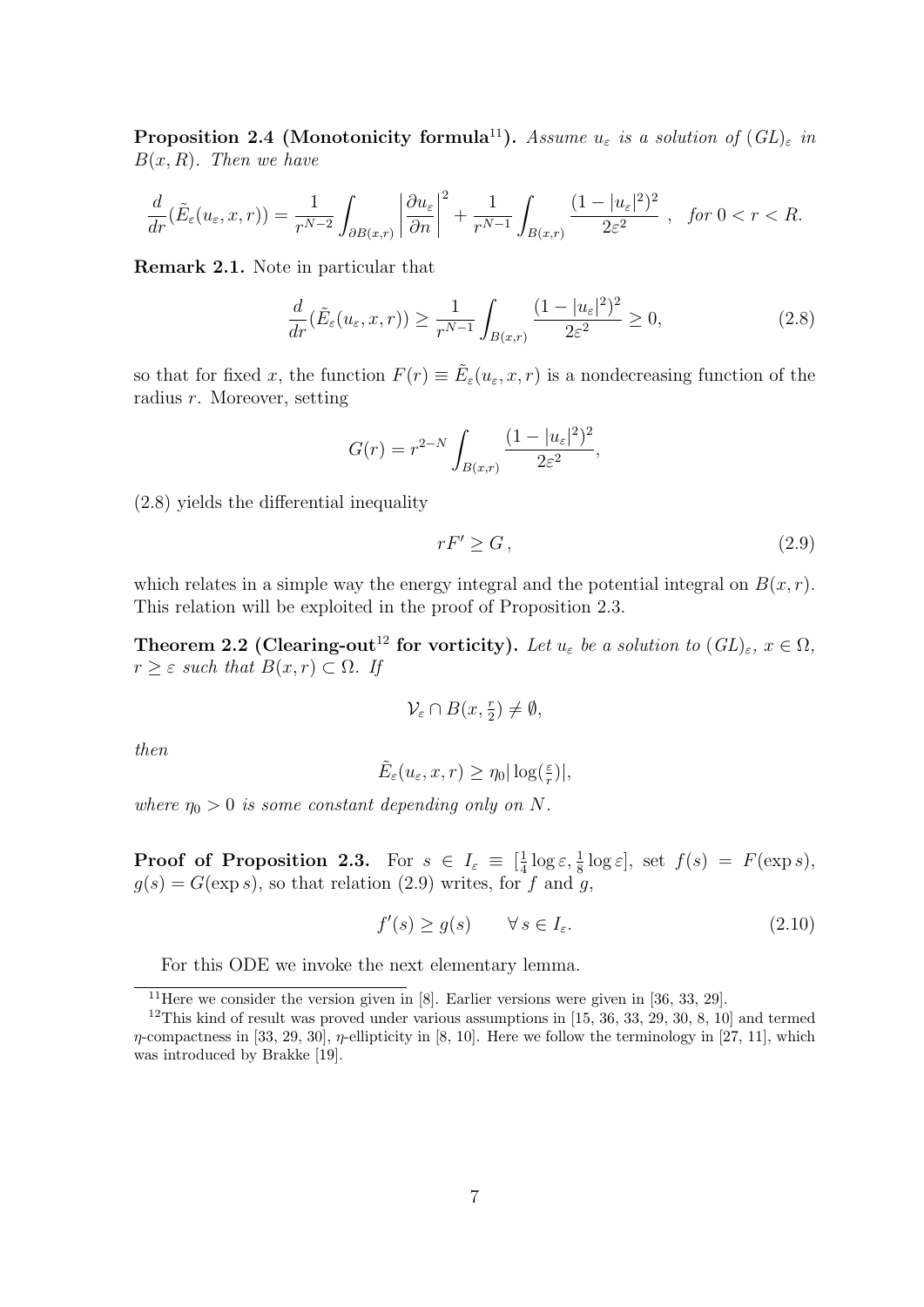**Lemma 2.1.** Let  $I = [a, b]$  be a bounded interval of  $\mathbb{R}$ , f and g two nonnegative absolutely continuous functions such that

$$
f' \ge g \qquad on \ I.
$$

Then there exists  $s_0 \in I$  such that

$$
g(s_0) \le \frac{1}{b-a} \log \left( \frac{f(b)}{f(a)} \right) f(s_0).
$$
 (2.11)

Applying Lemma 2.1 to (2.10) we deduce that there exists some  $r(x) \in [\varepsilon^{1/2}, \varepsilon^{1/4}]$ such that

$$
G(r(x)) \le \frac{1}{|\log \varepsilon|} \log \left( \frac{F(\varepsilon^{1/8})}{F(\varepsilon^{1/4})} \right) F(r(x)). \tag{2.12}
$$

On the other hand, by the clearing-out theorem, since  $B(x, \frac{\varepsilon^{1/4}}{2})$  $\frac{1}{2}$ )  $\cap \mathcal{V}_{\varepsilon} \neq \emptyset$ , we have

$$
F(\varepsilon^{1/4}) = \tilde{E}_{\varepsilon}(x, u_{\varepsilon}, \varepsilon^{1/4}) \ge \eta_0 |\log(\frac{\varepsilon}{\varepsilon^{1/4}})| = \frac{3\eta_0}{4} |\log \varepsilon|.
$$
 (2.13)

Combining  $(2.12)$  and  $(2.13)$ , we deduce the conclusion  $(2.7)$ .

**Proof of Lemma 2.1.** The argument is by contradiction. If  $(2.11)$  were false, we would have

$$
f'(s) > \lambda f(s) \qquad \forall s \in [a, b],
$$

where we have set

$$
\lambda = \frac{1}{b-a} \log \left( \frac{f(b)}{f(a)} \right),\,
$$

so that

$$
\frac{d}{ds}(\exp(-\lambda s)f(s)) > 0 \quad \text{on } [a, b].
$$

Hence, by integration

$$
f(b) > \exp(-\lambda(a-b))f(a) = f(b),
$$

a contradiction.

## 2.3 Proof of Theorem 1

Recall that in this section  $\Omega \equiv B_1$ . First, notice that we may assume throughout that  $u_{\varepsilon}$  satisfies the energy bound

$$
E_{\varepsilon}(u_{\varepsilon}) \le \varepsilon^{-\beta_0},\tag{2.14}
$$

where  $\beta_0 = \frac{\alpha_0}{2}$  $\frac{\alpha_0}{2}$ ,  $\alpha_0$  being the constant appearing in Theorem A.1. Indeed, if otherwise  $E_{\varepsilon}(u_{\varepsilon}) \geq \varepsilon^{-\beta_0}$ , then, as already mentioned in the introduction, the conclusion is straightforward, choosing  $C_0 = \frac{2}{\beta}$  $\frac{2}{\beta_0}$  .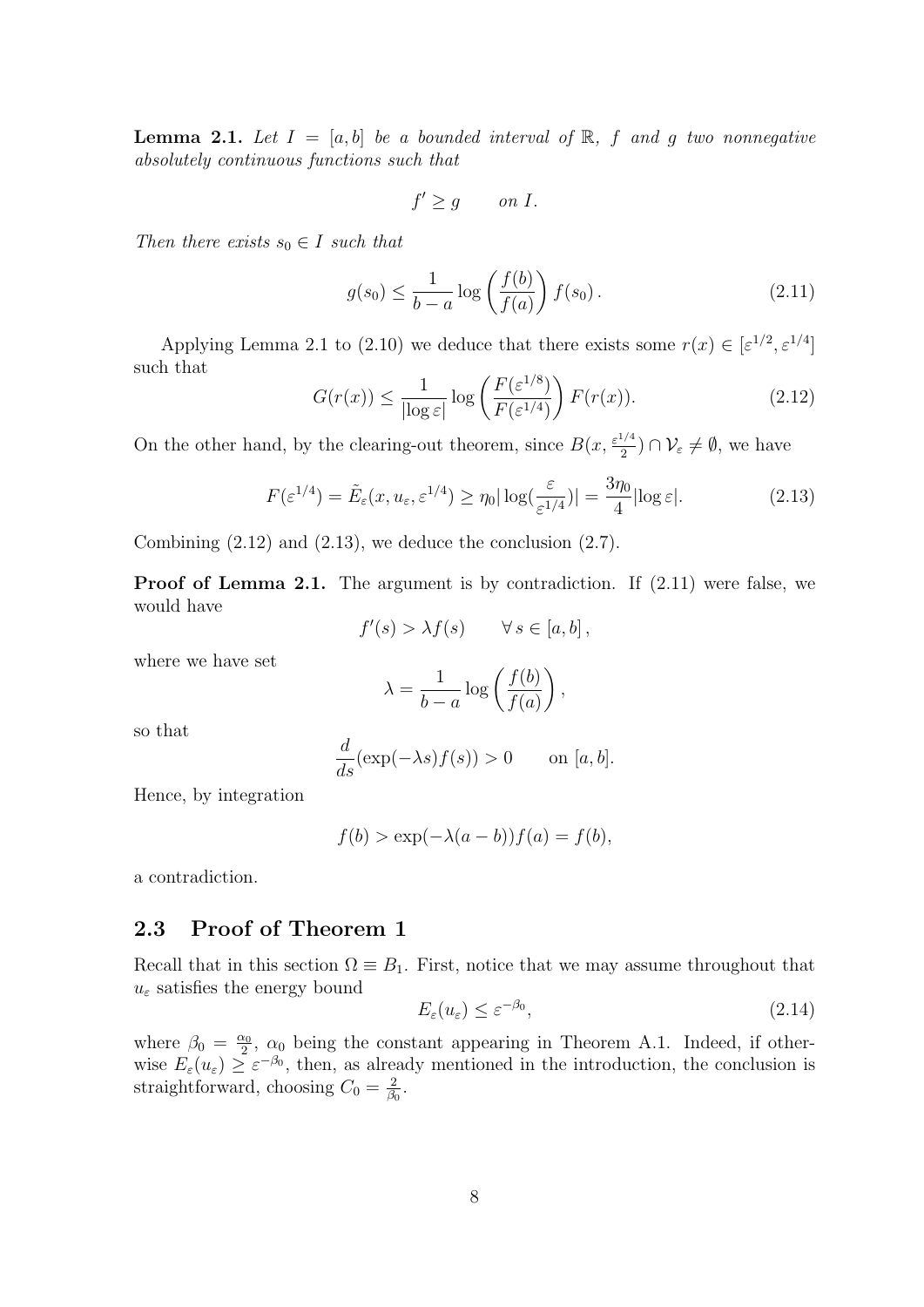We next consider the sets

$$
\Lambda_{\varepsilon} = \{x \in B_{1/2}, \text{ dist}(x, \mathcal{V}_{\varepsilon}) \le r_0 = \frac{\varepsilon^{1/4}}{2}\}\
$$
 and  $\Gamma_{\varepsilon} = B_{1/2} \setminus \Lambda_{\varepsilon}$ ,

so that  $\Lambda_{\varepsilon} \cup \Gamma_{\varepsilon} = B_{1/2}$ .

Step 1: bounds for the potential on  $\Gamma_{\varepsilon}$ . If  $x \in \Gamma_{\varepsilon}$ , then  $B(x, r_0) \subset B_{3/4} \setminus \mathcal{V}_{\varepsilon}$ provided  $\varepsilon$  is sufficiently small, and we may therefore invoke Corollary 2.2 to assert that

$$
V_{\varepsilon}(u_{\varepsilon}(x)) \leq C\varepsilon (1 + \tilde{E}_{\varepsilon}(u_{\varepsilon}, x, r_0))^2. \tag{2.15}
$$

By monotonicity we have

$$
\tilde{E}_{\varepsilon}(u_{\varepsilon}, x, r_0) \le \tilde{E}_{\varepsilon}(u_{\varepsilon}, x, r_0 + \frac{1}{4}) \le CE_{\varepsilon}(u_{\varepsilon}). \tag{2.16}
$$

Combining (2.15) with (2.16), together with the fact that  $E_{\varepsilon}(u_{\varepsilon}) \leq \varepsilon^{-\beta} \leq \varepsilon^{-1/2}$ , we deduce

$$
\sup_{\Gamma_{\varepsilon}} V_{\varepsilon}(u_{\varepsilon}) \leq C \varepsilon^{1/2} (1 + E_{\varepsilon}(u_{\varepsilon})). \tag{2.17}
$$

Step 2: integrating the potential on  $\Lambda_{\varepsilon}$ . If  $x \in \Lambda_{\varepsilon}$ , then  $dist(x, \mathcal{V}_{\varepsilon}) \leq r_0$ , so that we may apply Proposition 2.3. Combining (2.7) with the monotonicity formula as above, we deduce

$$
\int_{B(x,r(x))} V_{\varepsilon}(u_{\varepsilon}) \leq \frac{C}{|\log \varepsilon|} \int_{B(x,r(x))} e_{\varepsilon}(u_{\varepsilon}) \log \left(2 + \frac{E_{\varepsilon}(u_{\varepsilon})}{|\log \varepsilon|}\right).
$$
\n(2.18)

We next consider the covering  $\cup_{x\in\Lambda_{\varepsilon}} B(x, r(x))$  of  $\Lambda_{\varepsilon}$  and apply Besicovitch covering Theorem. This yields a finite set  $A = \{x_1, ..., x_m\} \subset \Lambda_{\varepsilon}$  such that

 $\Lambda_{\varepsilon} \subset \cup_{x \in A} B(x, r(x))$ 

and the balls  $B(x_i, r(x_i))$ ,  $i = 1, ..., m$  can be distributed in  $\ell$  families  $\mathcal{B}_k$ ,  $k = 1, ..., \ell$ of disjoint closed balls, where  $\ell$  is a constant depending only on N. We write

$$
\int_{\Lambda_{\varepsilon}} V_{\varepsilon}(u_{\varepsilon}) \leq \sum_{i=1}^{m} \int_{B(x_i, r(x_i))} V_{\varepsilon}(u_{\varepsilon})
$$
\n
$$
\leq \frac{C}{|\log \varepsilon|} \log \left( 2 + \frac{E_{\varepsilon}(u_{\varepsilon})}{|\log \varepsilon|} \right) \sum_{i=1}^{m} \int_{B(x_i, r(x_i))} e_{\varepsilon}(u_{\varepsilon}).
$$
\n(2.19)

On the other hand,

$$
\sum_{i=1}^{m} \int_{B(x_i, r(x_i))} e_{\varepsilon}(u_{\varepsilon}) \leq \sum_{k=1}^{\ell} \left( \sum_{B(x_i, r(x_i)) \in \mathcal{B}_k} \int_{B(x_i, r(x_i))} e_{\varepsilon}(u_{\varepsilon}) \right) \tag{2.20}
$$
\n
$$
\leq \ell E_{\varepsilon}(u_{\varepsilon}).
$$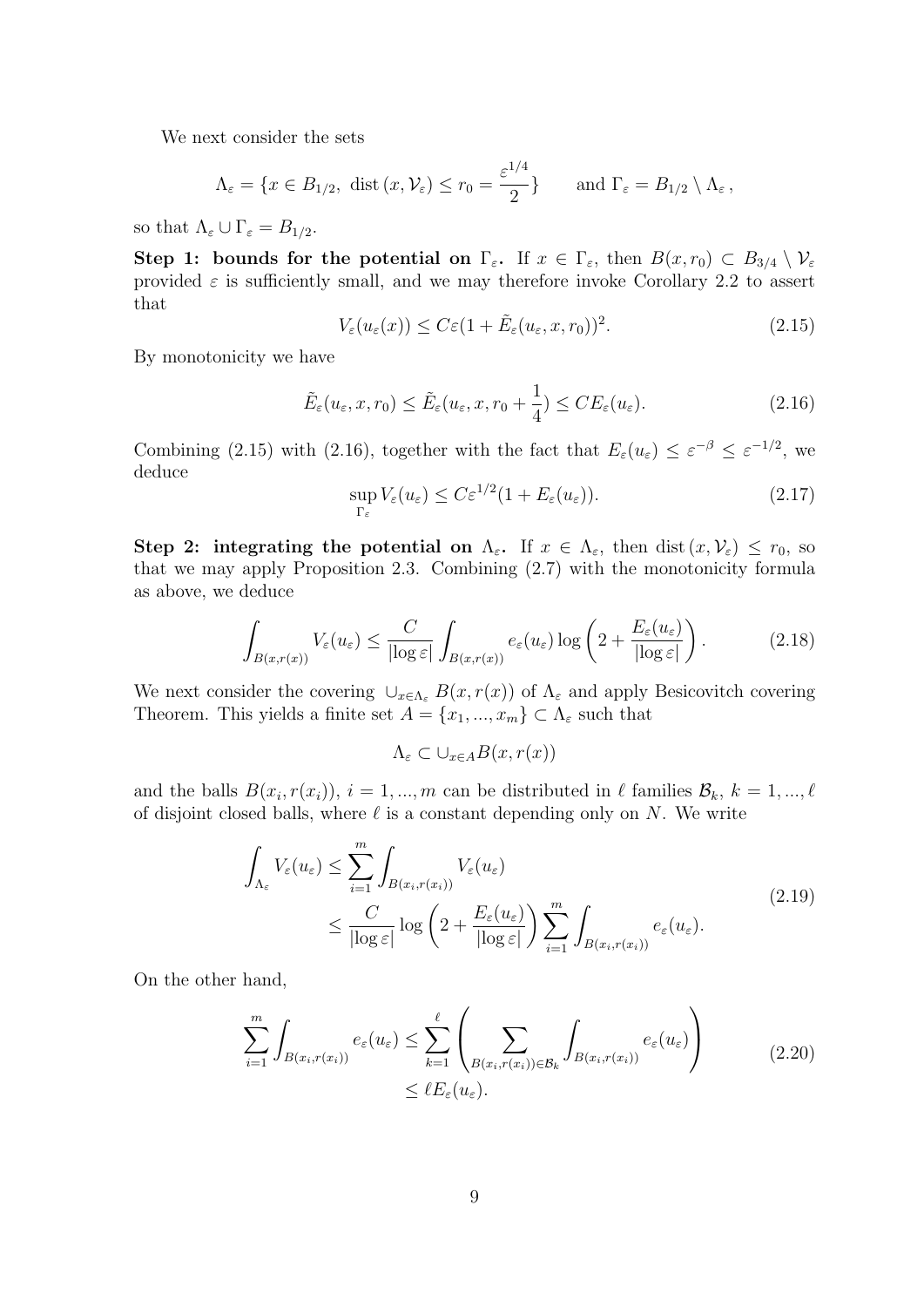Combining  $(2.18)$ ,  $(2.19)$  and  $(2.20)$ , we obtain

$$
\int_{\Lambda_{\varepsilon}} V_{\varepsilon}(u_{\varepsilon}) \le \frac{C}{|\log \varepsilon|} E_{\varepsilon}(u_{\varepsilon}) \log \left( 2 + \frac{E_{\varepsilon}(u_{\varepsilon})}{|\log \varepsilon|} \right),\tag{2.21}
$$

Step 3: Proof of Theorem 1 completed. We distinguish two cases. **Case A:**  $E_{\varepsilon}(u_{\varepsilon}) \geq \varepsilon^{1/2} |\log \varepsilon|$ . It follows from (2.17) that

$$
\sup_{\Gamma_{\varepsilon}} V_{\varepsilon}(u_{\varepsilon}) \le C \frac{E_{\varepsilon}(u_{\varepsilon})}{|\log \varepsilon|},\tag{2.22}
$$

so that the conclusion  $(1)$  follows from  $(2.22)$  and  $(2.21)$ .

**Case B:**  $E_{\varepsilon}(u_{\varepsilon}) \leq \varepsilon^{1/2} |\log \varepsilon|$ . In this case it follows from the clearing-out theorem that if  $\varepsilon$  is sufficiently small,

$$
|u_{\varepsilon}| \ge 1 - \sigma_0 \qquad \text{on } B_{9/10},
$$

so that  $\Lambda_{\varepsilon} = \emptyset$ , and  $\Gamma_{\varepsilon} = B_{1/2}$ . The conclusion (1) then follows from Proposition A.2 of the Appendix.

**Remark 2.2.** Let  $\varepsilon < r < 1$ . The analogue of (1) for the ball  $B_r$  writes, by scaling,

$$
\int_{B_{r/2}} V_{\varepsilon}(u_{\varepsilon}) \le \frac{E_{\varepsilon}(u_{\varepsilon}, r)}{|\log \frac{\varepsilon}{r}|} \log \left( 2 + \frac{E_{\varepsilon}(u_{\varepsilon}, r)}{r^{N-2} |\log \frac{\varepsilon}{r}|} \right),\tag{2.23}
$$

where  $E_{\varepsilon}(u_{\varepsilon},r) \equiv \int_{B_r} e_{\varepsilon}(u_{\varepsilon}) = r^{N-2} \tilde{E}_{\varepsilon}(u_{\varepsilon},0,r)$ . Indeed, setting  $\tilde{u}_{\varepsilon}(\tilde{x}) = u_{\varepsilon}(r \cdot \tilde{x})$  for  $\tilde{x} \in B_1$ , we verify that  $\tilde{u}_{\varepsilon}$  is a solution of  $(GL)_{\tilde{\varepsilon}}$  on  $B_1$ , for  $\tilde{\varepsilon} = \varepsilon/r$ . Moreover, we have

$$
E_{\varepsilon}(\tilde{u}_{\varepsilon}) = \frac{1}{r^{N-2}} E_{\varepsilon}(u_{\varepsilon}, r), \qquad \int_{B_1} V_{\tilde{\varepsilon}}(\tilde{u}_{\tilde{\varepsilon}}) = \frac{1}{r^{N-2}} \int_{B_r} V_{\varepsilon}(u_{\varepsilon}).
$$

## 3 Gradient estimates for the modulus  $|u_{\varepsilon}|$ .

The aim of this section is to prove Proposition 1. The starting point is the elliptic equation for the function  $\zeta \equiv 1 - \rho_{\varepsilon}^2 \equiv 1 - |u_{\varepsilon}|^2$ ,

$$
-\Delta\zeta + \frac{\rho_{\varepsilon}^2}{\varepsilon^2}\zeta = |\nabla u_{\varepsilon}|^2,\tag{3.1}
$$

which is a straightforward consequence of  $(GL)_{\varepsilon}$ . We introduce next a test function  $\chi \in \mathcal{C}_c^{\infty}(B_1)$  such that  $\chi \equiv 1$  on  $B_{1/2}$  and  $\chi = 0$  on  $B_1 \setminus B_{3/4}$ . Multiplying (3.1) by  $\chi^2$   $\cdot$   $\zeta$  and integrating by parts, we obtain, after a few standard computations,

$$
\frac{1}{2} \int_{B_{1/2}} |\nabla \zeta|^2 \le \int_{B_{3/4}} \zeta |\nabla u_{\varepsilon}|^2 + 2 \int_{B_{3/4}} \zeta^2 |\nabla \chi|^2. \tag{3.2}
$$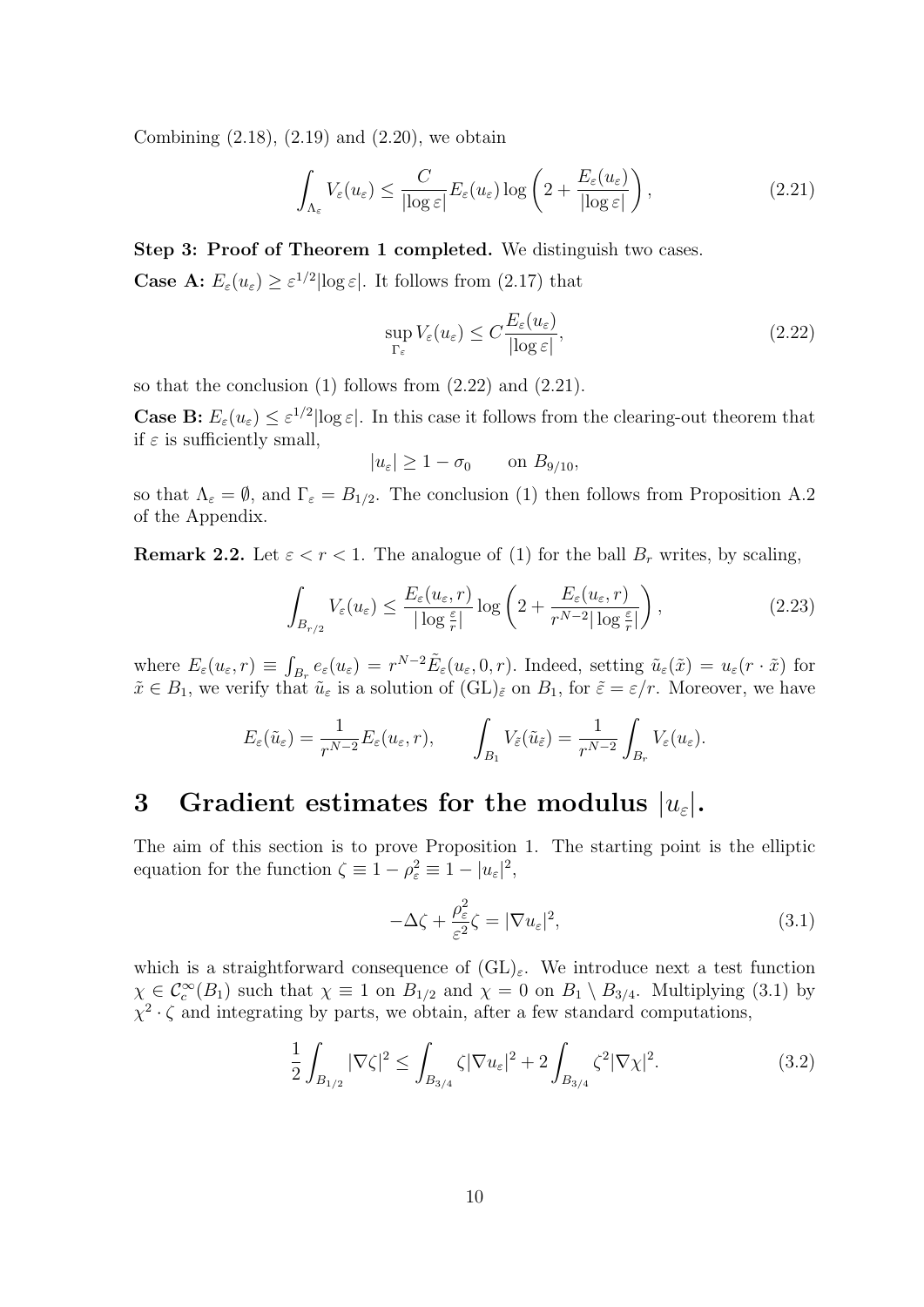On the other hand, we have the pointwise equality  $|\nabla \zeta|^2 = |\nabla |u_{\varepsilon}|^2 = 4|u_{\varepsilon}|^2 |\nabla |u_{\varepsilon}||^2$ , so that

$$
|\nabla |u_{\varepsilon}||^2 = \frac{1}{4} |\nabla \zeta|^2 + (|u_{\varepsilon}|^2 - 1)|\nabla |u_{\varepsilon}||^2 \leq \frac{1}{4} |\nabla \zeta|^2 + |\zeta||\nabla |u_{\varepsilon}||^2,
$$

and hence (3.2) yields

$$
\int_{B_{1/2}} |\nabla |u_{\varepsilon}||^2 \le \frac{3}{2} \int_{B_{3/4}} |\zeta| |\nabla u_{\varepsilon}|^2 + \frac{1}{2} \int_{B_{3/4}} \zeta^2 |\nabla \chi|^2. \tag{3.3}
$$

To complete the proof of Proposition 1, we apply Cauchy-Schwarz inequality to the first integral on the r.h.s. of (3.3). This involves the term  $\|\nabla u_{\varepsilon}\|_{L^{4}(B_{3/4})}$ , which is handled by the following

Lemma 3.1. We have

$$
\int_{B_{3/4}} |\nabla u_{\varepsilon}|^4 \le C \left( 1 + \frac{1}{\varepsilon^2} \int_{B_{4/5}} V_{\varepsilon}(u_{\varepsilon}) \right),\tag{3.4}
$$

where  $C > 0$  is a constant depending only possibly on N.

**Comment.** The factor  $\varepsilon^{-2}$  in (3.4) is somewhat optimal. This can be checked both for vortices and kinks. for vortices, i.e. planar complex solutions of the form  $u_{\varepsilon} =$  $f_{\varepsilon}(r) \exp(i\theta)$ , we have

$$
\int_{B_{3/4}} |\nabla u_{\varepsilon}|^4 \simeq C \int_{\varepsilon}^{3/4} \frac{1}{r^4} r dr \simeq \frac{C}{\varepsilon^2} \simeq \frac{C}{\varepsilon^2} \int_{B_1} V_{\varepsilon}(u_{\varepsilon}),
$$

whereas for the standard kink  $\tanh(\frac{x}{\sqrt{2}\varepsilon})$  we have

$$
\int_{B_{3/4}} |\nabla u_{\varepsilon}|^4 \simeq C \int_{-\varepsilon}^{\varepsilon} \frac{1}{\varepsilon^4} dx \simeq \frac{C}{\varepsilon^3} \simeq \frac{C}{\varepsilon^2} \int_{B_1} V_{\varepsilon}(u_{\varepsilon}).
$$

**Proof of Lemma 3.1.** On the ball  $B_{4/5}$  we decompose the function  $u_{\varepsilon}$  as  $u_{\varepsilon} \equiv v_{\varepsilon} + w_{\varepsilon}$ , where  $w_{\varepsilon}$  is a harmonic function and verifies  $w_{\varepsilon} = u_{\varepsilon}$  on the boundary  $\partial B_{4/5}$ . In view of Proposition 2.1,  $u_{\varepsilon}$ , and hence  $w_{\varepsilon}$  are uniformly bounded on  $\partial B_{4/5}$ , so that, since  $w_{\varepsilon}$  is harmonic,

$$
|\nabla w_{\varepsilon}| \le C \qquad \text{on } B_{31/40},\tag{3.5}
$$

where C depends only on the dimension  $N$ .

Turning to  $v_{\varepsilon}$ , we notice that by construction  $v_{\varepsilon} = 0$  on  $\partial B_{4/5}$ , and that

$$
|\Delta v_{\varepsilon}| = \frac{2}{\varepsilon} V_{\varepsilon}(u_{\varepsilon})^{1/2}.
$$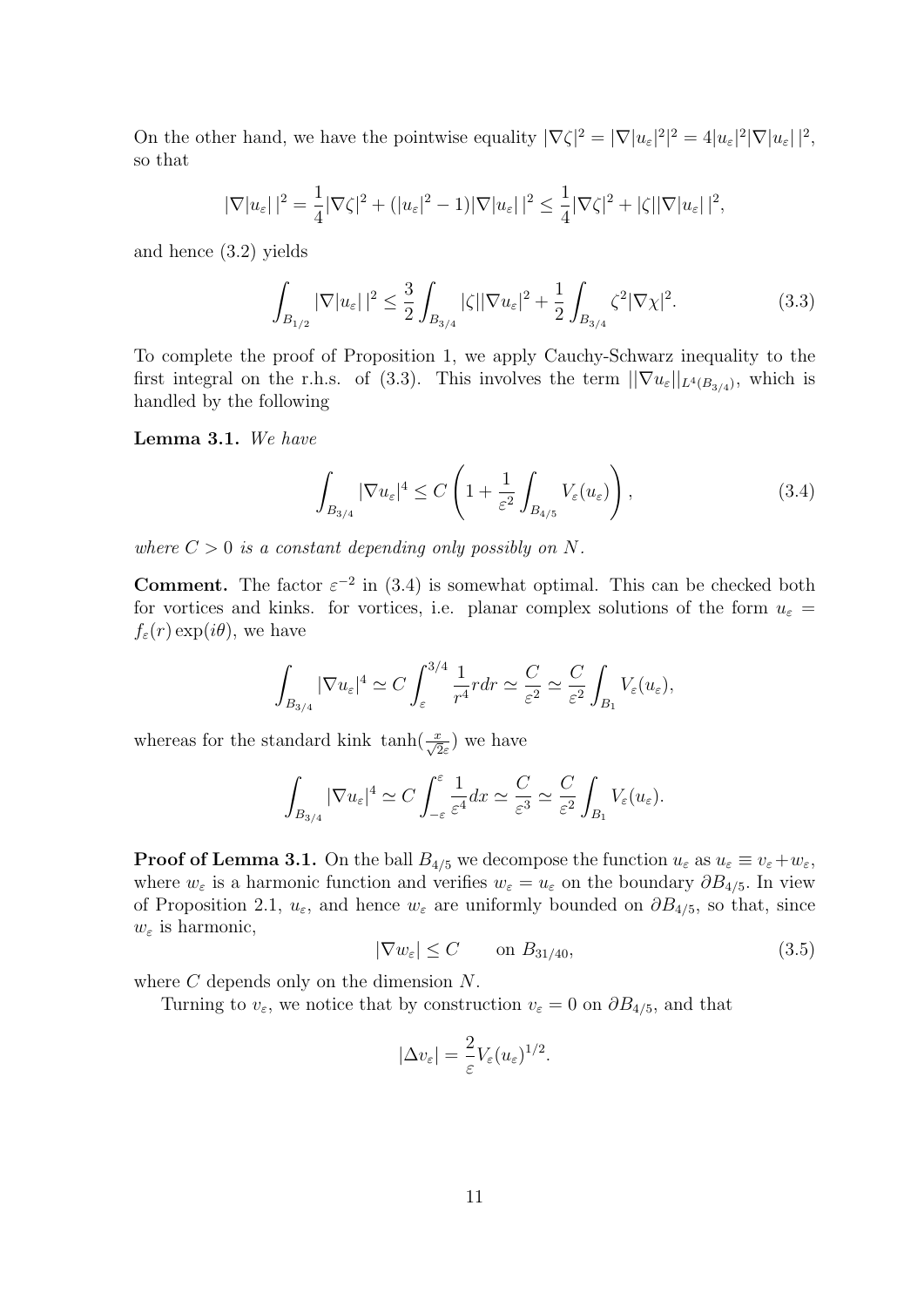Hence by standard elliptic theory

$$
||v_{\varepsilon}||_{H^{2}(B_{4/5})}^{2} \leq \frac{C}{\varepsilon^{2}} \int_{B_{4/5}} V_{\varepsilon}(u_{\varepsilon}). \tag{3.6}
$$

Moreover, since  $u_{\varepsilon}$  and  $w_{\varepsilon}$  are uniformly bounded on  $B_{4/5}$ , the same holds for  $v_{\varepsilon}$ , i.e.

$$
||v_{\varepsilon}||_{L^{\infty}(B_{4/5})} \leq C,\tag{3.7}
$$

where  $C > 0$  is depending only on N. We next invoke a classical Gagliardo-Nirenberg type inequality which asserts that

$$
||\nabla v_{\varepsilon}||_{L^{4}(B_{4/5})}^{2} \leq C||v_{\varepsilon}||_{H^{2}}||v_{\varepsilon}||_{L^{\infty}},\tag{3.8}
$$

where C depends only on N. An elementary proof of  $(3.8)$  may actually be derived as follows. Since  $v \equiv v_{\varepsilon}$  is compactly supported in  $B_{4/5}$ , we may write, for  $i = 1, ..., N$ , integrating by parts,

$$
||v_{x_i}||_{L^4(B_{4/5})}^4 = \int v_{x_i}^3 v_{x_i} = -\int (v_{x_i}^3)_{x_i} v = -3 \int v_{x_i x_i} (v_{x_i})^2 v
$$
  
\n
$$
\leq 3 ||v_{x_i x_i}||_{L^2} ||v_{x_i}||_{L^4}^2 ||v||_{L^{\infty}},
$$
\n(3.9)

which yields  $(3.8)$ . Combining  $(3.6)$ ,  $(3.7)$  and  $(3.8)$ , we obtain

$$
||\nabla v_{\varepsilon}||_{L^{4}(B_{4/5})}^{4} \leq \frac{C}{\varepsilon^{2}} \int_{B_{4/5}} V_{\varepsilon}(u_{\varepsilon}). \tag{3.10}
$$

Invoking finally (3.5) together with the decomposition  $u_{\varepsilon} = v_{\varepsilon} + w_{\varepsilon}$  we complete the proof of Lemma 3.1.

**Remark 3.1.** In view of the inequality  $|\nabla u_{\varepsilon}| \leq C/\varepsilon$ , we deduce by (3.5) that  $|\nabla v_{\varepsilon}| \leq C/\varepsilon$  $C/\varepsilon$  on  $B_{3/4}$ . It follows that for any  $p \geq 4$  we have

$$
||\nabla v_{\varepsilon}||_{L^{p}(B_{3/4})}^{p} \leq \frac{C_{p}}{\varepsilon^{p-2}} \int_{B_{4/5}} V_{\varepsilon}(u_{\varepsilon}),
$$

and hence, for every  $p \geq 4$ ,

$$
\int_{B_{3/4}} |\nabla u_{\varepsilon}|^p \le C_p \left( \frac{1}{\varepsilon^{p-2}} \int_{B_{4/5}} V_{\varepsilon}(u_{\varepsilon}) + 1 \right). \tag{3.11}
$$

As in the case  $p = 4$ , the exponent  $\varepsilon^{-(p-2)}$  is somewhat optimal. We conjecture actually that inequality  $(3.11)$  is true for every  $p > 2$ .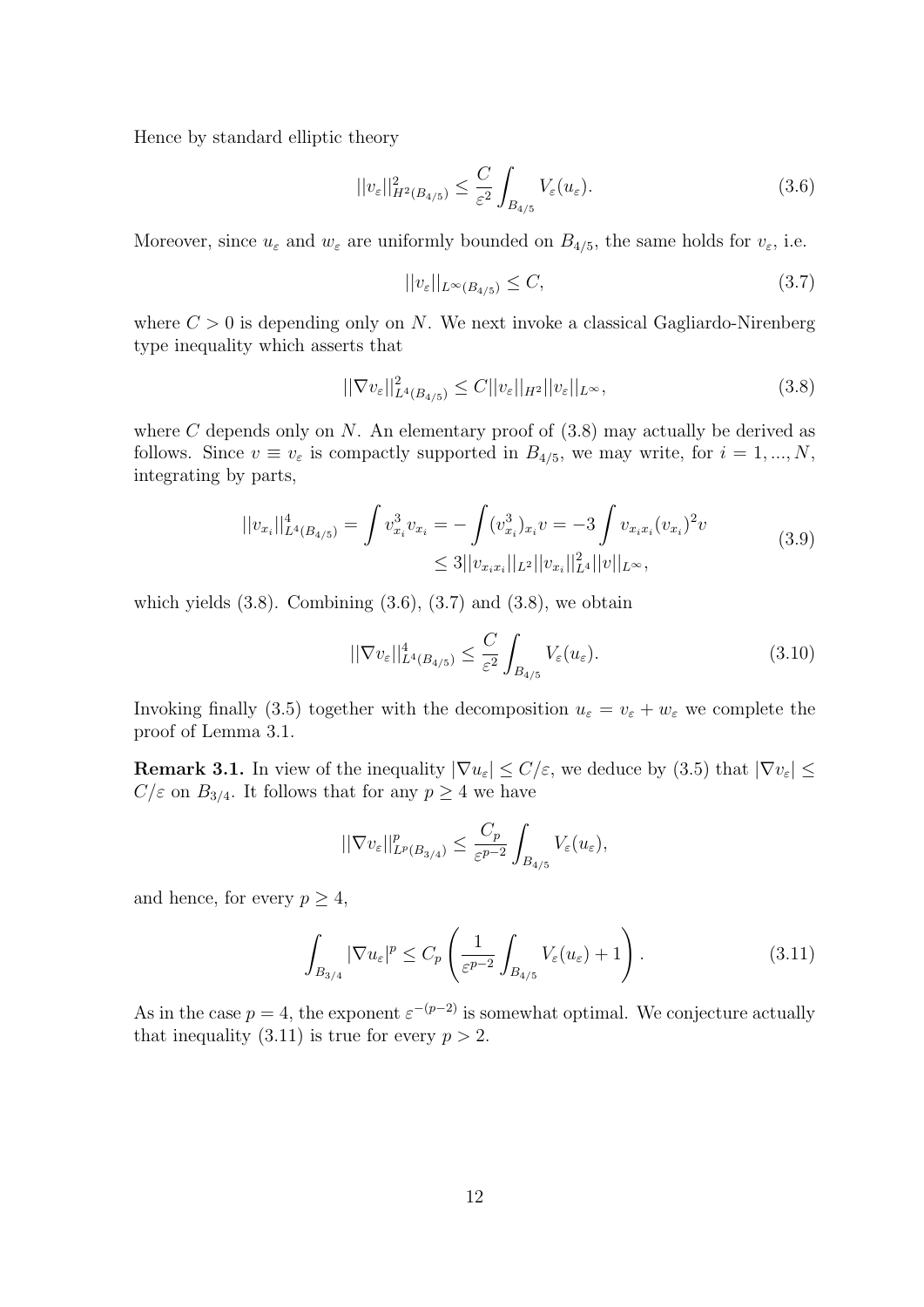Proof of Proposition 1 completed. We go back to inequality  $(3.3)$ . In view of Lemma 3.1, we have, by Cauchy-Schwarz inequality

$$
\int_{B_{3/4}} |\zeta| |\nabla u_{\varepsilon}|^2 \leq ||\zeta||_{L^2(B_{3/4})} ||\nabla u_{\varepsilon}||_{L^4(B_{3/4})}^2
$$
\n
$$
\leq C \Big( \int_{B_{3/4}} \varepsilon^2 V_{\varepsilon}(u_{\varepsilon}) \Big)^{1/2} \left( 1 + \int_{B_{4/5}} \varepsilon^{-2} V_{\varepsilon}(u_{\varepsilon}) \right)^{1/2}
$$
\n
$$
\leq C \left( \int_{B_{4/5}} V_{\varepsilon}(u_{\varepsilon}) + \varepsilon \Big( \int_{B_{4/5}} V_{\varepsilon}(u_{\varepsilon}) \Big)^{1/2} \right). \tag{3.12}
$$

The conclusion follows.

Remark 3.2. Combining Theorem 1 and Proposition 1 we are immediately led to the inequality

$$
\int_{B_{1/2}} |\nabla |u_{\varepsilon}||^2 \le C_2 \Lambda \left( \frac{E_{\varepsilon}(u_{\varepsilon})}{|\log \varepsilon|} \right). \tag{3.13}
$$

Indeed, as in the proof of Theorem 1 one distinguishes two cases:

**Case 1:**  $\int_{B_{4/5}} V_{\varepsilon}(u_{\varepsilon}) \geq \varepsilon^2$ . In this case  $\varepsilon \left( \int_{B_{4/5}} V_{\varepsilon}(u_{\varepsilon}) \right)^{1/2} \leq \int_{B_{4/5}} V_{\varepsilon}(u_{\varepsilon})$  and the conclusion follows directly from (4).

**Case 2:**  $\int_{B_{4/5}} V_{\varepsilon}(u_{\varepsilon}) \leq \varepsilon^2$ . One concludes in this case using Proposition A.2.

**Remark 3.3.** As in Remark 2.2 we may argue by scaling to assert that, for  $\varepsilon < r < 1$ , we have

$$
\int_{B_{r/2}} |\nabla |u_{\varepsilon}||^2 + V_{\varepsilon}(u_{\varepsilon}) \le \frac{E_{\varepsilon}(u_{\varepsilon}, r)}{|\log \frac{\varepsilon}{r}|} \log \left( 2 + \frac{E_{\varepsilon}(u_{\varepsilon}, r)}{r^{N-2} |\log \frac{\varepsilon}{r}|} \right). \tag{3.14}
$$

**Proof of Corollary 1.** Let  $\Omega$  be an arbitrary smooth domain in  $\mathbb{R}^N$ . Let  $\varepsilon^{1/2} \le r \le 1$ and consider a ball  $B(x, r) \subset \Omega$ . As a direct consequence of (3.14) and the elementary inequality  $\log(2 + \frac{E}{r^{N-2}}) \leq \log(2 + E)(1 + |\log r|)$ , it follows that

$$
\int_{B(x,r/2)} |\nabla |u_{\varepsilon}||^2 + V_{\varepsilon}(u_{\varepsilon}) \le \frac{C}{|\log \varepsilon|} \log \left( 2 + \frac{E_{\varepsilon}(u_{\varepsilon})}{|\log \varepsilon|} \right) (1 + |\log r|) \int_{B(x,r)} e_{\varepsilon}(u_{\varepsilon}). \tag{3.15}
$$

Using a covering argument, we deduce

$$
\int_{\{\text{dist}(x,\partial\Omega)\geq \varepsilon^{1/4}\}} \left( |\nabla |u_{\varepsilon}| \, |^2 + V_{\varepsilon}(u_{\varepsilon}) \right) |1 + \log(\text{dist}(x,\partial\Omega))|^{-1} dx \leq C\Lambda \left( \frac{E_{\varepsilon}(u_{\varepsilon})}{|\log \varepsilon|} \right).
$$

On the other hand,

$$
\int_{\{\text{dist}(x,\partial\Omega)\leq \varepsilon^{1/4}\}} \left( |\nabla |u_{\varepsilon}| \, |^2 + V_{\varepsilon}(u_{\varepsilon}) \right) |1 + \log(\text{dist}(x,\partial\Omega))|^{-1} dx \leq \frac{E_{\varepsilon}(u_{\varepsilon})}{1 + \frac{1}{4} |\log \varepsilon|} \leq C \frac{E_{\varepsilon}(u_{\varepsilon})}{|\log \varepsilon|}.
$$

Combining the last two inequalities, the conclusion (5) follows.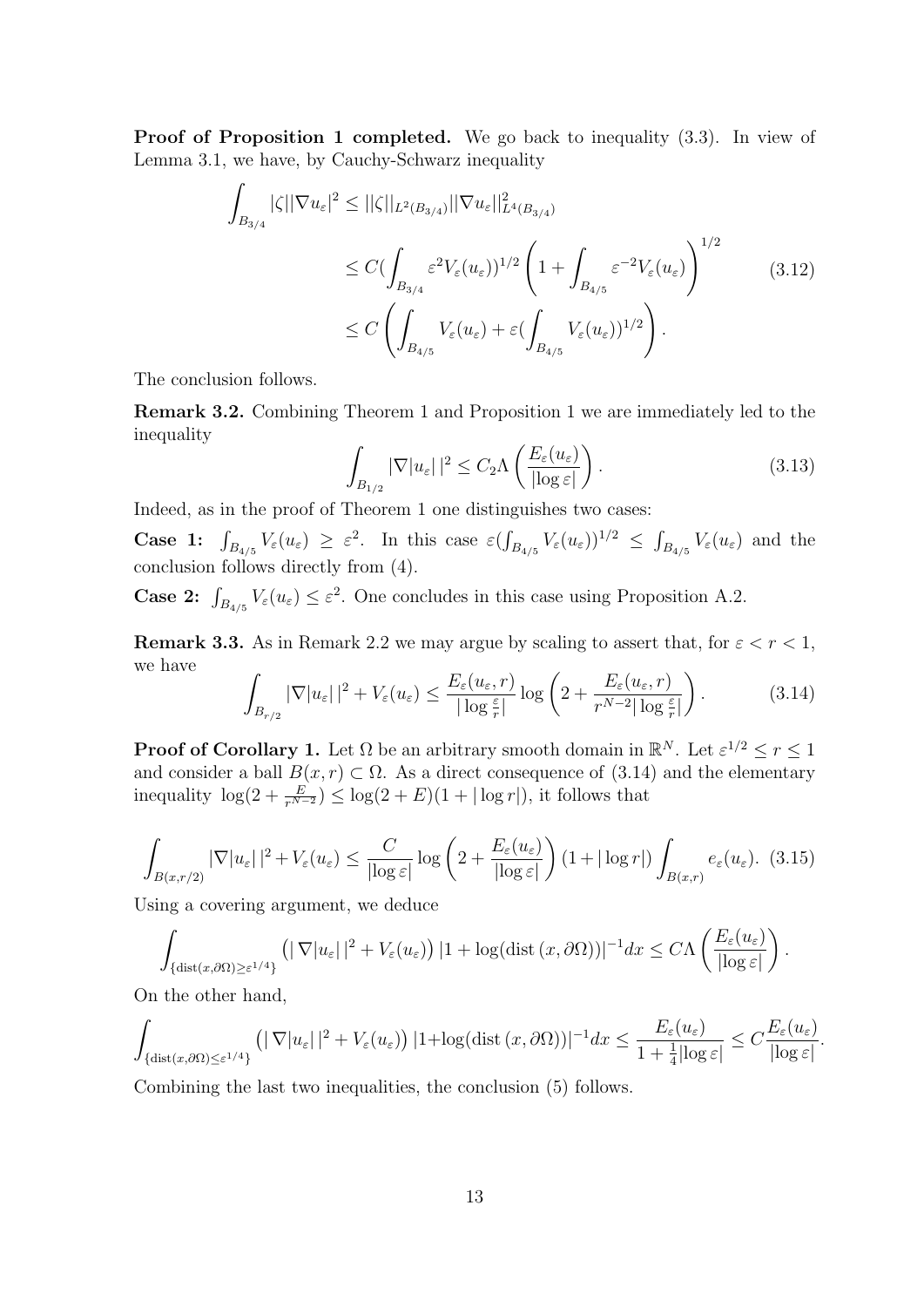# 4 L<sup>p</sup> estimates for  $\nabla u_\varepsilon,~p < 2$

The purpose of this section is to prove (6) and its improvement (7) stated in Theorem 2. Throughout this section, our arguments follow closely methods introduced in the afore quoted literature. We first decompose the gradient into contributions of phase and modulus, writing (here and in the sequel  $u \equiv u_{\varepsilon}$ )

$$
4|u|^2|\nabla u|^2 = 4|u \times \nabla u|^2 + |\nabla |u|^2|^2,
$$
\n(4.1)

so that

$$
4|\nabla u|^2 = 4|u \times \nabla u|^2 + |\nabla |u|^2|^2 + 4(1 - |u|^2)|\nabla u|^2.
$$
 (4.2)

For the two last terms on the r.h.s. of (4.2) we invoke our previous estimate (3.13) and (3.12), so that

$$
\int_{B_{1/2}} |\nabla |u|^2|^2 + 4|1 - |u|^2| |\nabla u|^2 \leq C\Lambda \left( \frac{E_{\varepsilon}(u_{\varepsilon})}{|\log \varepsilon|} \right),
$$

so that, by Hölder inequality,

$$
\left(\int_{B_{1/2}} |\nabla |u|^2|^p + 4(|1 - |u|^2| |\nabla u|^2)^{p/2}\right)^{1/p} \le C\left(\Lambda\left(\frac{E_\varepsilon(u_\varepsilon)}{|\log \varepsilon|}\right)\right)^{1/p}.\tag{4.3}
$$

It follows in particular, that if  $E_{\varepsilon}(u_{\varepsilon}) \geq \eta_1 |\log \varepsilon|$  (where  $\eta_1$  is the constant appearing in Theorem A.3 of the Appendix), then since  $\left(\Lambda\left(\frac{E_{\varepsilon}(u_{\varepsilon})}{\log \varepsilon}\right)\right)$  $\left(\frac{E_{\varepsilon}(u_{\varepsilon})}{\left|\log\varepsilon\right|}\right)\right)^{1/p}\leq C_{p}\frac{E_{\varepsilon}(u_{\varepsilon})}{\left|\log\varepsilon\right|}$  $\frac{E_{\varepsilon}(u_{\varepsilon})}{\left|\log\varepsilon\right|}$ , we deduce

$$
\left(\int_{B_{1/2}} |\nabla |u|^2|^p + 4(|1 - |u|^2| |\nabla u|^2)^{p/2}\right)^{1/p} \le C_p \frac{E_\varepsilon(u_\varepsilon)}{|\log \varepsilon|}.\tag{4.4}
$$

## 4.1 Decomposing  $u \times \nabla u$

Recall that the term  $u \times \nabla u$  represents essentially the gradient of the phase,<sup>13</sup> and verifies the equation div  $(u \times \nabla u) = 0^{14}$  It is convenient to rewrite this equation in the formalism of differential forms<sup>15</sup>

$$
d^*(u \times du) = 0. \tag{4.5}
$$

In order to derive an elliptic system for  $u \times du$  it is useful to consider the Jacobian  $Ju \equiv d(u \times du) = 2 \sum_{i < j} u_{x_i} \times u_{x_j} dx_i \wedge dx_j$  as well as the truncated quantity

$$
\tilde{J} = d(\chi u \times du) = \chi Ju + d\chi \wedge (u \times du), \qquad (4.6)
$$

<sup>13</sup>Indeed, if  $u \neq 0$ , then  $u = |u| \exp(i\varphi)$  and  $u \times \nabla u = |u|^2 \nabla \varphi$ .

<sup>&</sup>lt;sup>14</sup>take the exterior product of  $(GL)_{\varepsilon}$  with u.

<sup>&</sup>lt;sup>15</sup>d denotes the exterior differential, and  $d^* = \pm \star d\star$  its formal adjoint.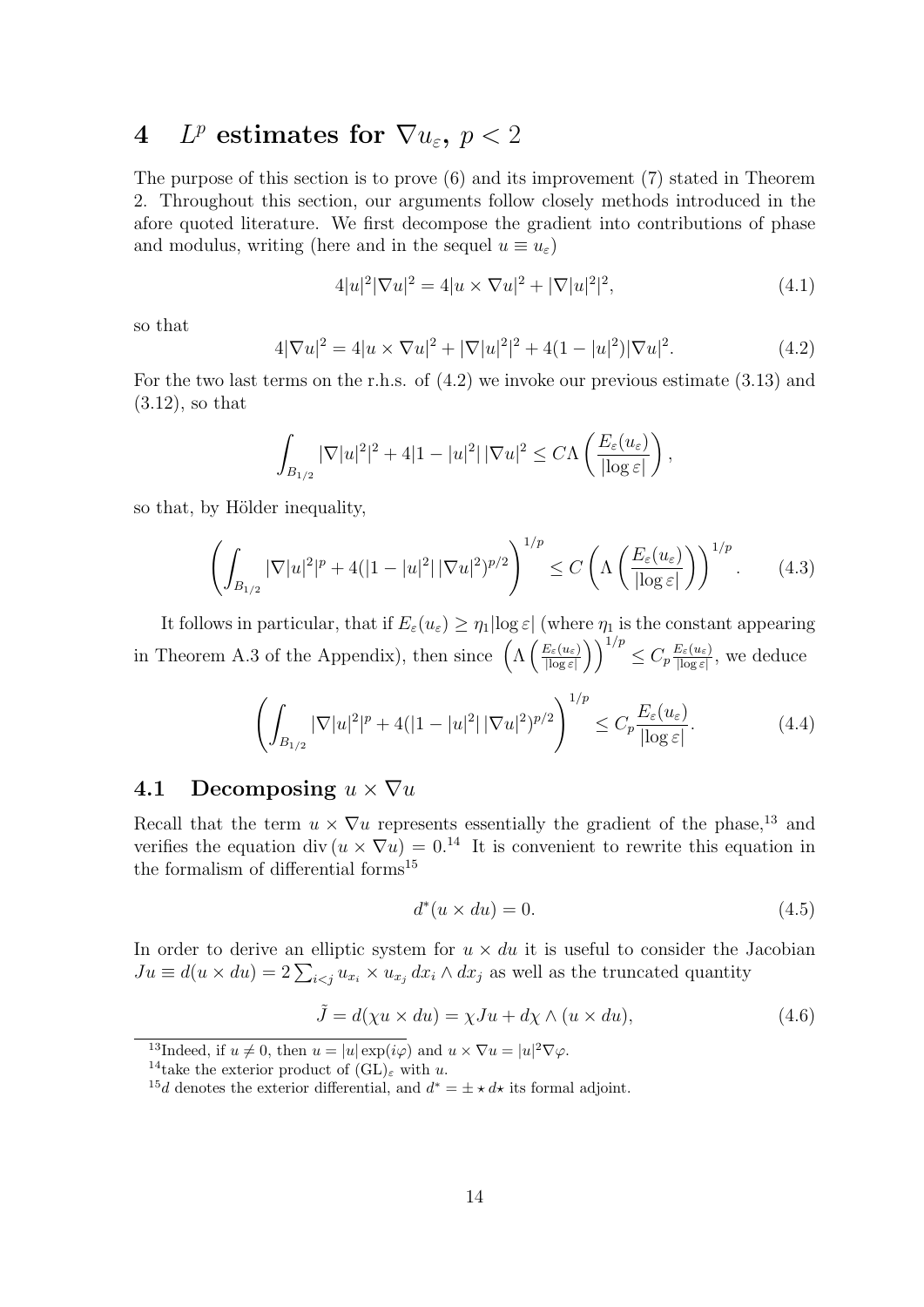where  $0 \leq \chi \leq 1$  denotes a smooth function, compactly supported in  $B_{7/8}$ , and such that  $\chi \equiv 1$  on  $B_{6/7}$ . Let  $\psi$  be the solution of the elliptic equation

$$
\Delta \psi = \tilde{J} \qquad \text{on } \mathbb{R}^N,
$$

obtained through convolution with the fundamental solution of the Laplacian. Since  $d\tilde{J}=0$ , it follows that  $\Delta(d\psi)=0$ , so that  $d\psi=0$  on  $\mathbb{R}^N$ . Hence, we are led to

$$
dd^*\psi = dd^*\psi + d^*d\psi = \Delta\psi = \tilde{J},
$$

so that

$$
d(u \times du - d^*\psi) = 0 \quad \text{on } B_{6/7}.
$$

By Poincaré Lemma, there exists some function  $\Phi$  on  $B_{6/7}$  such that

$$
u \times du = d\Phi + d^*\psi \qquad \text{on } B_{6/7}.
$$
 (4.7)

Moreover, applying  $d^*$  to both sides we deduce

$$
\Delta \Phi = 0 \qquad \text{on } B_{6/7}.
$$

By standard elliptic estimates it follows

$$
||\nabla \Phi||_{L^{\infty}(B_{5/6})} \le C||\nabla u||_{L^{1}(B_{6/7})} + ||\nabla \psi||_{L^{1}(B_{6/7})}.
$$
\n(4.8)

Next, we write  $\psi = \psi_1 + \psi_2$ , where  $\psi_2$  is the solution (obtained through convolution with the fundamental solution of the Laplacian) of the equation

$$
\Delta \psi_2 = d\chi \wedge (u \times du) \qquad \text{on } \mathbb{R}^N.
$$

Clearly, by standard elliptic estimates,

$$
||\nabla \psi_2||_{L^{\infty}(B_{7/8})} \le C||\nabla u||_{L^1(B_{8/9})}.
$$
\n(4.9)

At this stage it remains to analyze the term  $\psi_1$ , solution of

$$
\Delta \psi_1 = \chi J u \qquad \text{on } \mathbb{R}^N, \tag{4.10}
$$

which is the central part of the proofs of inequalities (6) and (7). We begin with the proof of (6).

## 4.2 Proof of (6)

In order to avoid oscillations of u when  $|u| \approx 1$  we first reproject u. To that aim let  $f: \mathbb{R}^+ \to [1,2]$  be a function such that  $f(t) = \frac{1}{t}$  if  $t \geq 1/2$ ,  $f(t) = 1$  if  $t \leq 1/4$  and  $|f'| \leq 4$ . Set

$$
\tilde{u} = f(|u|) \cdot u \qquad \text{on } B_1 \, .
$$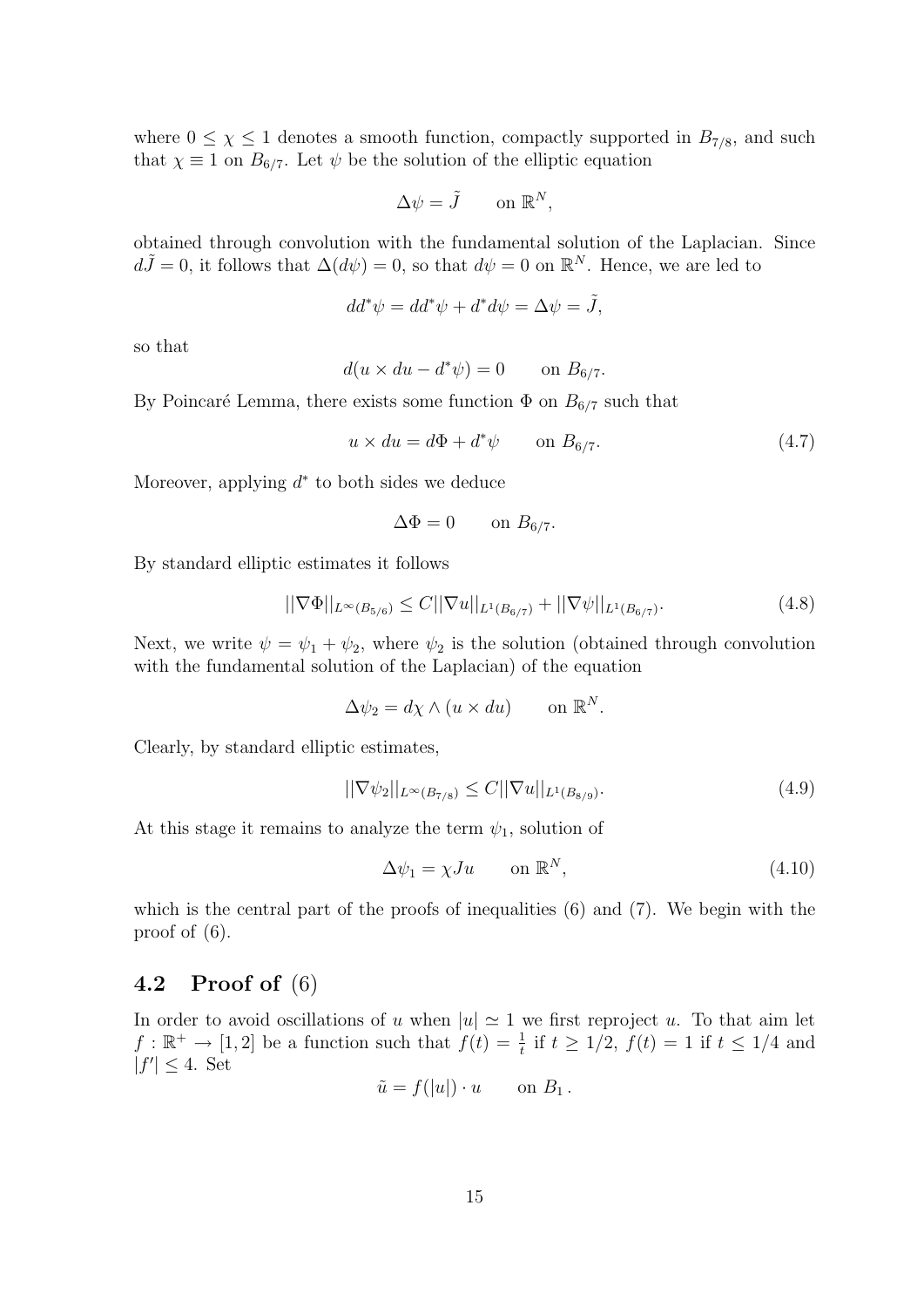Notice that

$$
J\tilde{u} = d(f^2(|u|)u \times du)
$$
 and  $|1 - f^2(|u|)| \le C(1 - |u|^2).$ 

Moreover, a property which is central in the proof is that

$$
|J\tilde{u}| \le C \frac{(1-|u|^2)^2}{\varepsilon^2} = CV_{\varepsilon}(u_{\varepsilon}).\tag{4.11}
$$

Indeed, if  $|u| \geq 1/2$ , then by construction  $J\tilde{u} = 0$ . On the other hand, if  $|u| \leq 1/2$ , then  $V_{\varepsilon}(u_{\varepsilon}) \geq \frac{1}{64\varepsilon}$  $\frac{1}{64\varepsilon^2}$ , whereas  $|J\tilde{u}| \leq \frac{C}{\varepsilon^2}$ , as a consequence of estimate (2.4).

Let us show next that the difference  $J\tilde{u} - Ju$  is small in a suitable norm.

Step 1: comparing  $J\tilde{u}$  to  $Ju$ . We claim that for  $1 \leq p < 2$ ,

$$
||J\tilde{u} - Ju||_{W^{-1,p}(B_{7/8})}^p \le C_p \varepsilon^{2-p} E_{\varepsilon}(u_{\varepsilon}). \tag{4.12}
$$

In particular, if  $\tilde{\psi}_1$  is the solution of  $\Delta \tilde{\psi}_1 = \chi J \tilde{u}$  on  $\mathbb{R}^N$ , then we have,

$$
\int |\nabla(\tilde{\psi}_1 - \psi_1)|^p \le C_p \varepsilon^{2-p} E_{\varepsilon}(u_{\varepsilon}). \tag{4.13}
$$

*Proof.* We have  $J\tilde{u} - Ju = d((1 - f^2(|u|))u \times du)$ , and

$$
\begin{split} || (1 - f^2(|u|)) u \times du ||_{L^p(B_{7/8})}^p &\le C \int_{B_{7/8}} (1 - |u|^2)^p |\nabla u|^p \\ &\le C \left( \int_{B_{7/8}} (1 - |u|^2)^{\frac{2p}{2-p}} \right)^{1 - \frac{p}{2}} E_{\varepsilon}(u_{\varepsilon})^{p/2} \\ &\le C \left( \int_{B_{7/8}} (1 - |u|^2)^2 \right)^{1 - \frac{p}{2}} E_{\varepsilon}(u_{\varepsilon})^{p/2} \\ &\le C \varepsilon^{2 - p} E_{\varepsilon}(u_{\varepsilon}), \end{split} \tag{4.14}
$$

so that  $(4.12)$  and  $(4.13)$  follow.

In order to handle  $\tilde{\psi}_1$ , we consider the (vector) measure  $\mu$  defined by

$$
\mu = \chi J \tilde{u} \, dx \qquad \text{on } \mathbb{R}^N.
$$

In view of (4.11) we have

$$
|\mu| \le C\chi V_{\varepsilon}(u_{\varepsilon}) dx \qquad \text{on } \mathbb{R}^N. \tag{4.15}
$$

 $\Box$ 

Next we consider, for  $q > 2$ , the maximal fractional operator (see e.g. [38], p.204)

$$
M_q|\mu|(x) = \sup \{r^{q-N}|\mu|(B(x,r)), r > 0\},\
$$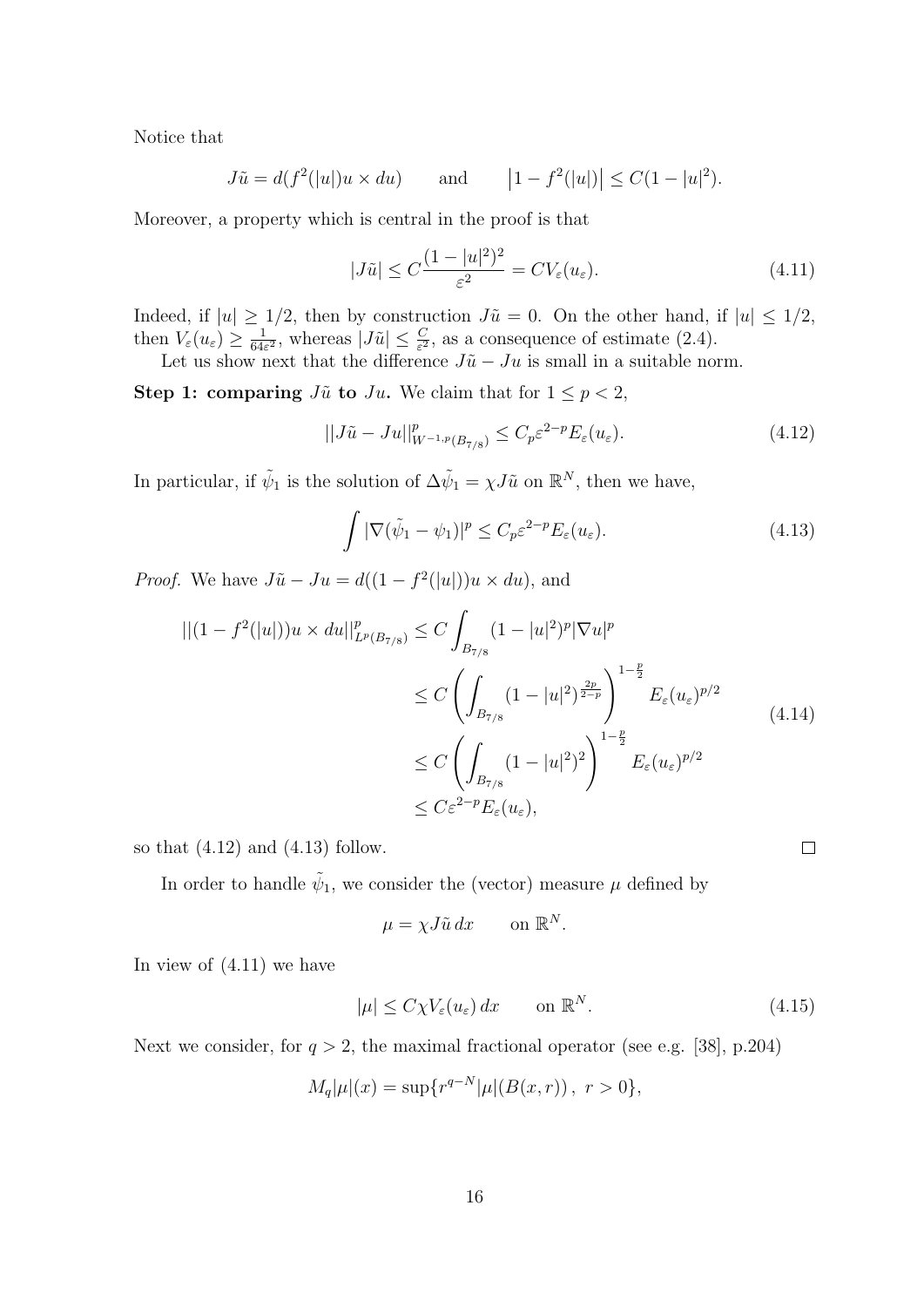Step 2: estimate of  $||M_q|\mu||_{L^{\infty}(\mathbb{R}^N)}$ . We have, for every  $q > 2$ ,

$$
||M_q|\mu|||_{L^{\infty}} \leq C_q \Lambda \left(\frac{E_{\varepsilon}(u_{\varepsilon})}{|\log \varepsilon|}\right). \tag{4.16}
$$

**Proof of** (4.16). In view of the definition of  $\mu$  we have, by Theorem 1

$$
|\mu|(\mathbb{R}^N) \le \int_{B_{7/8}} V_{\varepsilon}(u_{\varepsilon}) \le C\Lambda\left(\frac{E_{\varepsilon}(u_{\varepsilon})}{|\log \varepsilon|}\right). \tag{4.17}
$$

Next, for  $x \in \mathbb{R}^N$  and  $\varepsilon^{1/2} \le r \le 1/16$  we have, by (3.15),

$$
|\mu|(B(x,r)) \le \frac{C}{|\log \varepsilon|} \log \left(2 + \frac{E_{\varepsilon}(u_{\varepsilon})}{|\log \varepsilon|}\right) (1 + |\log r|) \int_{B(x,r)} e_{\varepsilon}(u_{\varepsilon}). \tag{4.18}
$$

Combining (4.18) with the monotonicity formula, we are led to the inequality, for  $x \in \mathbb{R}^N$ ,  $\varepsilon^{1/2} \le r \le 1/16$ ,

$$
|\mu|(B(x,r)) \le Cr^{N-2}(1+|\log r|)\Lambda\left(\frac{E_{\varepsilon}(u_{\varepsilon})}{|\log \varepsilon|}\right). \tag{4.19}
$$

Finally, for small radii  $0 < r < \varepsilon^{1/2}$ , we have the straightforward estimate

$$
|\mu|(B(x,r)) \leq \int_{B(x,r)} \chi e_{\varepsilon}(u_{\varepsilon}) \leq Cr^{N-2} E_{\varepsilon}(u_{\varepsilon}),
$$

so that, in this case

$$
r^{q-N}|\mu|(B(x,r)) \le C\varepsilon^{\frac{2-q}{2}}E_{\varepsilon}(u_{\varepsilon}).\tag{4.20}
$$

Combining (4.17), (4.18) and (4.20), (4.16) follows. Step 3: estimate for  $\tilde{\psi}_1$ . Recall that

$$
\Delta \tilde{\psi}_1 = \mu \qquad \text{on } \mathbb{R}^N.
$$

By Theorem 4.7.4 of [38],<sup>16</sup> for every  $1 < q_0 < q_1 < N$  we have

$$
||\mu||_{[W^{1,q_1}(\mathbb{R}^N)]^*} \leq C(q_0,q_1)||M_{q_0}|\mu||_{L^{\infty}}.
$$

By duality, since  $\mu$  is compactly supported in  $B_1$  it follows

$$
||\nabla \tilde{\psi}_1||_{L^{q'_1}(B_1)} \le C(q_0, q_1)||M_{q_0}|\mu||_{L^{\infty}}.
$$
\n(4.21)

Finally we choose  $q'_1 = p$  so that  $q_1 > 2$ . Choosing  $q_0 = \frac{q_1+2}{2}$  we have  $q_0 > 2$  so that we may estimate the r.h.s. of (4.21) by Step 3. this yields

$$
||\nabla \tilde{\psi}_1||_{L^p(B_1)} \le C_p \Lambda \left(\frac{E_{\varepsilon}(u_{\varepsilon})}{|\log \varepsilon|}\right). \tag{4.22}
$$

 $16$  which goes back to results in [1]. See also related issues in [26, 2, 31].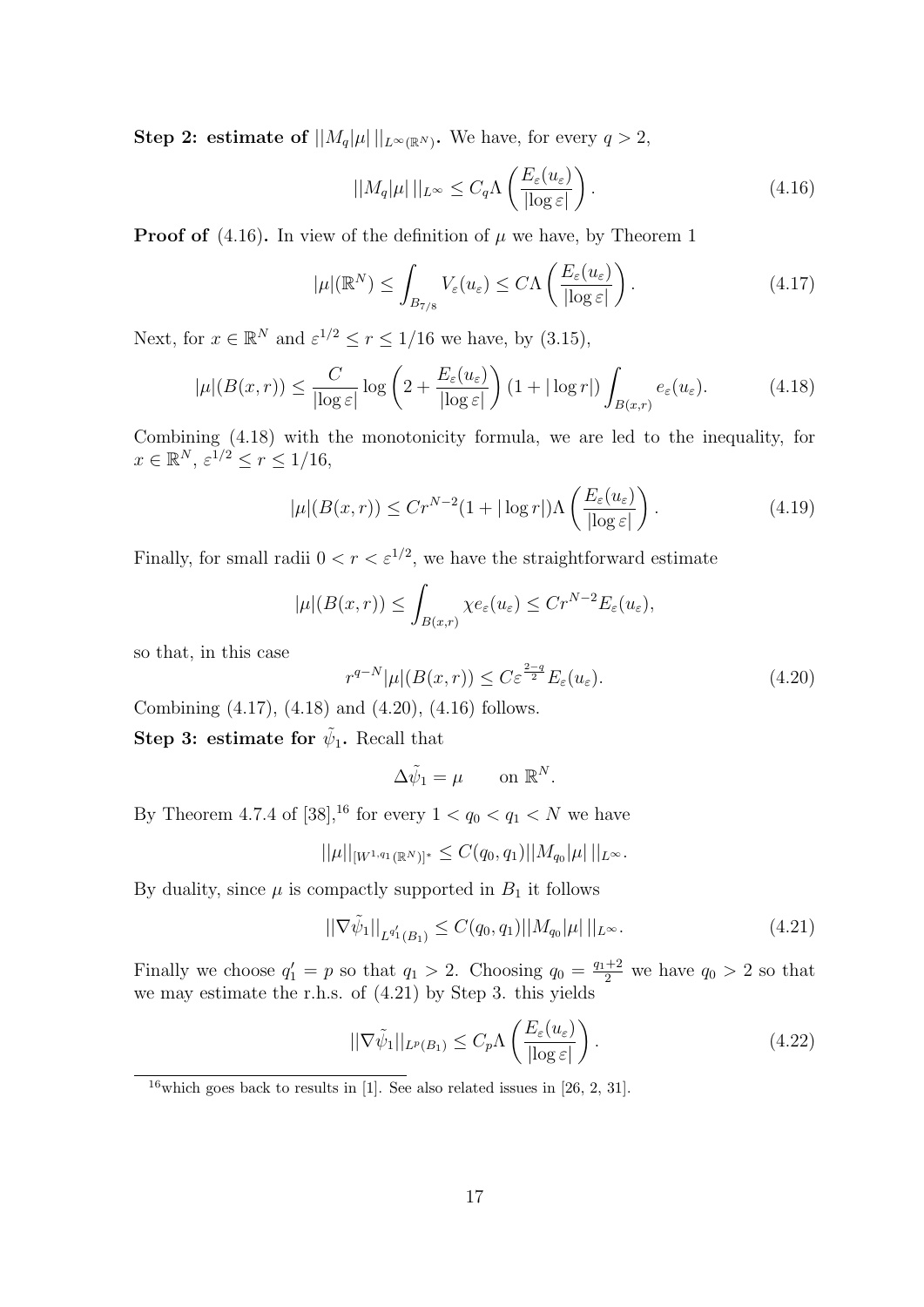**Step 4: proof of** (6) **completed.** Combining  $(4.9)$ ,  $(4.13)$  and  $(4.22)$  we obtain

$$
||\nabla \psi_1||_{L^p(B_{6/7})} \le C_p \Lambda \left(\frac{E_\varepsilon(u_\varepsilon)}{|\log \varepsilon|}\right). \tag{4.23}
$$

Combining (4.23) with (4.9), we deduce

$$
||\nabla \psi_1||_{L^p(B_{6/7})} \leq C_p \left( \Lambda \left( \frac{E_{\varepsilon}(u_{\varepsilon})}{|\log \varepsilon|} \right) + ||\nabla u||_{L^1(B_{8/9})} \right),
$$

and hence by (4.8)

$$
||\nabla \Phi||_{L^{\infty}(5/6)} \leq C\left(\Lambda\left(\frac{E_{\varepsilon}(u_{\varepsilon})}{|\log \varepsilon|}\right) + ||\nabla u||_{L^{1}(B_{8/9})}\right).
$$

Going back to (4.7) we are led to

$$
||u \times \nabla u||_{L^{p}(B_{6/7})} \leq C_p \left( \Lambda \left( \frac{E_{\varepsilon}(u_{\varepsilon})}{|\log \varepsilon|} \right) + ||\nabla u||_{L^{1}(B_{8/9})} \right). \tag{4.24}
$$

Next we distinguish two cases.

**Case 1.**  $E_{\varepsilon}(u_{\varepsilon}) \leq \eta_1 |\log \varepsilon|$ , where  $\eta_1$  is the constant appearing in Theorem A.3 of the Appendix. Then we may apply Theorem A.3, and (6) is an immediate consequence of (A.39).

**Case 2.**  $E_{\varepsilon}(u_{\varepsilon}) \geq \eta_1 |\log \varepsilon|$ . Then (6) follows combining (4.2), (4.3), (4.4) and (4.24).

## 4.3 Proof of Theorem 2

As mentioned in the introduction, and in view of Theorem A.3 it suffices to consider the case

$$
\eta_1 |\log \varepsilon| \le E_\varepsilon(u_\varepsilon) \le |\log \varepsilon|^2,\tag{4.25}
$$

where  $\eta_1$  is the constant appearing in Theorem A.3. We therefore assume (4.25) holds throughout this section. The main difference with the proof of (6) is the treatment of equation (4.10), and the way we approximate the Jacobian  $Ju_{\varepsilon}$ . The main new ingredient is an approximation procedure, taken from [13]. The monotonicity formula, which is crucial in the above proof of  $(6)$ , (see e.g.  $(4.20)$ ) does not hold however for the approximating map, at least at very small scales. In order to overcome this difficulty we smooth out  $\Psi$  using a convolution by a mollifier. More precisely, we introduce a small scale  $\delta_0$  of the form

$$
\delta_0 = \delta_0(\varepsilon) = \left(\frac{1}{|\log \varepsilon|}\right)^{k_0},\tag{4.26}
$$

where  $k_0 > 0$  will be determined later. Let  $\zeta$  a smooth positive function compactly supported in  $B_1$  such that  $\int_{B_1} \zeta = 1$ , and set

$$
\zeta_{\varepsilon}(x) = \delta_0^{-N} \zeta(\frac{x}{\delta_0}).
$$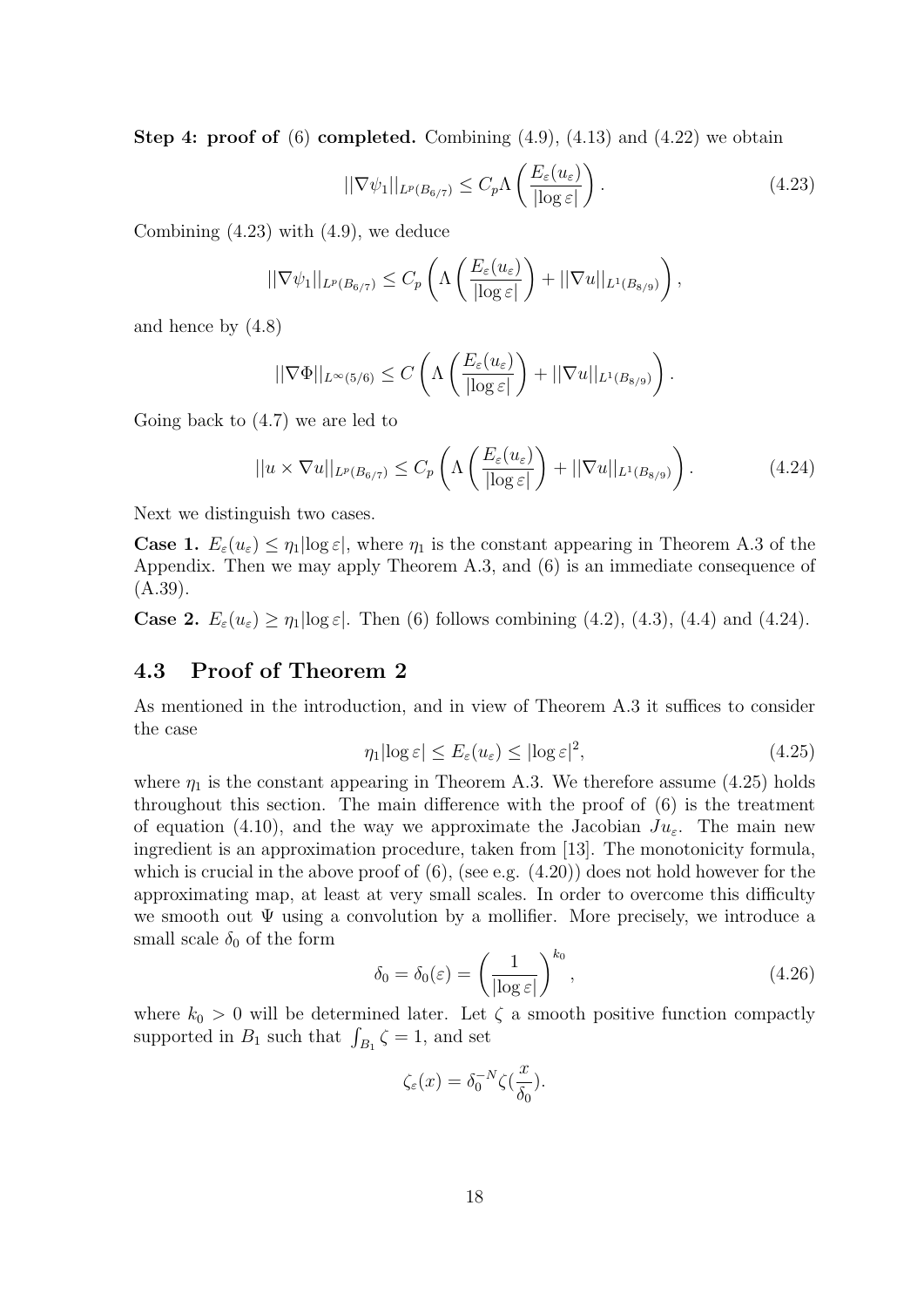We introduce next the 2-form

$$
\tilde{\psi}_1 = \psi_1 * \zeta_{\varepsilon},
$$

so that  $\tilde{\psi}_1$  satisfies the equation

$$
\Delta \tilde{\psi}_1 = (\chi J u_\varepsilon) * \zeta_\varepsilon \qquad \text{on } \mathbb{R}^N.
$$

The first observation is that  $\tilde{\psi}_1$  is close to  $\psi_1$ .

## $\textbf{4.3.1} \quad \textbf{Comparing} \,\, \nabla \tilde{\psi}_1 \, \, \textbf{to} \,\, \nabla \psi_1$

Proposition 4.1. We have

$$
||\nabla \tilde{\psi}_1 - \nabla \psi_1||_{L^1} \le C \delta_0 E_{\varepsilon}(u_{\varepsilon}), \tag{4.27}
$$

$$
||\nabla \psi_1||_{L^2} + ||\nabla \tilde{\psi}_1||_{L^2} \le CE_{\varepsilon}(u_{\varepsilon})^{1/2}
$$
\n(4.28)

so that for any  $1 \leq p < 2$  we have by interpolation

$$
||\nabla \tilde{\psi}_1 - \nabla \psi_1||_{L^p} \le C_p \delta_0^{\frac{2}{p}-1} E_{\varepsilon}(u_{\varepsilon})^{1/p}.
$$
\n(4.29)

*Proof.* Recall that for any function w and  $1 \leq p < +\infty$ ,

$$
||w * \zeta_{\varepsilon} - w||_{L^{p}} \le C_{p} \delta_{0} ||\nabla w||_{L^{p}}.
$$
\n(4.30)

We apply (4.30) to  $w = \nabla \psi_1$ ,  $p = 1$ . To that aim, we claim

$$
||\nabla \psi_1||_{W^{1,1}} \le CE_\varepsilon(u_\varepsilon),\tag{4.31}
$$

**Proof of the claim:** It follows from a result in [23] that if  $v \in H^1(\mathbb{R}^N;\mathbb{C})$ , then the Jacobian Jv belongs to the Hardy space  $\mathcal{H}^1$ , and that

$$
||Jv||_{\mathcal{H}^{1}(\mathbb{R}^{N})} \leq C||\nabla v||_{L^{2}(\mathbb{R}^{N})}.
$$
\n(4.32)

On the other hand, a classical result in harmonic analysis states that if  $f \in H^1(\mathbb{R}^N)$ , then

$$
||\nabla^{2}(\Delta^{-1}f)||_{L^{1}(\mathbb{R}^{N})} \leq C||f||_{\mathcal{H}^{1}(\mathbb{R}^{N})}.
$$
\n(4.33)

We apply (4.32) to a suitable extension of  $u_{\varepsilon}$  to the whole of  $\mathbb{R}^{N}$ , so that by (4.33) and a few auxiliary computations we deduce

$$
||\nabla^2(\Delta^{-1}(\chi Ju_{\varepsilon}))||_{L^1(\mathbb{R}^N)}||\nabla u_{\varepsilon}||_{L^2(\mathbb{R}^N)},
$$

and the claim follows.

Inequality  $(4.27)$  is then a direct consequence of  $(4.31)$ , whereas for  $(4.28)$  we invoke the identity  $Ju_{\varepsilon} = d(u_{\varepsilon} \times du_{\varepsilon}).$ 

 $\Box$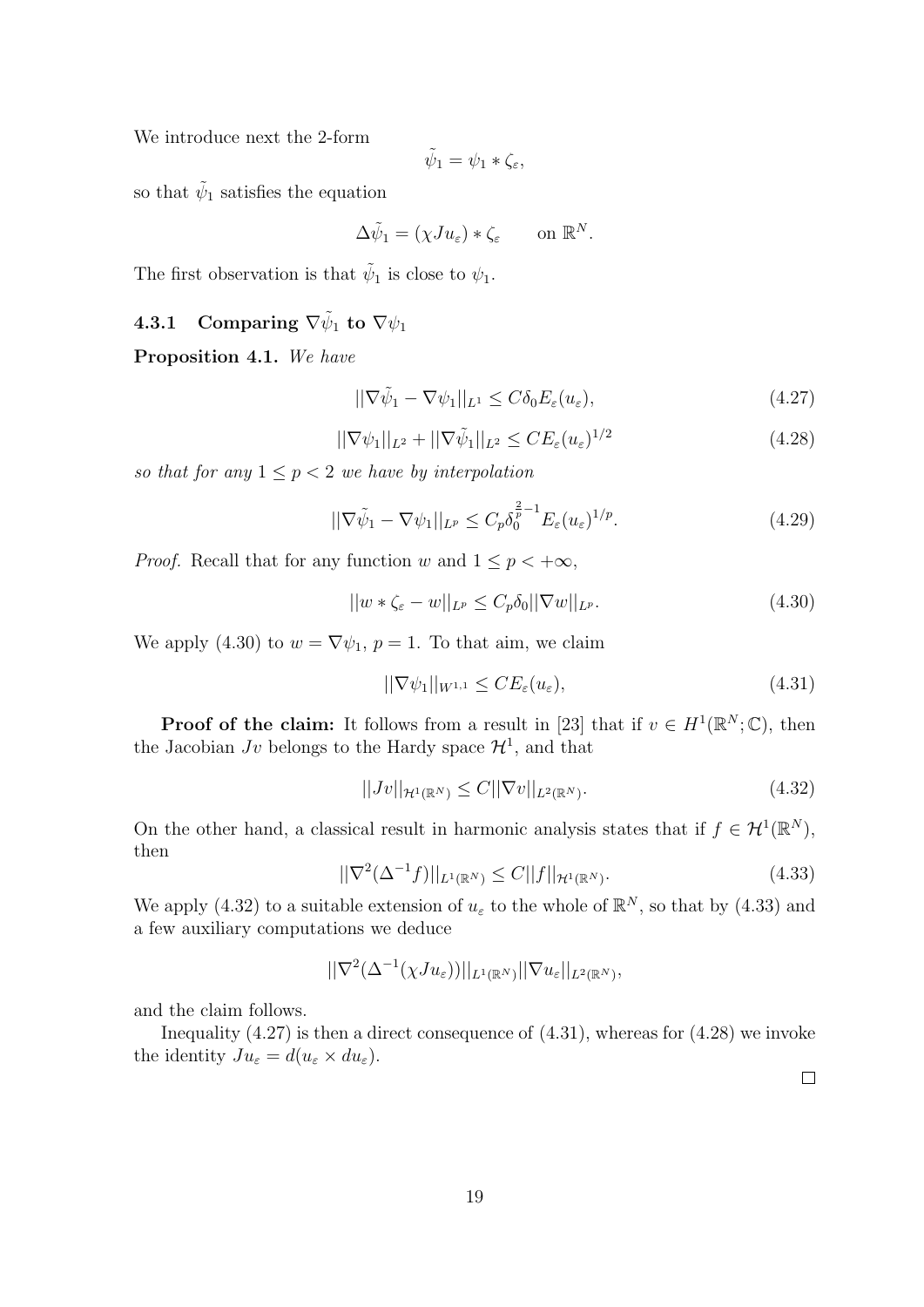#### 4.3.2 Approximation with vorticity bounds

The main result of [13] is

**Proposition 4.2.** Let  $0 < \gamma < 1$  and  $u_{\varepsilon} : B_1 \to \mathbb{C}$  be such that  $E_{\varepsilon}(u_{\varepsilon}) \leq \varepsilon^{-\gamma}$ . There exists constants  $C > 0$  and  $\alpha > 0$  depending only on  $\gamma$  and N such that there exists a smooth function  $v_{\varepsilon}: B_1 \to \mathbb{C}$  such that

$$
|v_{\varepsilon}| \le 1, \qquad E_{\varepsilon}(v_{\varepsilon}) \le CE_{\varepsilon}(u_{\varepsilon}) \tag{4.34}
$$

$$
||Jv_{\varepsilon}||_{L^{1}} \leq C \frac{E_{\varepsilon}(u_{\varepsilon})}{|\log \varepsilon|} \tag{4.35}
$$

$$
||v_{\varepsilon} - u_{\varepsilon}||_{L^{2}(B_{1})} \leq C\varepsilon^{\alpha} E_{\varepsilon}(u_{\varepsilon})^{1/2}.
$$
\n(4.36)

Notice in particular that if  $u_{\varepsilon}$  and  $v_{\varepsilon}$  are as above, then

$$
Ju_{\varepsilon} = Jv_{\varepsilon} + \kappa_{\varepsilon},\tag{4.37}
$$

where

$$
\kappa_{\varepsilon} \equiv dh_{\varepsilon} \equiv d\left( (u_{\varepsilon} - v_{\varepsilon}) \times d(u_{\varepsilon} + v_{\varepsilon}) \right). \tag{4.38}
$$

If  $u_{\varepsilon}$  itself is uniformly bounded, we have the following

**Lemma 4.1.** Assume  $u_{\varepsilon}$  is as in Proposition 4.2 and verifies moreover

$$
|u_{\varepsilon}| \le 2 \qquad on \ B_1. \tag{4.39}
$$

Then, for any  $1 \leq p < 2$ , we have

$$
||h_{\varepsilon}||_{L^{p}} \leq C_{p}\varepsilon^{\alpha_{p}}E_{\varepsilon}(u_{\varepsilon})^{1/p},\tag{4.40}
$$

where  $C_p > 0$  and  $0 < \alpha_p < 1$  depend only on p.

**Comment.** In the case considered above,  $Ju_{\varepsilon}$  has been split in a term bounded in  $L^1$ by  $\frac{E_{\varepsilon}(u_{\varepsilon})}{|\log \varepsilon|}$  and a term which is small in  $W^{-1,p}$ , for every  $1 \leq p < 2$ .

**Proof of Lemma 4.1.** Since by (4.34) and assumption (4.39)  $||u_{\varepsilon} - v_{\varepsilon}||_{L^{\infty}} \leq 3$  it follows by interpolation and (4.36) that, for any  $r \geq 2$ ,

$$
||u_{\varepsilon}-v_{\varepsilon}||_{L^{r}(B_1)} \leq ||u_{\varepsilon}-v_{\varepsilon}||_{L^{2}(B_1)}^{2/r}||u_{\varepsilon}-v_{\varepsilon}||_{L^{\infty}(B_1)}^{(r-2)/r} \leq C\varepsilon^{2\alpha/r}E_{\varepsilon}(u_{\varepsilon})^{1/r}.
$$

Hence, for  $1 \leq p < 2$ ,

$$
||h_{\varepsilon}||_{L^{p}(B_1)} \leq ||u_{\varepsilon} - v_{\varepsilon}||_{L^{2p/(p-2)}(B_1)} E_{\varepsilon}(u_{\varepsilon})^{p/2} \leq C \varepsilon^{(2-p)\alpha} E_{\varepsilon}(u_{\varepsilon}),
$$

so that the conclusion follows.

We provide next a more localized version of Proposition 4.3 .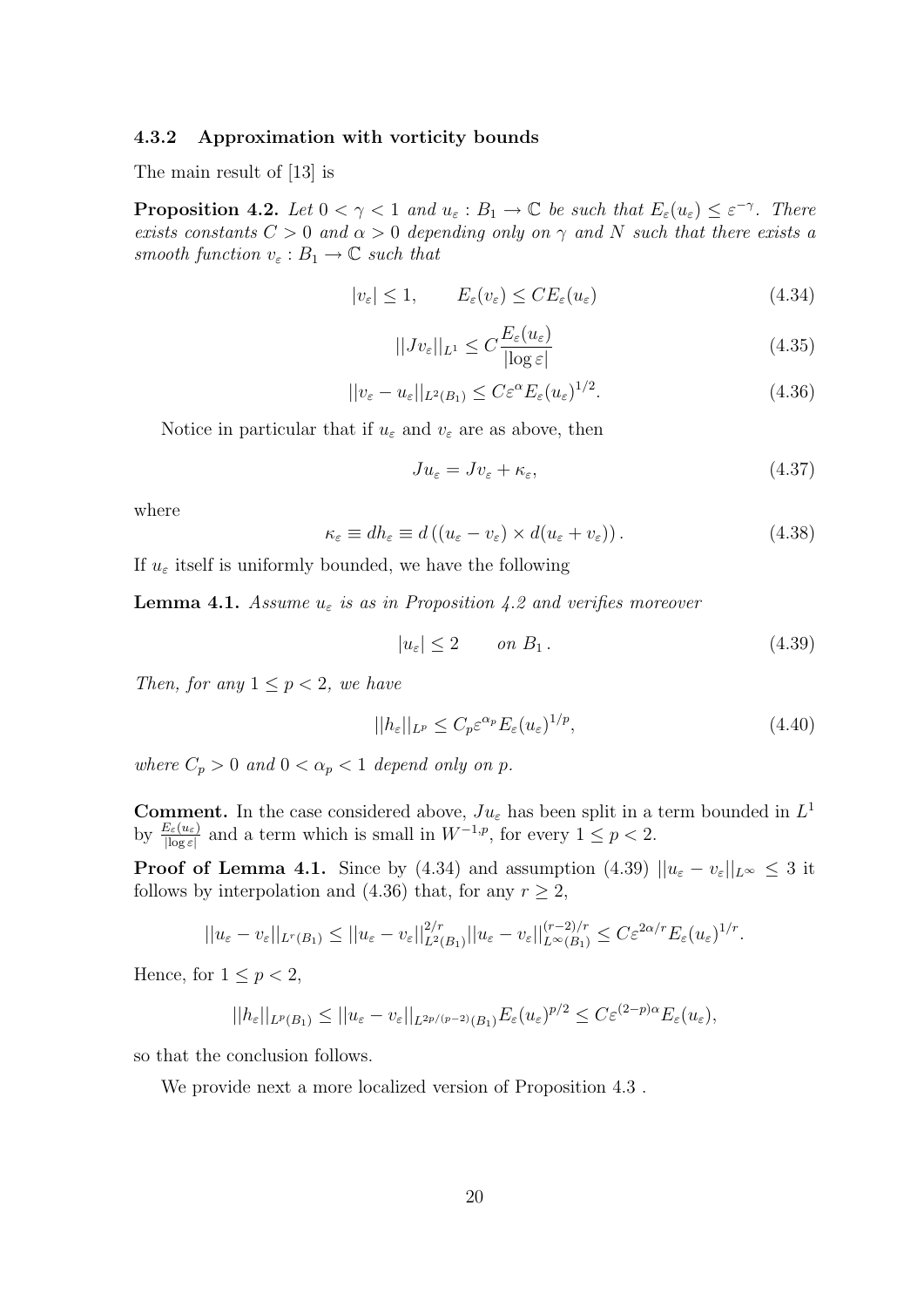**Proposition 4.3.** Let  $1 \leq p < 2$  and assume  $u_{\varepsilon}$  satisfies (4.25). Let  $k_1 > 0$  and set  $\delta_1 = \delta_1(\varepsilon) = |\log \varepsilon|^{-k_1}$ . Then we may decompose  $\chi Ju_\varepsilon$  as

$$
\chi Ju_{\varepsilon} = \nu_{\varepsilon} + r_{\varepsilon},
$$

where  $\nu_{\varepsilon}$  is compactly supported in  $B_{7/8}$  and satisfies, for some constant  $C(k_1) > 0$ depending only on N and  $k_1$ ,

$$
\sup\{r^{2-N}|\nu_{\varepsilon}|B(x,r),\ x\in\mathbb{R}^N,\ r\geq\delta_1(\varepsilon)\}\leq C(k_1)\frac{E_{\varepsilon}(u_{\varepsilon})}{|\log\varepsilon|},\tag{4.41}
$$

and where  $r_{\varepsilon}$  satisfies, for some  $0 < \beta < 1$  depending only on p and  $k_1$ ,

$$
||r_{\varepsilon}||_{W^{-1,p}(B_1)} \le C_p \varepsilon^{\beta} E_{\varepsilon}(u_{\varepsilon})^{1/p}.
$$
\n(4.42)

*Proof.* The argument is to apply Proposition 4.2 on balls of size  $\delta_1(\varepsilon)$  and then reconnect the resulting functions thanks to a partition of unity. More precisely, cover  $B_1$ by balls  $B_i \equiv B(x_i, \delta_1(\varepsilon))$ ,  $i = 1, ..., \ell_{\varepsilon}$  such that the balls  $B(x_i, \delta_1/8)$  do not intersect, and consider a partition of unity  $\{\chi_i\}_{1\leq i\leq \ell_{\varepsilon}}$  for the previous covering, i.e. such that  $\chi_i$ is smooth, compactly supported in  $B(x_i, \delta_1)$  and moreover

$$
|\nabla \chi_i| \le \frac{C}{\delta_1},\tag{4.43}
$$

for some constant C depending only on N.

On each ball  $B_i$  we apply Proposition 4.2 to the restriction of  $u_{\varepsilon}$ , after a suitable change of scales. This yields maps  $v_{\varepsilon}^i : B_i \to \mathbb{C}$  such that  $|v_{\varepsilon}^i| \leq 1$  and

$$
\int_{B_i} e_{\varepsilon}(v_{\varepsilon}^i) \le C \int_{B_i} e_{\varepsilon}(u_{\varepsilon}), \qquad \int_{B_i} |J v_{\varepsilon}^i| \le \frac{C}{|\log \varepsilon|} \int_{B_i} e_{\varepsilon}(u_{\varepsilon}) \tag{4.44}
$$

and

$$
||u_{\varepsilon} - v_{\varepsilon}||_{L^{2}(B_{i})}^{2} \le C\delta_{1}^{2}\varepsilon^{2\alpha} \int_{B_{i}} e_{\varepsilon}(u_{\varepsilon}). \tag{4.45}
$$

Moreover, for  $\kappa_{\varepsilon}^{i} = Ju_{\varepsilon} - Jv_{\varepsilon}^{i} = dh_{i} = d((u_{\varepsilon} - v_{\varepsilon}) \times d(u_{\varepsilon} + v_{\varepsilon}))$  we have, for every  $1 \le p < 2$ ,

$$
||h_i||_{L^p(B_i)} \le C_p \delta_1^{(2-p)/p} \varepsilon^{\alpha_p} \left( \int_{B_i} e_\varepsilon(u_\varepsilon) \right)^{1/p}.
$$
\n(4.46)

Setting  $\nu_{\varepsilon} = \chi(\sum_{i} \chi_{i} J v_{\varepsilon}^{i}),$  we may write  $\chi J u_{\varepsilon} = \nu_{\varepsilon} + r_{\varepsilon}$ , with

$$
r_{\varepsilon} = \chi(\sum_{i=1}^{\ell_{\varepsilon}} \chi_i \kappa_{\varepsilon}^i) = \sum_{i=1}^{\ell_{\varepsilon}} d(\chi \chi_i h_{\varepsilon}^i) + \sum_{i=1}^{\ell_{\varepsilon}} d(\chi \chi_i) h_{\varepsilon}^i.
$$

In view of (4.46) and (4.43), we derive (4.42). Concerning  $\nu_{\varepsilon}$ , we have to bound uniformly  $r^{2-N} \int_{B(x,r)} |\nu_{\varepsilon}|$ . Firstly we notice that by (4.44) and the properties of the covering, we have, for sufficiently small  $\varepsilon$  and  $r \geq \delta_1(\varepsilon)$ 

$$
\int_{B(x,r)} |\nu_{\varepsilon}| \leq \frac{C}{|\log \varepsilon|} \int_{B(x_i, 8r)} \tilde{\chi} e_{\varepsilon}(u_{\varepsilon}),
$$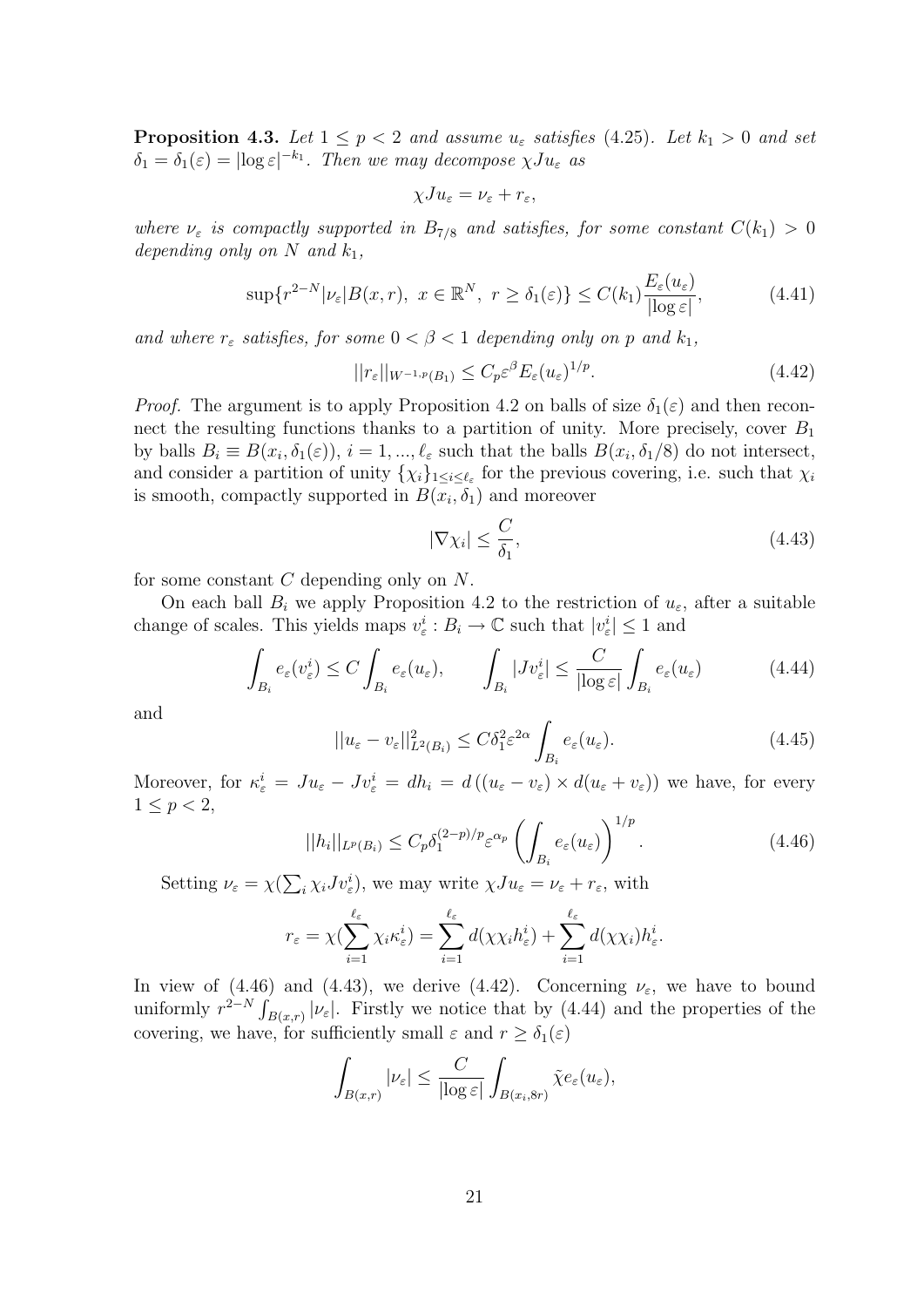where  $\tilde{\chi} \geq \chi$  is some smooth function with compact support in  $B_{8/9}$ . Hence, by monotonicity,

$$
\sup\{r^{2-N}\int_{B(x,r)}|\nu_{\varepsilon}|,\ r\geq\delta_1,\ x\in\mathbb{R}^N\}\leq C\frac{E_{\varepsilon}(u_{\varepsilon})}{|\log\varepsilon|},\tag{4.47}
$$

and the proof is complete.

We now turn to the measure  $\tilde{\nu}_{\varepsilon} = \nu_{\varepsilon} * \zeta_{\varepsilon}$ . **Lemma 4.2.** Assume  $k_0 = k_1$ , i.e.  $\delta_0(\varepsilon) = \delta_1(\varepsilon)$ . Then we have

$$
||M_2|\tilde{\nu}_{\varepsilon}||_{L^{\infty}(\mathbb{R}^N)} \le C \frac{E_{\varepsilon}(u_{\varepsilon})}{|\log \varepsilon|},\tag{4.48}
$$

where the constant C depends only on  $k_0 = k_1$ .

*Proof.* In view of the definition of  $\tilde{\nu}_{\varepsilon}$  we have, for any  $y \in \mathbb{R}^{N}$ ,

$$
|\tilde{\nu}_{\varepsilon}(y)| \le C \delta_0^{-N} \int_{B(x,\delta_0)} |\nu_{\varepsilon}|.
$$
\n(4.49)

In order to bound  $r^{2-N} \int_{B(x,r)} |\tilde{\nu}_{\varepsilon}(y)| dy$  uniformly on R, we distinguish two cases. **Case 1:**  $r \leq \delta_0$ . By Proposition 4.2 and (4.49), we have

$$
|\tilde{\nu}_{\varepsilon}(y)| \leq C \delta_0^{-2} \frac{E_{\varepsilon}(u_{\varepsilon})}{|\log \varepsilon|}.
$$

Integrating, we deduce

$$
r^{2-N} \int_{B(x,r)} |\tilde{\nu}_{\varepsilon}(y)| \le Cr^2 \delta_0^{-2} \frac{E_{\varepsilon}(u_{\varepsilon})}{|\log \varepsilon|} \le C \frac{E_{\varepsilon}(u_{\varepsilon})}{|\log \varepsilon|}.
$$

**Case 2:**  $r \geq \delta_0$ . We write

$$
\int_{B(x,r)} |\tilde{\nu}_{\varepsilon}(y)| dy = \int_{B(x,r)} \left| \int_{B(0,\delta_0)} \zeta_{\varepsilon}(z) \nu_{\varepsilon}(y-z) dz \right| dy
$$
\n
$$
\leq \int_{B(x,r)} \int_{B(0,\delta_0)} \zeta_{\varepsilon}(z) |\nu_{\varepsilon}|(y-z) dz dy
$$
\n
$$
= \int_{B(0,\delta_0)} \int_{B(x,r)} \zeta_{\varepsilon}(z) |\nu_{\varepsilon}|(y-z) dy dz
$$
\n
$$
= \int_{B(0,\delta_0)} \zeta_{\varepsilon}(z) \left( \int_{B(x-z,r)} |\nu_{\varepsilon}(w)| dw \right) dz
$$
\n
$$
\leq Cr^{N-2} \frac{E_{\varepsilon}(u_{\varepsilon})}{|\log \varepsilon|},
$$
\n(4.50)

where we invoke Proposition 4.3 for the last inequality. Combining the two cases, the conclusion follows.  $\Box$ 

 $\Box$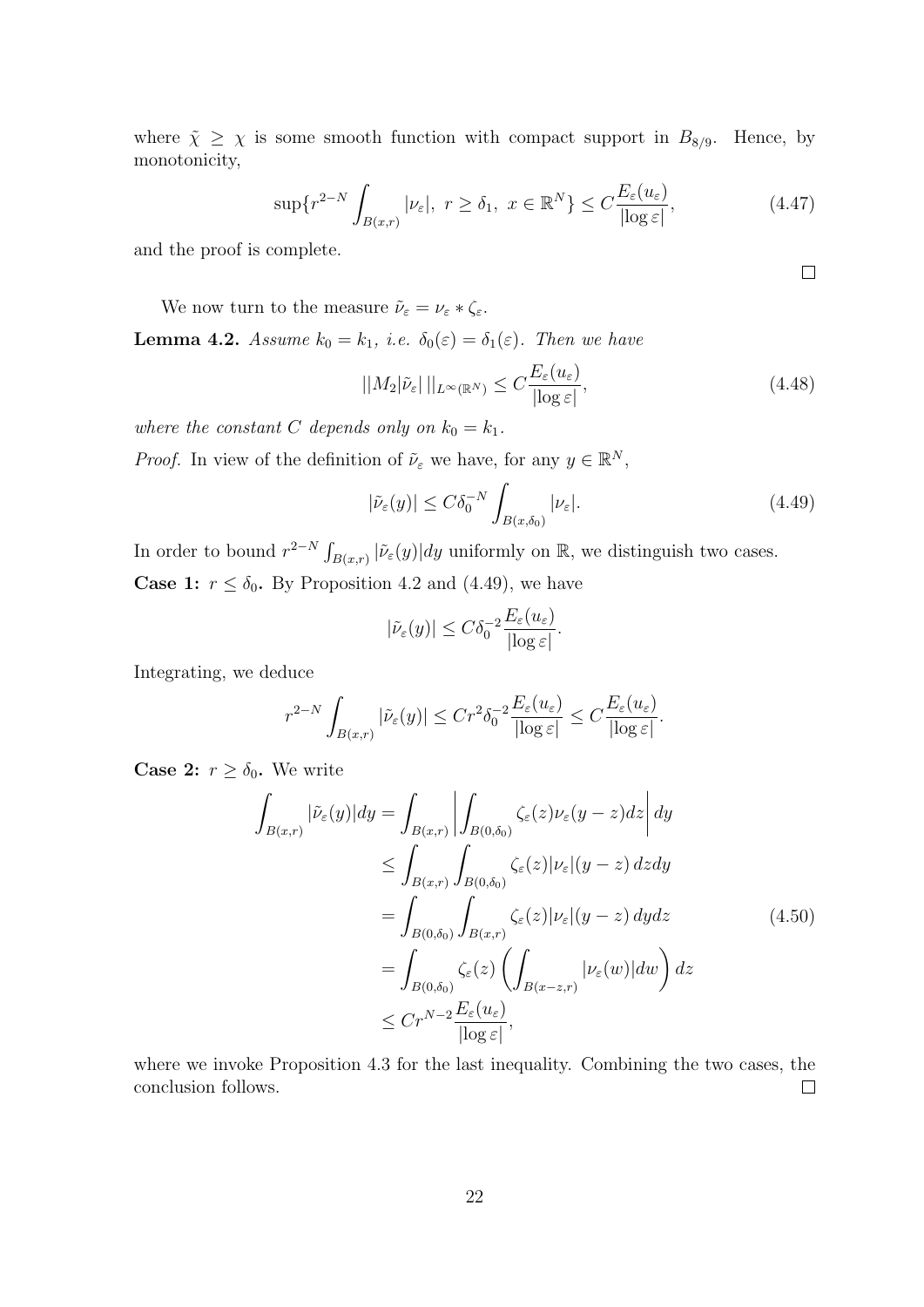## 4.3.3 Proof of Theorem 2 completed

The main difference with the proof of (6) is that instead of (4.23) we are now in position to use the stronger estimate, if  $u_{\varepsilon}$  verifies (4.25),

$$
||\nabla \psi_1||_{L^p(B_{6/7})} \le C_p \frac{E_\varepsilon(u_\varepsilon)}{|\log \varepsilon|}.
$$
\n(4.51)

When (4.51) is established, then the proof carries out almost verbatim.

**Proof of** (4.51). We determine the constant  $k_0$  in (4.26), going back to (4.29). Indeed, choosing

$$
k_0 = k_1 = (1 - \frac{2}{p})^2,
$$

we obtain by (4.29)

$$
||\nabla \tilde{\psi}_1 - \nabla \psi_1||_{L^p} \le C_p \frac{E_{\varepsilon}(u_{\varepsilon})}{|\log \varepsilon|}.
$$
\n(4.52)

Next, we write  $\tilde{\psi}_1 = \tilde{\psi}_1^0 + \tilde{\psi}_1^1$ , where  $\tilde{\psi}_1^0$  is the solution obtained by convolution with the fundamental solution of the Laplacian of

$$
\Delta \tilde{\psi}_1^0 = \tilde{\nu}_{\varepsilon} \qquad \text{on } \mathbb{R}^N,
$$

and where similarly  $\tilde{\psi}_1^1$  solves

$$
\Delta \tilde{\psi}_1^0 = \tilde{r}_{\varepsilon} \equiv r_{\varepsilon} * \zeta_{\varepsilon} \qquad \text{on } \mathbb{R}^N.
$$

In view of Lemma 4.2 and invoking once more Theorem 4.7.4 of [38], we obtain

$$
||\nabla \tilde{\psi}_1^0||_{L^p} \le ||M_2|\tilde{\nu}_{\varepsilon}||_{L^{\infty}} \le C_p \frac{E_{\varepsilon}(u_{\varepsilon})}{|\log \varepsilon|}.
$$
\n(4.53)

By (4.42) in Proposition 4.2, we deduce

$$
||\nabla \tilde{\psi}_1^1||_{L^p} \le C_p \varepsilon^{\beta} E_{\varepsilon}(u_{\varepsilon}) \le C_p \frac{E_{\varepsilon}(u_{\varepsilon})}{|\log \varepsilon|},\tag{4.54}
$$

so that combining (4.52), (4.53) and (4.54), we obtain (4.51).

# Appendix

In this Appendix we consider the following situation. Consider the unit ball  $B_1 \subset \mathbb{R}^N$ , and  $u_{\varepsilon}$  a solution to  $(GL)_{\varepsilon}$  verifying

$$
|u_{\varepsilon}| \ge \frac{1}{2} \qquad \text{on } B_1,\tag{A.1}
$$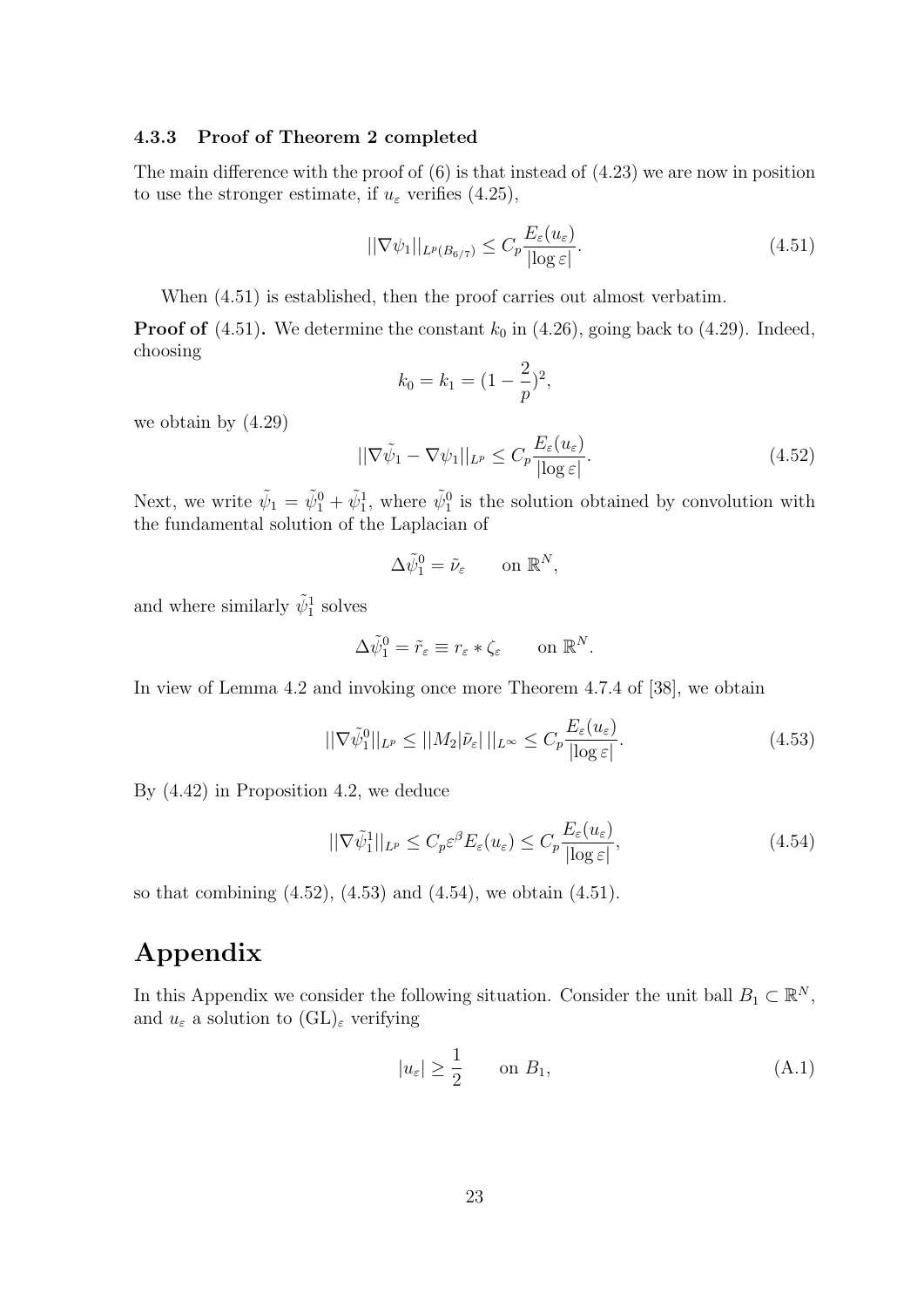or the even more restrictive assumption

$$
|u_{\varepsilon}| \geq 1 - \sigma_0,
$$

where  $0 < \sigma_0 < 1/2$  is some constant which will be introduced later. In particular we may write

$$
u_{\varepsilon} = \rho_{\varepsilon} e^{i\varphi_{\varepsilon}} \qquad \text{on } B_1,\tag{A.2}
$$

where  $\varphi_{\varepsilon}$  is a real-valued function defined on  $B_1$  and  $\rho_{\varepsilon}$  denotes the modulus  $|u_{\varepsilon}|$  of  $u_{\varepsilon}$ . Our aim is to derive a number of improved estimates, in particular pointwise estimates, under the additional assumption (A.1). This will lead us among other things to the proof of Theorem 2.1.

### A.1 Pointwise estimates

We first have

**Proposition A.1.** Let  $u_{\varepsilon}$  be a solution of  $(GL)_{\varepsilon}$  on  $B_1$  verifying  $(A.1)$ , then

$$
|u_{\varepsilon}| \ge 1 - C\varepsilon^2 (1 + ||\nabla \varphi_{\varepsilon}||_{L^{\infty}(B_{\frac{3}{4}})}^2) \qquad on \ B_{\frac{1}{2}},
$$
 (A.3)

where  $C > 0$  is some constant depending only on N.

*Proof.* The equation for  $\theta_{\varepsilon} = 1 - \rho_{\varepsilon}$  writes

$$
-\Delta\theta_{\varepsilon} + a\theta_{\varepsilon} = b,\tag{A.4}
$$

where we have set

$$
a = \frac{1 + (1 - \theta_{\varepsilon})^2}{\varepsilon^2}, \qquad b = (1 - \theta_{\varepsilon}) |\nabla \varphi_{\varepsilon}|^2.
$$
 (A.5)

We can conclude applying the maximum principle as in [14], Proposition C.1.  $\Box$ 

Our next purpose is to obtain pointwise bounds for  $|\nabla u_{\varepsilon}|$ , and hence  $|\nabla \varphi_{\varepsilon}|$ . To that aim, we introduce a bound on the energy of the form

$$
(H_{\alpha}) \t\t\t E_{\varepsilon}(u_{\varepsilon}) \leq \varepsilon^{-\alpha},
$$

for  $0 < \alpha < 1$ . We then have

**Theorem A.1.** Let  $u_{\varepsilon}$  be a solution of  $(GL)_{\varepsilon}$  on  $B_1$ . There exist constants  $0 < \alpha_0 < 1$ and  $0 < \sigma_0 \leq \frac{1}{2}$  $\frac{1}{2}$  depending only on N such that if  $(H_{\alpha_0})$  is satisfied and if

$$
|u_{\varepsilon}| \ge 1 - \sigma_0 \qquad on \ B_1,\tag{A.6}
$$

then

$$
e_{\varepsilon}(u_{\varepsilon})(x) \le C \int_{B_1} e_{\varepsilon}(u_{\varepsilon}), \qquad on \ B_{\frac{3}{4}} \tag{A.7}
$$

where the constant C depends only on N.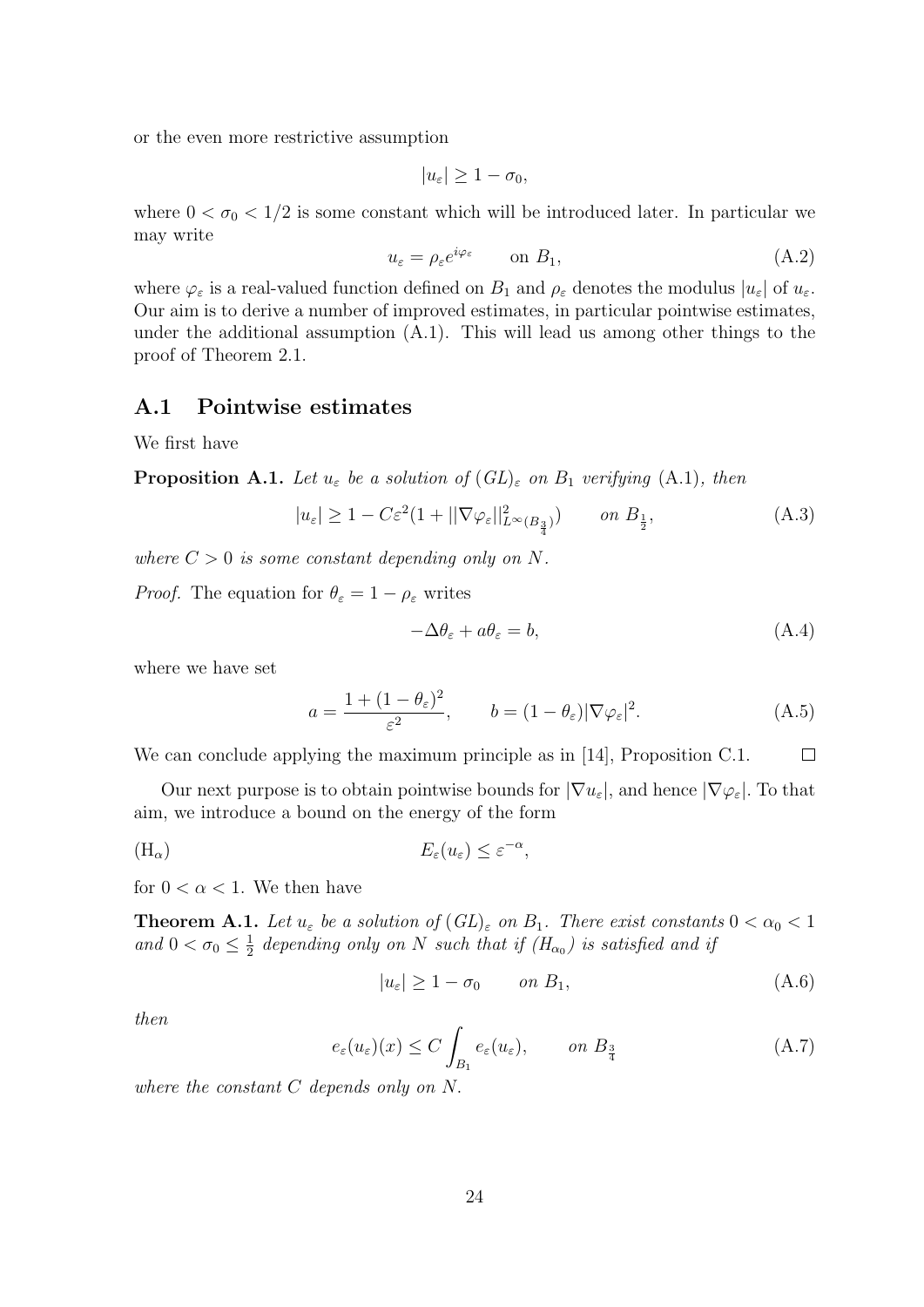Remark A.1. In a more general context, Chen and Struwe [21] (see also [34]) established (A.7) replacing  $(H_{\alpha})$  by the stronger assumption

$$
E_{\varepsilon}(u_{\varepsilon}) \le \gamma_0,\tag{A.8}
$$

where  $\gamma_0 > 0$  is some constant depending only on N. Our proof of Theorem A.1 will rely on the Chen-Struwe result in an essential way. The main point is to show that (A.8) is met locally, after suitable scalings.

**Proof of Theorem A.1.** Changing  $u_{\varepsilon}$  possibly by a constant phase, we may impose the additional condition

$$
\frac{1}{|B_1|} \int_{B_1} \varphi_{\varepsilon} = 0. \tag{A.9}
$$

Inserting  $(A.2)$  into  $(GL)_{\varepsilon}$  we are led to the elliptic equation

$$
-\text{div}(\rho_{\varepsilon}^2 \nabla \varphi_{\varepsilon}) = 0 \qquad \text{in } B_1. \tag{A.10}
$$

In contrast with the equation for the modulus, (A.10) has the advantage that the explicit dependence on  $\varepsilon$  has been removed. We will handle (A.10) as a linear equation for the function  $\varphi_{\varepsilon}, \rho_{\varepsilon}$  being considered as a coefficient. In the sequel, we write  $\varphi = \varphi_{\varepsilon}$ and  $\rho = \rho_{\varepsilon}$  when this is not misleading. In order to avoid boundary conditions, we consider the truncated function  $\tilde{\varphi}$  defined by  $\tilde{\varphi} = \varphi \chi$ , where  $\chi$  is a smooth cut-off function such that

$$
\chi \equiv 1 \text{ on } B_{\frac{4}{5}} \quad \text{and} \quad \chi \equiv 0 \text{ on } \mathbb{R}^N \setminus B_{\frac{5}{6}}.
$$

The function  $\tilde{\varphi}$  then verifies the equation

$$
-\text{div}(\rho^2 \nabla \tilde{\varphi}) = \text{div}(\rho^2 \varphi \nabla \chi) + \rho^2 \nabla \chi \cdot \nabla \varphi \quad \text{in } B_1.
$$
 (A.11)

Moreover, by construction

$$
\mathrm{supp}(\tilde{\varphi}) \subset B_{\frac{5}{6}}.
$$

Since by assumption  $\rho$  is close to 1, it is natural to treat the l.h.s. of (A.11) as a perturbation of the Laplace operator, and to rewrite (A.11) as follows

$$
-\Delta \tilde{\varphi} = \text{div}((\rho^2 - 1)\nabla \tilde{\varphi}) + \text{div}(\rho^2 \varphi \nabla \chi) + \rho^2 \nabla \chi \cdot \nabla \varphi \quad \text{in } B_{\frac{5}{6}}.
$$

We introduce the function  $\varphi_0$  defined on  $B_{\frac{5}{6}}$  as the solution of

$$
\begin{cases}\n-\Delta \varphi_0 = \operatorname{div}(\rho^2 \varphi \nabla \chi) + \rho^2 \nabla \chi \cdot \nabla \varphi & \text{in } B_{\frac{5}{6}}, \\
\varphi_0 = 0 & \text{on } \partial B_{\frac{5}{6}}.\n\end{cases}
$$
\n(A.12)

In particular, since  $\chi \equiv 1$  on  $B(\frac{4}{5})$  $(\frac{4}{5})$ , we have

$$
-\Delta \varphi_0 = 0 \qquad \text{in } B(\frac{4}{5}). \tag{A.13}
$$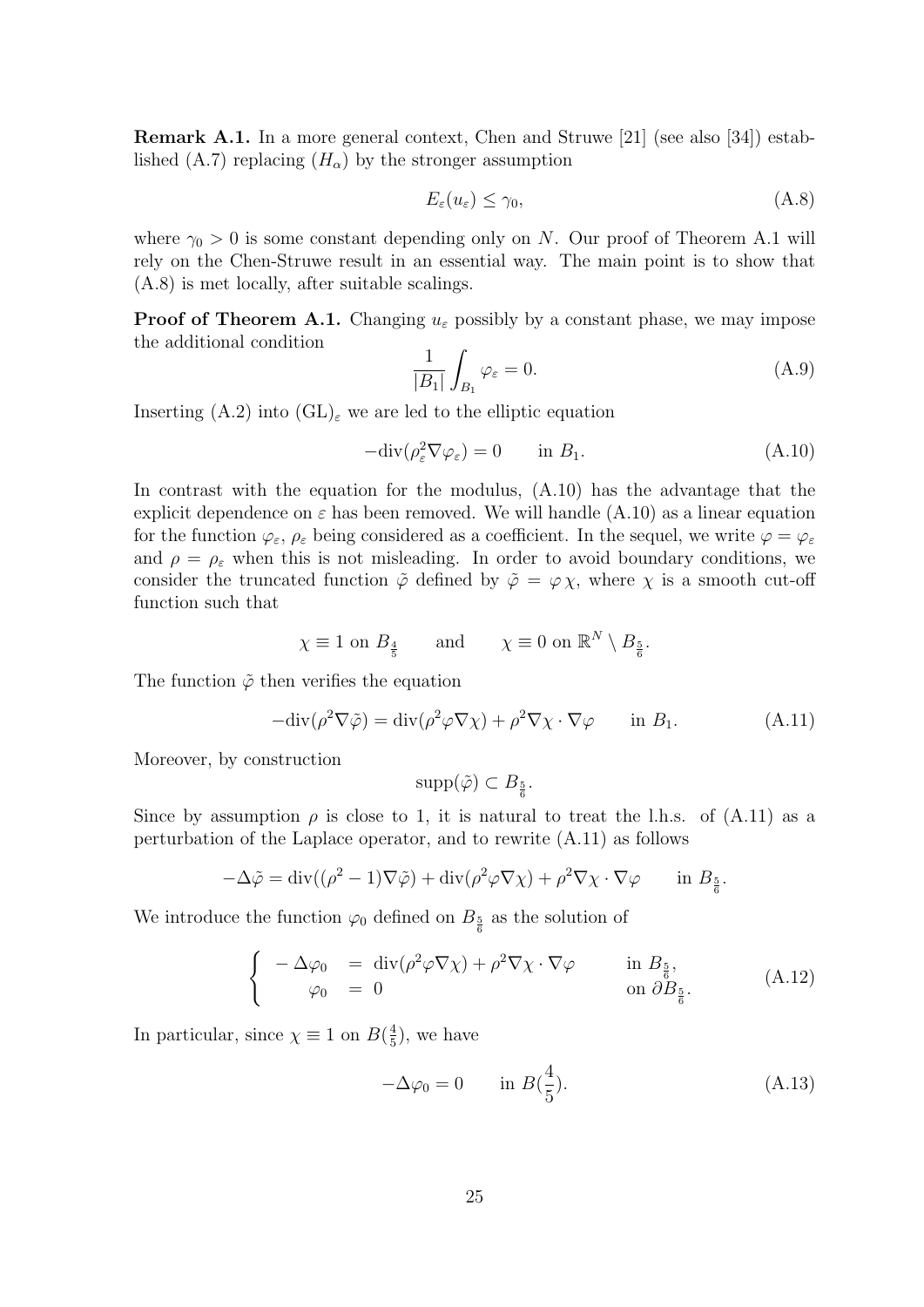We set  $\varphi_1 = \tilde{\varphi} - \varphi_0$ , i.e.

$$
\tilde{\varphi} = \varphi_0 + \varphi_1.
$$

We will show that  $\varphi_1$  is essentially a perturbation term. At this stage, we divide the estimates into several steps. We start with linear estimates for  $\varphi_0$ .

#### Step 1 : Estimates for  $\varphi_0$ . We claim that

$$
\|\nabla \varphi_0\|_{L^{2^*}(B_{\frac{5}{6}})}^2 \le C_1 \left[ \int_{B_1} e_{\varepsilon}(u_{\varepsilon}) \right]
$$
\n(A.14)

and

$$
\|\nabla \varphi_0\|_{L^{\infty}(B_{\frac{3}{4}})}^2 \le C_2 \left[ \int_{B_1} e_{\varepsilon}(u_{\varepsilon}) \right],
$$
\n(A.15)

where  $2^* = \frac{2N}{N-1}$  $\frac{2N}{N-2}$  is the Sobolev exponent in dimension N.

Proof. The first estimate follows from the linear theory for the Laplace operator, whereas the second follows from the first one and the fact that  $\varphi_0$  is harmonic on  $B(4/5).$  $\Box$ 

Step 2 : The equation for  $\varphi_1$ . The function  $\varphi_1$  verifies the elliptic problem

$$
\begin{cases}\n-\Delta \varphi_1 = \operatorname{div}((\rho^2 - 1)\nabla \tilde{\varphi}) & \text{in } B_{\frac{5}{6}}, \\
\varphi_1 = 0 & \text{on } \partial B_{\frac{5}{6}}.\n\end{cases}
$$
\n(A.16)

It is convenient to rewrite equation (A.16) as

$$
-\Delta\varphi_1 = \operatorname{div}((\rho^2 - 1)\nabla\varphi_1) + \operatorname{div}(g_0), \tag{A.17}
$$

where we have set  $g_0 = (\rho^2 - 1)\nabla\varphi_0$ . Using (A.14) and by assumption (H<sub> $\alpha_0$ </sub>) we obtain, for any  $2 \le q < 2^*$ , the estimate for  $g_0$ 

$$
||g_0||_{L^q(B_{\frac{5}{6}})}^q \le C\varepsilon^{(2-\alpha_0)\frac{(2^*-q)}{2^*}}||e_\varepsilon(u_\varepsilon)||_{L^1}^{\frac{q}{2}}.
$$
\n(A.18)

Indeed, since  $\frac{2^*q}{2^*-q}$  $\frac{2^*q}{2^*-q} \geq 2$  and  $|\rho| \leq C$  on  $B_{\frac{5}{6}}$ ,

$$
\int_{B_{\frac{5}{6}}} |\rho^2 - 1|^q |\nabla \varphi_0|^q \le \left(\int_{B_1} |\nabla \varphi_0|^{2^*}\right)^{\frac{q}{2^*}} \left(\int_{B_1} |\rho^2 - 1|^{\frac{2^*q}{2^*-q}}\right)^{\frac{2^*-q}{2^*}} \left(\int_{B_1} |\rho^2 - 1|^{\frac{2^*q}{2^*-q}}\right)^{\frac{2^*-q}{2^*}},
$$
  

$$
\le C \|e_\varepsilon(u_\varepsilon)\|_{L^1}^{\frac{q}{2}} \varepsilon^{\frac{2(2^*-q)}{2^*}} \left(\int_{B_1} \frac{|\rho^2 - 1|^2}{4\varepsilon^2}\right)^{\frac{2^*-q}{2^*}},
$$

and the conclusion (A.18) follows.

We now estimate  $\varphi_1$  from (A.17) through a fixed point argument.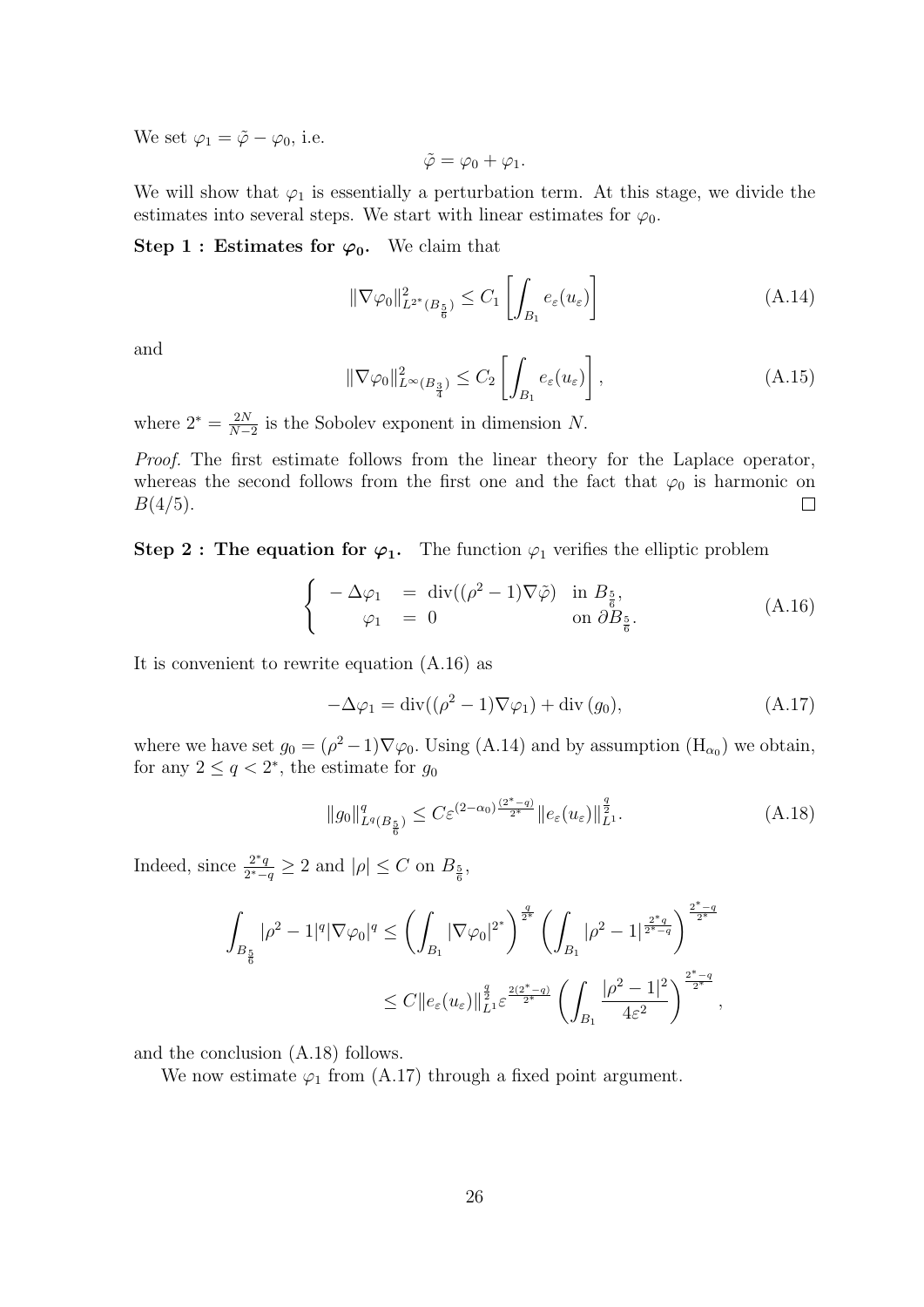Step 3 : The fixed point argument. Equation (A.17) may be rewritten as

$$
\varphi_1 = \mathcal{T}(\text{div}((\rho^2 - 1)\nabla\varphi_1)) + \mathcal{T}(\text{div } g_0),
$$

which is of the form

$$
(\mathrm{Id} - A)\varphi_1 = b
$$

where  $\mathcal{T} = \Delta^{-1}$ , A is the linear operator  $v \mapsto \mathcal{T}(\text{div}((\rho^2 - 1)\nabla v))$  and  $b = \mathcal{T}(\text{div } g_0)$ . Consider the Banach space  $X_q = W_0^{1,q}$  $\int_0^{1,q}(B_{\frac{5}{6}})$ . It follows from the linear theory for T that  $A: X_q \to X_q$  is linear continuous and that

$$
||A||_{\mathcal{L}(X_q)} \leq C(q)||1 - \rho||_{L^{\infty}(B_{\frac{5}{6}})}.
$$

In particular, we may choose the constant  $\sigma > 0$  in  $(A.6)$  such that

$$
C(q)\|1 - \rho\|_{L^{\infty}(B(1))} \leq C(q)\sigma_0 < \frac{1}{2}.
$$

With this choice of  $\sigma$ , we deduce that  $I - A$  is invertible on  $X_q$  and

$$
\|\varphi_1\|_{X_q} \le C \|b\|_{X_q}.
$$
\n(A.19)

Finally, by (A.18) we obtain

$$
||b||_{X_q} = ||\mathcal{T}(\text{div } g_0)||_{X_q} \leq C ||g_0||_{L^q} \leq C \, \varepsilon^{\frac{(2-\alpha_0)(2^*-q)}{q2^*}} ||e_\varepsilon(u_\varepsilon)||_{L^1}^{\frac{1}{2}}.
$$

Going to (A.19) we deduce

$$
\|\nabla \varphi_1\|_{L^q(B_1)} \le C\varepsilon^{\frac{(2-\alpha_0)(2^*-q)}{2^*q}} \|e_\varepsilon(u_\varepsilon)\|_{L^1(B_1)}^{\frac{1}{2}}.\tag{A.20}
$$

We now combine the estimates for  $\varphi_0$  and  $\varphi_1$ .

Step 4 : Improved integrability of  $\nabla \tilde{\varphi}$ . Since  $\alpha_0 < 2$ , we obtain, combining (A.14) and (A.20),

$$
\|\nabla \tilde{\varphi}\|_{L^{q}(B_1)} \leq C \varepsilon^{\frac{(2-\alpha_0)(2^*-q)}{2^*q}} \|e_{\varepsilon}(u_{\varepsilon})\|_{L^1(B_1)}^{\frac{1}{2}}.
$$
\n(A.21)

**Comment.** Since  $q > 2$ , the previous estimate presents a substantial improvement over the corresponding inequality with  $q$  replaced by 2, which is immediate. This improvement is crucial in order to prove the smallness of both the modulus and potential terms in the energy, which we derive now.

#### Step 5 : Estimates for the modulus and potential terms.

Recall that the function  $\rho$  satisfies the equation

$$
-\Delta \rho + \rho |\nabla \varphi|^2 = \rho \frac{(1 - \rho^2)}{\varepsilon^2}.
$$
 (A.22)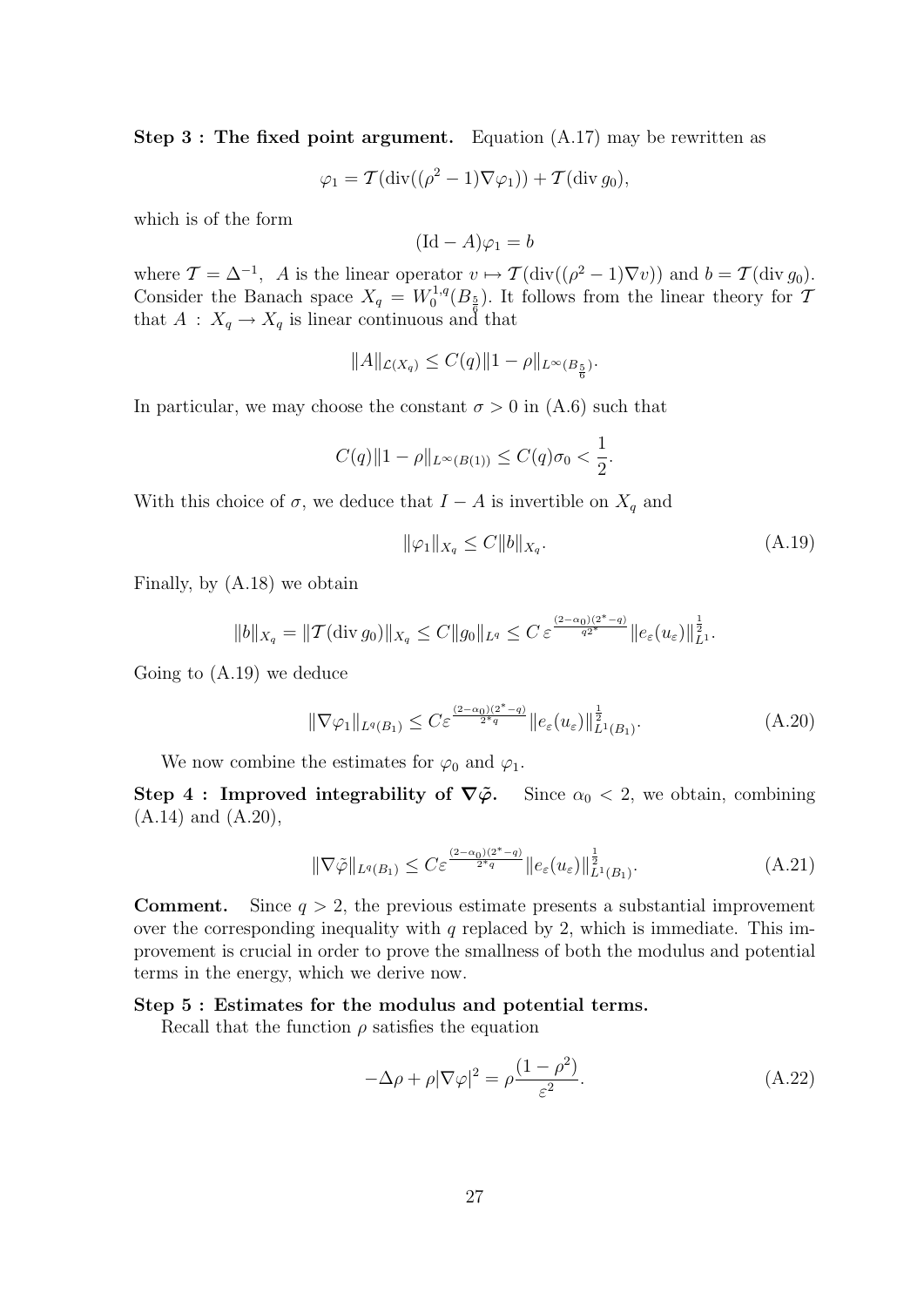Since  $\chi \equiv 1$  on  $B_{\frac{4}{5}}$ , we have  $\varphi = \tilde{\varphi}$  on  $B_{\frac{4}{5}}$ . Let  $\xi$  be a non-negative cut-off function such that  $\xi \equiv 1$  on  $B_{\frac{3}{4}}$  and  $\xi \equiv 0$  outside  $B_{\frac{4}{5}}$ . Multiplying  $(A.22)$  by  $(1 - \rho^2)\xi$  and integrating by parts we obtain

$$
\int_{B_1} 2\rho |\nabla \rho|^2 \xi + \int_{B_1} \rho \frac{(1-\rho^2)^2}{\varepsilon^2} = \int_{B_1} \nabla \rho \cdot \nabla \xi (1-\rho^2) + \int_{B_1} \rho (1-\rho^2) |\nabla \tilde{\varphi}|^2 \xi.
$$

Hence, since  $\rho \geq \frac{1}{2}$  $\frac{1}{2}$  on  $B_1$  we obtain

$$
\int_{B_{\frac{3}{4}}} |\nabla \rho|^2 + V_{\varepsilon}(u_{\varepsilon}) \le C\varepsilon \left( \int_{B_1} |\nabla \rho|^2 \right)^{\frac{1}{2}} \left( \int_{B_1} V_{\varepsilon}(u_{\varepsilon}) \right)^{\frac{1}{2}} + C \left( \int_{B_{\frac{4}{5}}} |\nabla \tilde{\varphi}|^q \right)^{\frac{2}{q}} \left( \int_{B_{\frac{4}{5}}} (1 - \rho^2)^{\frac{q}{q-2}} \right)^{\frac{q-2}{q}}
$$

so that using (A.21) we finally infer that

$$
\int_{B_{\frac{3}{4}}} \left[ \left| \nabla |u_{\varepsilon}| \right|^{2} + V_{\varepsilon}(u_{\varepsilon}) \right] \leq C \varepsilon^{\beta_{q}} \int_{B_{1}} e_{\varepsilon}(u_{\varepsilon}), \tag{A.23}
$$

where  $\beta_q = (4 - 2\alpha_0) \frac{(2^* - q)}{2^*q}$  $\frac{x-q}{2^*q}$ . To summarize, we have proved at this stage that

$$
e_{\varepsilon}(u_{\varepsilon}) \le |\nabla \varphi_0|^2 + r_{\varepsilon},\tag{A.24}
$$

for some  $r_{\varepsilon} \geq 0$  which verifies

$$
\int_{B_{\frac{3}{4}}} r_{\varepsilon} \le C \varepsilon^{\beta q} \int_{B_1} e_{\varepsilon}(u_{\varepsilon}). \tag{A.25}
$$

## Step 6 : Proof of Theorem A.1 completed.

We are going to apply the result by Chen and Struwe [21] (see Remark A.1) to a suitably scaled version of  $u_{\varepsilon}$ .

Let  $0 < r_0 < \frac{1}{8}$  $\frac{1}{8}$ , to be determined later, set  $\epsilon = \frac{\varepsilon}{r_0}$  $\frac{\varepsilon}{r_0}$  and let  $x_0 \in B_{\frac{1}{2}}$  be fixed. Consider the map  $v_{\epsilon}$  defined on  $B_1$  by

$$
v_{\epsilon}(x) = u_{\epsilon}\left(\frac{x - x_0}{r_0}\right)
$$

so that  $u_{\varepsilon}(x_0) = v_{\varepsilon}(0)$ . By scaling, we have

$$
\int_{B_1} e_{\epsilon}(v_{\epsilon}) = \frac{1}{r_0^{N-2}} \int_{B(x_0, r_0)} e_{\epsilon}(u_{\epsilon}).
$$
\n(A.26)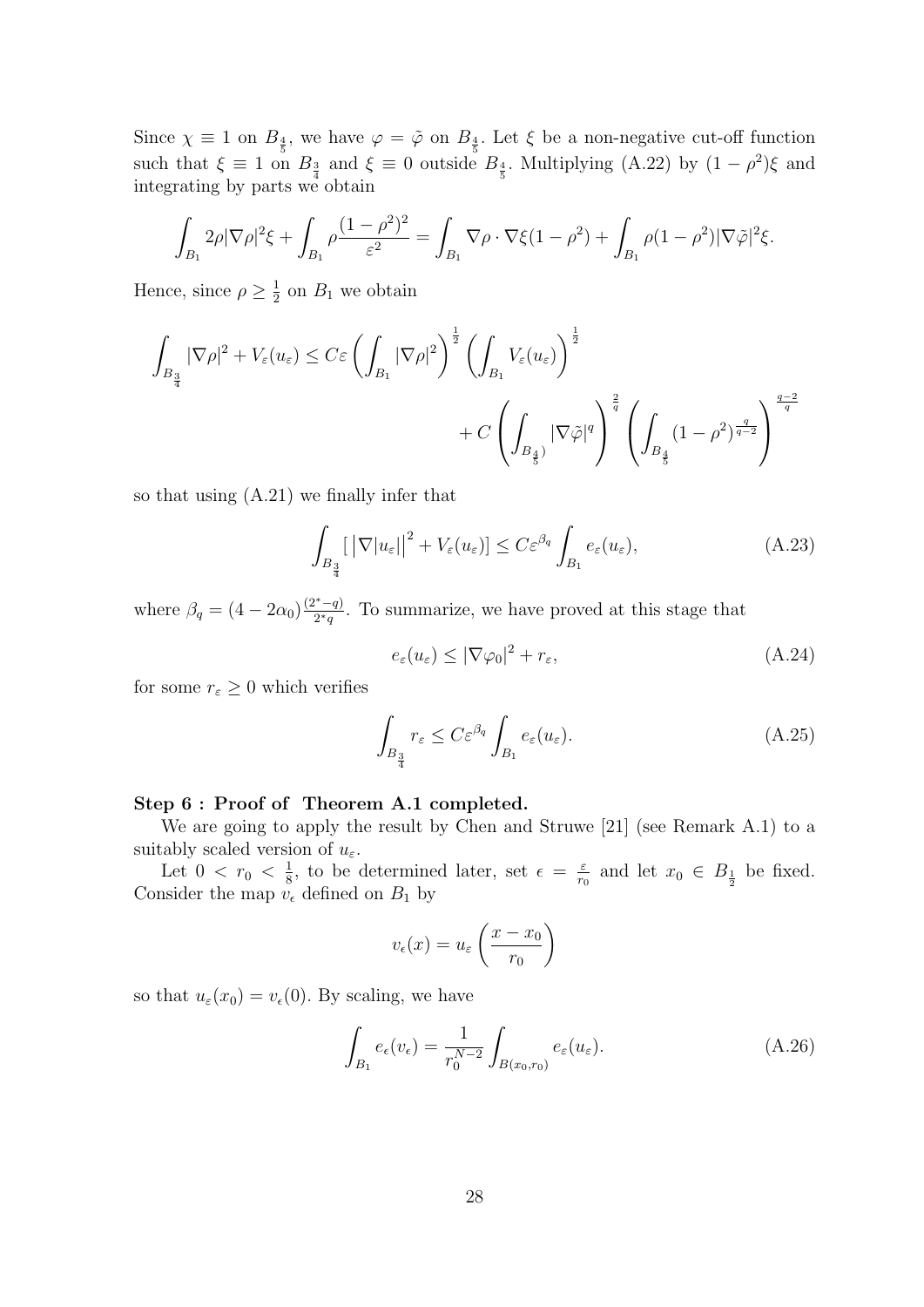Note in particular, since  $r_0 < \frac{1}{8}$  $\frac{1}{8}$ , that  $B(x_0, r_0) \subset B(3/4)$ , and we may invoke the decomposition (A.24) to assert that

$$
\int_{B(x_0,r_0)} e_{\varepsilon}(u_{\varepsilon}) \le \max(B(x_0,r_0)) \cdot \|\nabla \varphi_0\|_{L^{\infty}}^2 + \int_{B_{\frac{3}{4}}} r_{\varepsilon}
$$
  

$$
\le C r_0^N \|e_{\varepsilon}(u_{\varepsilon})\|_{L^1(B_1)} + C \varepsilon^{\beta_q} \|e_{\varepsilon}(u_{\varepsilon})\|_{L^1(B_1)}.
$$

Hence, going back to (A.26)

$$
\int_{B_1} e_{\epsilon}(v_{\epsilon}) \leq Cr_0^2 \|e_{\epsilon}(u_{\epsilon})\|_{L^1(B_1)} + Cr_0^{2-N} \varepsilon^{\beta_q} \|e_{\epsilon}(u_{\epsilon})\|_{L^1(B_1)},\tag{A.27}
$$

so that, in view of assumption  $(H_{\alpha_0}),$ 

$$
\int_{B_1} e_{\epsilon}(v_{\epsilon}) \leq C r_0^2 \varepsilon^{-\alpha_0} + C r_0^{2-N} \varepsilon^{\beta_q - \alpha_0}.
$$
\n(A.28)

We next determine the constants q,  $\alpha_0$  and  $r_0$  so that the r.h.s. of (A.28) is less than  $\gamma_0$ . First, we choose q arbitrarily in the interval  $(2, 2^*)$ , say for instance  $q = \frac{2+2^*}{2}$  $\frac{+2^{n}}{2}$ . We then notice that, varying  $r_0$ , the maximum of  $r_0^2 \varepsilon^{-\alpha_0} + r_0^{2-N} \varepsilon^{\beta_q - \alpha_0}$  is achieved for

$$
r_0 = \left(\frac{N-2}{2}\right)^{1/N} \varepsilon^{\beta_q/N},\tag{A.29}
$$

so that the r.h.s. of (A.28) is less than  $C\varepsilon^{2\frac{\beta_q}{N}-\alpha_0}$ . Since  $\beta_q = (4-2\alpha_0)^{\frac{(2^*-q)}{2^*q}}$  $\frac{q^2-q}{2^*q}$ , we may choose  $\alpha_0$  sufficiently small so that  $\beta_q > 0$  and  $2\frac{\beta_q}{N} - \alpha_0 > 0$ . In particular, for such a choice we have

$$
\int_{B_1} e_{\epsilon}(v_{\epsilon}) \leq \gamma_0
$$

for  $\varepsilon$  sufficiently small. We are now in position to apply the Chern-Struwe result described in Remark A.1. This yields, in view of (A.27),

$$
r_0^2 e_{\varepsilon}(u_{\varepsilon})(x_0) = e_{\varepsilon}(v_{\varepsilon})(x_0) \le C \int_{B_1} e_{\varepsilon}(v_{\varepsilon})
$$
  
 
$$
\le C r_0^2 \|e_{\varepsilon}(u_{\varepsilon})\|_{L^1(B_1)} + C r_0^{2-N} \varepsilon^{\beta_q} \|e_{\varepsilon}(u_{\varepsilon})\|_{L^1(B_1)},
$$
 (A.30)

and hence

$$
e_{\varepsilon}(u_{\varepsilon})(x_0) \le C \int_{B_1} e_{\varepsilon}(u_{\varepsilon}), \tag{A.31}
$$

and the proof is complete.

Notice that in the course of the proof, we have shown that the contribution of the modulus to the energy is small: More precisely, inequality (A.23) yields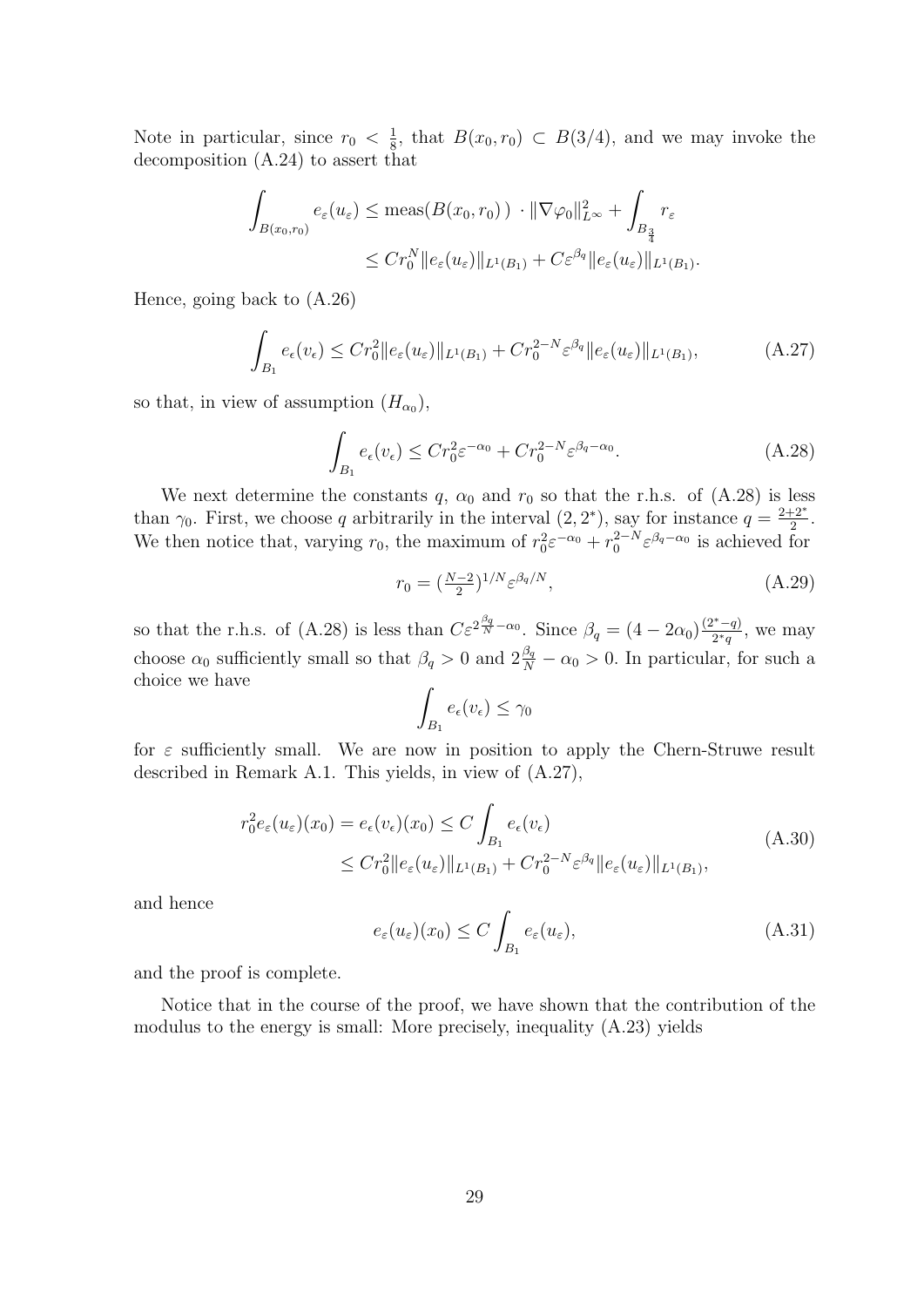**Proposition A.2.** Let  $u_{\varepsilon}$  be a solution of  $(GL)_{\varepsilon}$  on  $B_1$ . There exist constants  $0 <$  $\alpha_0 < 1$  and  $0 < \sigma_0 \leq \frac{1}{2}$  $\frac{1}{2}$  depending only on N such that if  $(H_{\alpha_0})$  is satisfied and if

$$
|u_{\varepsilon}| \ge 1 - \sigma_0 \qquad on \ B_1,\tag{A.32}
$$

then

$$
\int_{B_{\frac{3}{4}}} \left[ \left| \nabla |u_{\varepsilon}| \right|^{2} + V_{\varepsilon}(u_{\varepsilon}) \right] \leq C \varepsilon^{\beta} \int_{B_{1}} e_{\varepsilon}(u_{\varepsilon}), \tag{A.33}
$$

where  $\beta > 0$  and C depend only on N.

Remark A.2. Notice that we also have derived under assumption (A.32) a pointwise estimate for the potential in Proposition 2.2. In Theorem A.2 we also derive a pointwise bound for  $|\nabla \rho|$ .

Proof of Theorem 2.1. Since we have the pointwise inequalities

$$
|\nabla \varphi_{\varepsilon}|^2 \le 4|\nabla u_{\varepsilon}|^2 \le 8e_{\varepsilon}(u_{\varepsilon}),
$$

the conclusion of Theorem 2.1 in case  $R = 1$  follows combining  $(A.7)$  and  $(A.3)$ . The general case is deduced by scaling.

Finally we derive pointwise estimates for derivatives. More precisely, we have

**Theorem A.2.** Assume that (A.2) and ( $H_{\alpha_0}$ ) hold, where  $\alpha_0$  is the constant appearing in Theorem 2.1. Then

$$
||\nabla \rho_{\varepsilon}||_{L^{\infty}(B_{1/2})} \leq C\varepsilon (1 + E_{\varepsilon}(u_{\varepsilon})),
$$
\n(A.34)

where C is a constant depending only on N.

Proof. We deduce from Theorem 2.1 and Proposition 2.1 that

$$
||\theta_{\varepsilon}||_{L^{\infty}(B_{5/6})} \leq C\varepsilon^2 (1 + E_{\varepsilon}(u_{\varepsilon})),
$$
\n(A.35)

where  $\theta_{\varepsilon} = 1 - \rho_{\varepsilon}$ . Hence, going back to (A.5), we have

$$
||a\theta_{\varepsilon}||_{L^{\infty}(B_{5/6})} \le C(1 + E_{\varepsilon}(u_{\varepsilon})),
$$
\n(A.36)

so that  $(A.4)$ ,  $(A.5)$  and  $(A.7)$  yield

$$
||\Delta \theta_{\varepsilon}||_{L^{\infty}(B_{5/6})} \le C(1 + E_{\varepsilon}(u_{\varepsilon})).
$$
\n(A.37)

On the other hand, we have the Gagliardo-Nirenberg inequality

$$
||\nabla \theta_{\varepsilon}||_{L^{\infty}(B_{1/2})} \leq C(||\Delta \theta_{\varepsilon}||_{L^{\infty}(B_{5/6})} ||\theta_{\varepsilon}||_{L^{\infty}(B_{5/6})} + ||\theta_{\varepsilon}||_{L^{\infty}(B_{5/6})}^{2}),
$$
(A.38)

(see e.g. Lemma A.2 in [6]) and the conclusion follows combining (A.34), (A.35) and (A.38).  $\Box$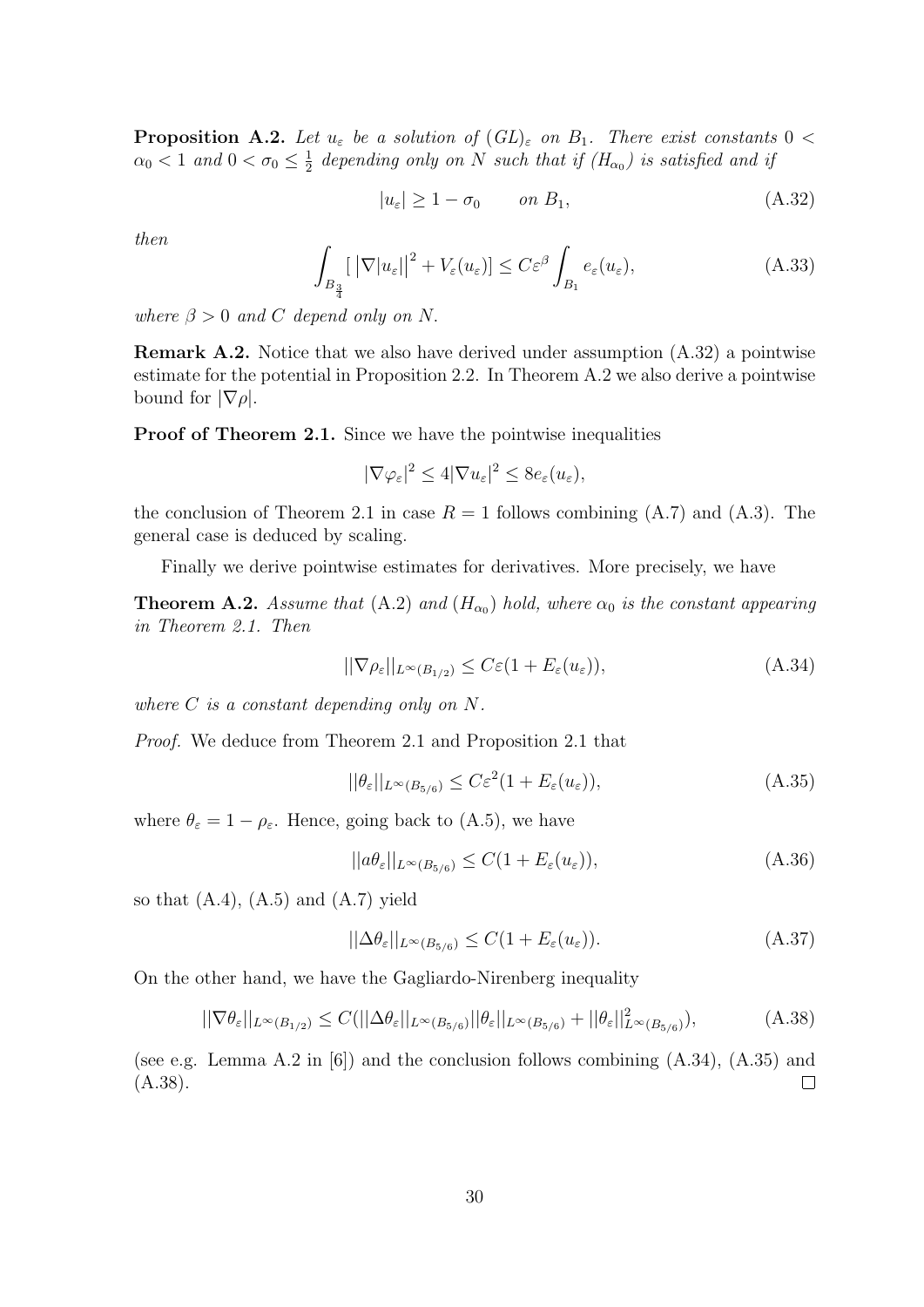## A.2 Higher integrability

In the proof of inequality (6) and Theorem 2 we invoke the following

**Theorem A.3.** Let  $u_{\varepsilon}$  be a solution of  $(GL)_{\varepsilon}$  on  $B_1$ . There exists constants  $\eta_1 > 0$ and  $C > 0$  such that if  $E_{\varepsilon}(u_{\varepsilon}) \leq \eta_1 |\log \varepsilon|$ , then

$$
\left(\int_{B_{1/2}} |\nabla u|^2\right)^{1/2} \le C \int_{B_1} |\nabla u| \,. \tag{A.39}
$$

*Proof.* In view of the Clearing-Out property, there exists some constant  $\eta_1 > 0$  such that, if

$$
E_{\varepsilon}(u_{\varepsilon}) \le \eta_1 |\log \varepsilon| \tag{A.40}
$$

then

$$
|u_{\varepsilon}| \ge 1 - \sigma_0 \qquad \text{on } B_{7/8}.
$$

For this choice of  $\eta_1$ , we may therefore write on  $B_{7/8} u_{\varepsilon} = \rho_{\varepsilon} \exp(i\varphi_{\varepsilon}).$ 

Step 1: estimate for the phase. The phase  $\varphi_{\varepsilon}$  satisfies the equation

$$
\operatorname{div}\left(\rho_{\varepsilon}^{2}\nabla\varphi_{\varepsilon}\right)=0\qquad\text{on }B_{7/8}.\tag{A.41}
$$

Expanding the differential operator, we are led to

$$
-\Delta\varphi_{\varepsilon} + c\nabla\varphi_{\varepsilon} = 0 \qquad \text{on } B_{7/8},\tag{A.42}
$$

where we have set  $c = -\frac{\nabla \rho_{\varepsilon}}{2}$  $\frac{\sqrt{\rho_{\varepsilon}}}{\rho_{\varepsilon}}$ . In view of Theorem A.2, we derive the bound

$$
||c||_{L^{\infty}(B_{7/8})} \leq C\varepsilon^2 |\log \varepsilon|,
$$

so that, by standard elliptic estimates for (A.42) we have

$$
||\nabla \varphi_{\varepsilon}||_{L^{\infty}(B_{6/7})} \leq C \int_{B_{7/8}} |\nabla u_{\varepsilon}|.
$$
\n(A.43)

#### Step 2: estimate for the modulus.

In this step, we will derive similarly the bound

$$
\|\nabla \rho_{\varepsilon}\|_{L^2(B_{1/2})} \le C \|\nabla u\|_{L^1(B_1)}\tag{A.44}
$$

which, combined with  $(A.43)$  will yield the conclusion. In order to prove  $(A.44)$  we distinguish two cases.

**Case A** :  $\|\nabla u\|_{L^1(B_1)} \geq 1$ . This is the easiest case. Let  $0 \leq \chi \leq 1$  be a smooth cutoff function with compact support in  $B_{6/7}$  and such that  $\chi \equiv 1$  on  $B_{5/6}$ . Multiplying equation (A.4) by  $\chi^2 \theta_{\varepsilon}$  we are led to

$$
\int_{B_{5/6}} |\nabla \theta_{\varepsilon}|^2 + \varepsilon^{-2} \theta_{\varepsilon}^2 \leq C(\chi) \left( \|b\|_{L^{\infty}(B_{6/7})} \|\theta_{\varepsilon}\|_{L^{\infty}(B_{6/7})} + \|\nabla \theta_{\varepsilon}\|_{L^{\infty}(B_1)} \|\theta_{\varepsilon}\|_{L^{\infty}(B_{6/7})} \right).
$$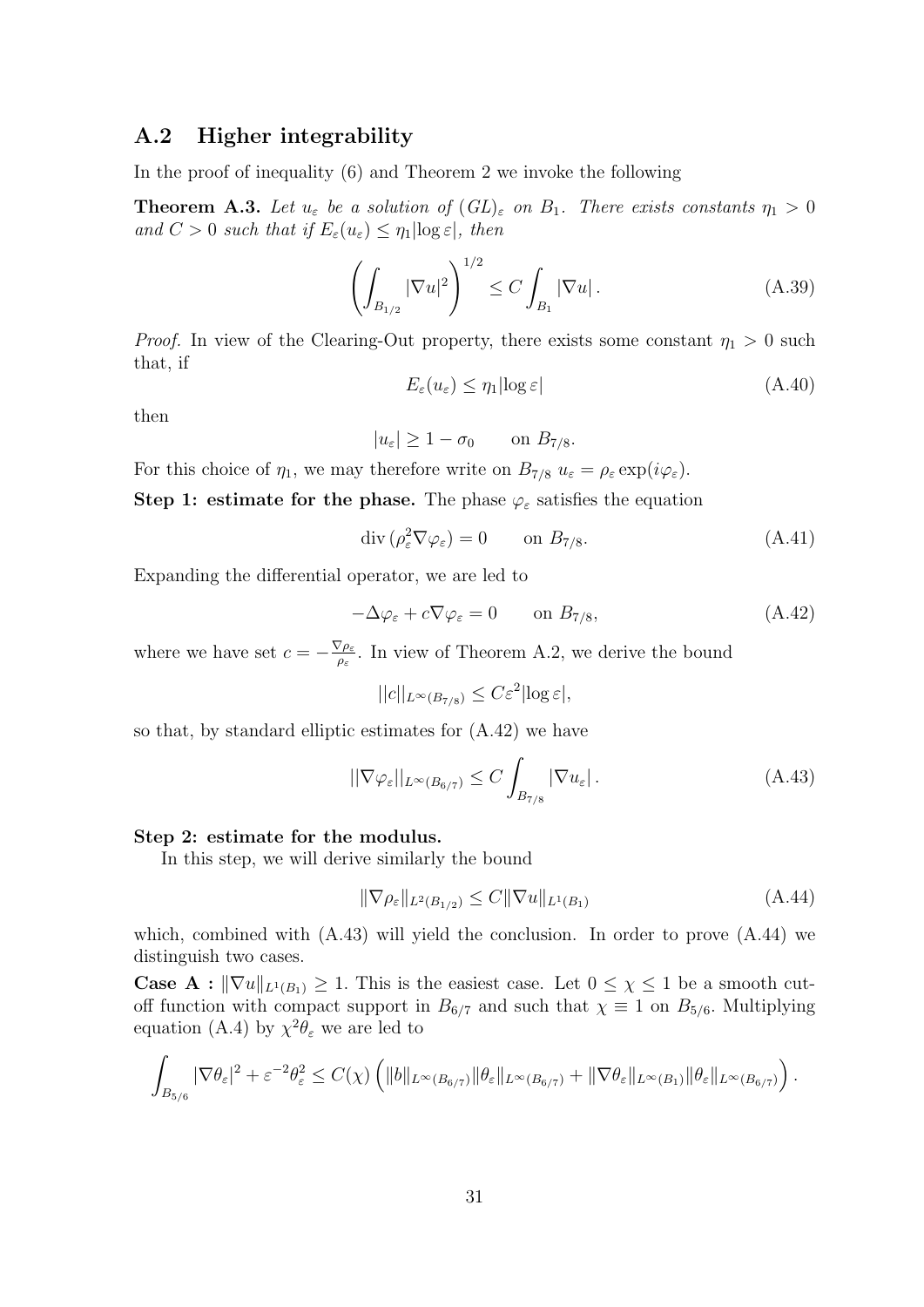Since  $\theta_{\varepsilon} = 1 - \rho_{\varepsilon}$ , we have  $|\theta_{\varepsilon}| \leq C$  by Proposition 2.1, and in view of (A.43) we have  $||b||_{L^{\infty}(B_{6/7})} \leq C ||\nabla u_{\varepsilon}||_{L^{\infty}(B_1)}^2$ . Hence, we are led to

$$
\|\nabla \theta_{\varepsilon}\|_{L^{2}(B_{5/6})}^{2} + \varepsilon^{-2} \|\theta_{\varepsilon}\|_{L^{2}(B_{5/6})}^{2} \leq C \left( \|\nabla u_{\varepsilon}\|_{L^{1}(B_{1})} \|\nabla u_{\varepsilon}\|_{L^{1}(B_{1})}^{2} \right)
$$
\n
$$
\leq C \|\nabla u_{\varepsilon}\|_{L^{1}(B_{1})}^{2}
$$
\n(A.45)

where we have used the assumption  $\|\nabla u\|_{L^1(B_1)} \geq 1$ ; the conclusion (A.44) follows in this case.

**Case B** :  $\|\nabla u\|_{L^1(B_1)} \leq 1$ . In view of (A.43) and (A.45), we have  $\|\nabla u_{\varepsilon}\|_{L^2(B_{5/6})} \leq C$ , and we deduce from Theorem 2.1 and Proposition 2.1 that

$$
\|\theta_{\varepsilon}\|_{L^{\infty}(B_{4/5})} \le C\varepsilon^2. \tag{A.46}
$$

In particular, setting  $\alpha(x) = a(x) - 2\varepsilon^{-2}$  we have

$$
\|\alpha\|_{L^{\infty}(B_{4/5})} \leq C.
$$

Next, let  $r \in (3/4, 4/5)$ . Multiplying (A.4) by 1 and integrating over  $B_r$  we obtain

$$
\left| \int_{B_r} 2\varepsilon^{-2} \theta_\varepsilon \right| \leq \int_{B_r} |b| + \int_{\partial B_r} |\frac{\partial \theta_\varepsilon}{\partial n}| + C \int_{B_r} \varepsilon^{-2} \theta_\varepsilon^2.
$$

In particular we may choose some  $r$  such that

$$
2\varepsilon^{-2}\left|\int_{B_r} \theta_{\varepsilon}\right| \leq C\left(\|\nabla \theta_{\varepsilon}\|_{L^1(B_1)} + \|\nabla u_{\varepsilon}\|_{L^1(B_1)}\right) \leq C\|\nabla u_{\varepsilon}\|_{L^1(B_1)}.
$$

Therefore, we obtain by Sobolev embedding

$$
\|\theta_{\varepsilon}\|_{W^{1,1}(B_r)} \le C \|\nabla u_{\varepsilon}\|_{L^1(B_1)}.
$$
\n(A.47)

Going back once more to (A.4), we decompose on  $B_{3/4}$  the function  $\theta_{\varepsilon}$  as  $\theta_{\varepsilon} = \theta_{\varepsilon}^0 + \theta_{\varepsilon}^1$ , where  $\theta_{\varepsilon}^1$  is the solution of

$$
\begin{cases}\n-\Delta \theta_{\varepsilon}^{1} + a \theta_{\varepsilon}^{1} &= b \qquad \text{on } B_{\frac{3}{4}}, \\
\theta_{\varepsilon}^{1} &= 0 \qquad \text{on } \partial B_{\frac{3}{4}}\n\end{cases}
$$
\n(A.48)

so that  $\theta_{\varepsilon}^0$  verifies the equation

$$
-\Delta\theta_{\varepsilon}^{0} + a\theta_{\varepsilon}^{0} = 0 \qquad \text{on } B_{\frac{3}{4}}.
$$
\n(A.49)

Multiplying (A.48) by  $\theta_{\varepsilon}^1$ , we obtain

$$
||\nabla \theta_{\varepsilon}^{1}||_{L^{2}(B_{3/4})}^{2} + \varepsilon^{-2}||\theta_{\varepsilon}^{1}||_{L^{2}(B_{3/4})}^{2} \leq C||\nabla u_{\varepsilon}||_{L^{1}(B_{1})}^{2},
$$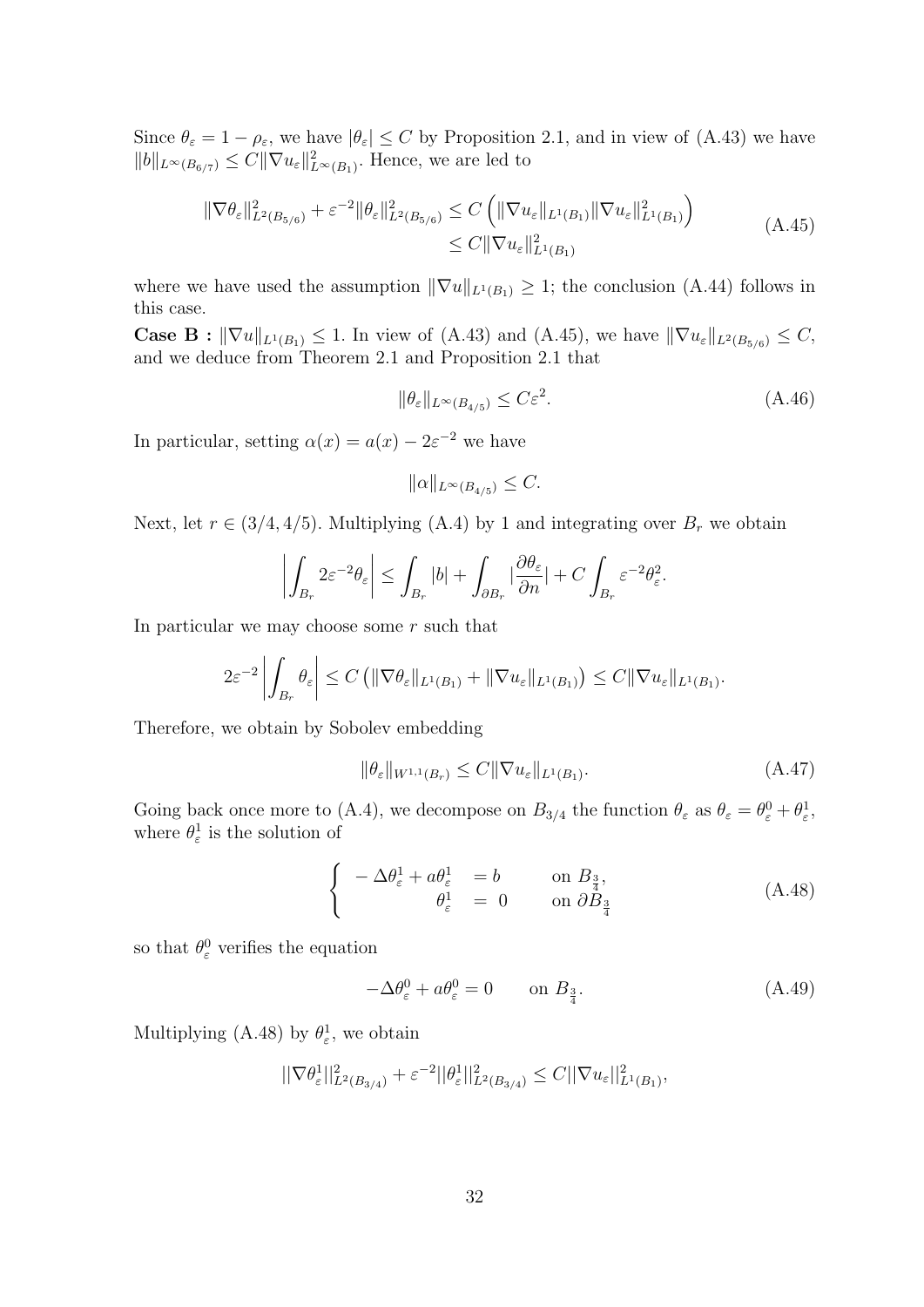so that

$$
||\theta_{\varepsilon}^{1}||_{H^{1}(B_{3/4})} \leq C||\nabla u_{\varepsilon}||_{L^{1}(B_{1})}.
$$
\n(A.50)

We claim that similarly, we have the estimate for  $\theta_{\varepsilon}^0$ 

$$
||\nabla \theta_{\varepsilon}^{0}||_{L^{2}(B_{1/2})} \leq C||\theta_{\varepsilon}^{0}||_{W^{1,1}(B_{3/4})}, \tag{A.51}
$$

where the constant C is independent of  $\varepsilon$ . We postpone the proof of  $(A.51)$  and complete the proof of  $(A.43)$  in Case B. Combining  $(A.50)$  and  $(A.51)$ , we have

$$
\begin{aligned} ||\nabla \rho_{\varepsilon}||_{L^{2}(B_{1/2})} &\leq ||\nabla \theta_{\varepsilon}^{1}||_{L^{2}(B_{1/2})} + ||\nabla \theta_{\varepsilon}^{0}||_{L^{2}(B_{1/2})} \\ &\leq C \left( \|\nabla u_{\varepsilon}||_{L^{1}(B_{1})} + \|\theta_{\varepsilon} - \theta_{\varepsilon}^{1}||_{W^{1,1}(B_{3/4})} \right) \\ &\leq C \left( \|\nabla u_{\varepsilon}||_{L^{1}(B_{1})} + \|\theta_{\varepsilon}||_{W^{1,1}(B_{3/4})} + \|\theta_{\varepsilon}^{1}||_{H^{1}(B_{3/4})} \right) \\ &\leq C \|\nabla u_{\varepsilon}||_{L^{1}(B_{1})} \end{aligned}
$$

where we have used  $(A.50)$  for the third inequality. Inequality  $(A.43)$  is therefore established.

**Proof of the claim** (A.51). Let  $0 \leq \chi \leq 1$  be a smooth cut-off function with compact support in  $B_{3/4}$ , and consider the operator  $L_{\varepsilon} = -\Delta + 2\varepsilon^{-2}$  on  $\mathbb{R}^N$ . We have, for  $\theta_{\varepsilon}^{0,\chi} = \chi \theta_{\varepsilon}^0$ ,

$$
L_{\varepsilon}(\theta_{\varepsilon}^{0,\chi}) = f_{\varepsilon}^{\chi} \equiv 2\nabla\chi\nabla\theta_{\varepsilon}^{0} + (\Delta\chi - \alpha\chi)\theta_{\varepsilon}^{0}.
$$
 (A.52)

Notice that for any  $1 \leq p \leq +\infty$ , we have

$$
||f_{\varepsilon}||_{L^{p}(\mathbb{R}^{N})} \leq C(\chi)||\theta_{\varepsilon}^{0}||_{W^{1,p}(\text{supp}\,\chi)}.
$$
\n(A.53)

The kernel  $K_{\varepsilon}$  associated to the operator  $L_{\varepsilon}$  is given by

$$
K_{\varepsilon}(x) = c_N |x|^{2-N} \exp(-\frac{|x|}{\varepsilon}) \quad \text{if } N \ge 3
$$

and

$$
K_{\varepsilon}(x) = c_2 \log(|x|) \exp(-\frac{|x|}{\varepsilon}) \quad \text{if } N = 2.
$$

In particular, we have for any  $1 \leq r < \frac{N}{N-1}$ 

$$
||K_{\varepsilon}||_{W^{1,r}(\mathbb{R}^N)} \leq C(r),
$$

where the constant  $C(r)$  is independent of  $\varepsilon$ . It follows that for every  $1 \leq q < p^* \equiv \frac{Np}{N-1}$  $N-p$ 

$$
\|\theta_{\varepsilon}^{0,\chi}\|_{W^{1,q}(\mathbb{R}^N)} \leq C(\chi,q) \|\theta_{\varepsilon}^0\|_{W^{1,p}(\text{supp}\,\chi)}.
$$

We iterate the previous inequality for suitable choices of cut-off functions  $\chi$  and  $q =$  $1^*, 1^{**}, \cdots$  up to  $q = 2$ . This yields

$$
\|\theta_{\varepsilon}^{0}\|_{H^{1}(B_{1/2})} \leq C \|\theta_{\varepsilon}^{0}\|_{W^{1,1}(B_{1})}.
$$

 $\Box$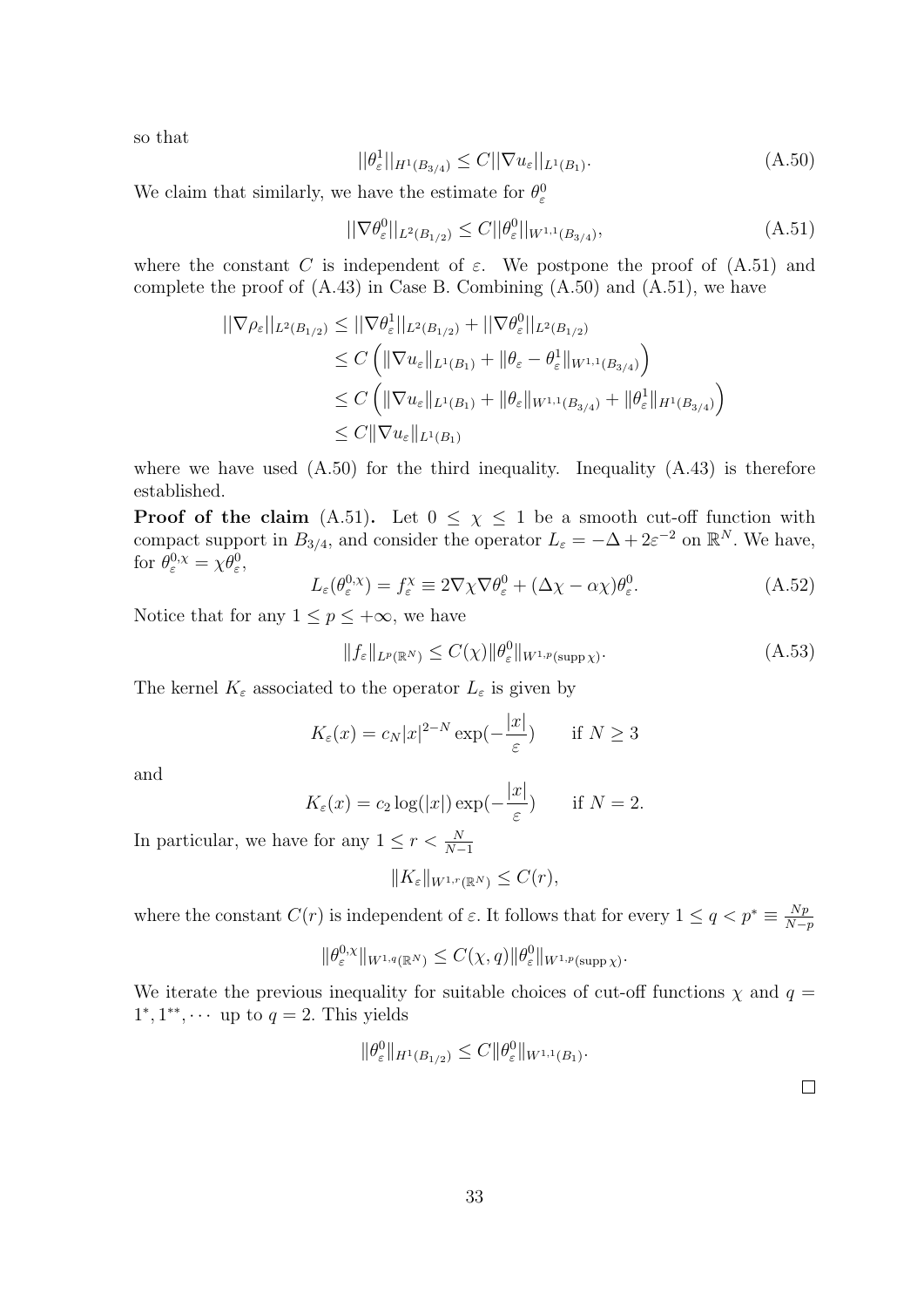# References

- [1] D. ADAMS, A Trace inequality for generalized potentials, Stud. Math. 48 (1973), 99–105.
- [2] D. ADAMS, Weighted nonlinear potential theory, Trans. Amer. Math. Soc. 297 (1986), 73–94.
- [3] G. ALBERTI S. BALDO G. ORLANDI, Variational convergence of functionals of Ginzburg-Landau type, Indiana Univ. Math. J., to appear
- [4] L. AMBROSIO M. SONER, A measure theoretic approach to higher codimension mean curvature flow, Ann. Sc. Norm. Sup. Pisa, Cl. Sci. 25 (1997), 27–49.
- [5] F. BETHUEL J. BOURGAIN H. BREZIS G. ORLANDI,  $W^{1,p}$  estimates for solutions to the Ginzburg-Landau equations with boundary data in  $H^{1/2}$ , C.R. Acad. Sci. Paris Série I 333 (2001), 1–8.
- [6] F. BETHUEL H. BREZIS F. HÉLEIN, *Asymptotics for the minimization of* a Ginzburg-Landau functional, Calc. Var. Partial Differential Equations 1 (1993), 123–148.
- [7] F. BETHUEL H. BREZIS F. HÉLEIN, *Ginzburg-Landau vortices*, Birkhäuser, Boston, 1994.
- [8] F. BETHUEL H. BREZIS G. ORLANDI, Asymptotics for the Ginzburg-Landau equation in arbitrary dimensions, J. Funct. Anal. 186 (2001), 432–520. Erratum 188 (2002), 548–549.
- [9] F. BETHUEL G. ORLANDI, Uniform estimates for the parabolic Ginzburg-Landau equation, ESAIM C.O.C.V. 9 (2002), 219–238.
- [10] F. BETHUEL G. ORLANDI D. SMETS, Vortex rings for the Gross-Pitaevskii equation, J. Eur. Math. Soc. 6 (2004), 17–94.
- [11] F. BETHUEL G. ORLANDI D. SMETS, Convergence of the parabolic Ginzburg-Landau equation to motion by mean curvature, Ann. of Math., to appear
- [12] F. BETHUEL G. ORLANDI D. SMETS, Motion of concentration sets in Ginzburg-Landau equations, Ann. Sci. Fac. Toulouse XIII (2004), 3–43.
- [13] F. BETHUEL G. ORLANDI D. SMETS, Approximations with vorticity bounds for the Ginzburg-Landau functional, Commun. Contemp. Math., to appear.
- [14] F. BETHUEL G. ORLANDI D. SMETS, Collisions and phase-vortex interactions in dissipative Ginzburg-Landau dynamics, preprint (2004).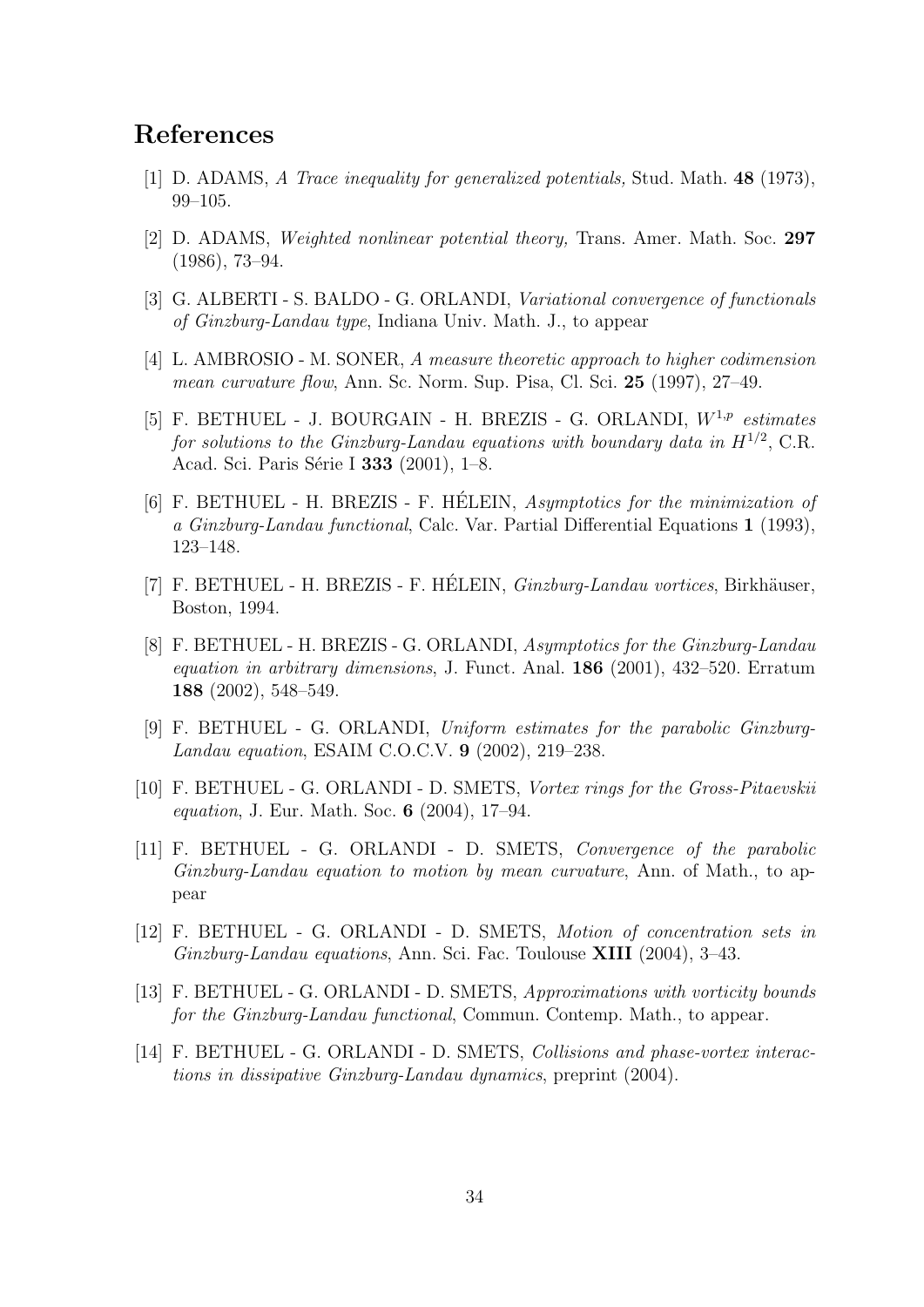- [15] F. BETHUEL T. RIVIÈRE, A minimization problem related to superconductivity, Ann. IHP Anal. Non Lin. 12 (1995), 243–303.
- [16] J. BOURGAIN H. BREZIS, New estimates for the Laplacian, the div-curl and related Hodge systems, C.R. Acad. Sci. Paris Série  $1\,338$  (2004), 539–543.
- [17] J. BOURGAIN H. BREZIS P. MIRONESCU, On the structure of the Sobolev space  $H^1$  with values in the circle, C.R. Acad. Sci. Paris Série I 331 (2000), 119– 124.
- [18] J. BOURGAIN H. BREZIS P. MIRONESCU,  $H^{1/2}$  maps with values into the circle: minimal connections, lifting and the Ginzburg-Landau equation, Publ. Math. IHES, to appear.
- [19] K. BRAKKE, The motion of a surface by its mean curvature, Princeton University Press, Princeton, 1978.
- $[20]$  H. BREZIS P. MIRONESCU, *Sur une conjecture de E. De Giorgi relative* à l'énergie de Ginzburg-Landau, C. R. Acad. Sci. Paris Série I Math.  $319$  (1994), 167–170.
- [21] Y. CHEN M. STRUWE, Existence and partial regularity results for the heat flow for harmonic maps, Math. Z. 201 (1989), 83–103.
- [22] D. CHIRON, Boundary problems for the Ginzburg-Landau equation, Comm. Contemp. Math., to appear.
- [23] R. COIFMAN P.L. LIONS Y. MEYER S. SEMMES, Compensated compactness and Hardy spaces J. Math. Pures Appl. **72** (1993), 247–286.
- [24] M. COMTE P. MIRONESCU, The behavior of a Ginzburg-Landau minimizer near its zeroes, Calc. Var. Partial Differential Equations 4 (1996), 323–340.
- [25] R. HERVÉ M. HERVÉ. *Etude qualitative des solutions réelles d'une équation* différentielle liée à l'équation de Ginzburg-Landau, Ann. Inst. H. Poincaré Anal. Non Linéaire 11 (1994), 427–440.
- [26] L. HEDBERG T. WOLFF, Thin sets in nonlinear potential theory, An. Inst. Fourier (Grenoble) 23 (1983), 161–187.
- [27] T. ILMANEN, Convergence of the Allen-Cahn equation to Brakke's motion by mean curvature, J. Differential Geom. 38 (1993), 417–461.
- [28] R.L. JERRARD H. M. SONER, The Jacobian and the Ginzburg-Landau energy, Calc. Var. PDE 14 (2002), 151–191.